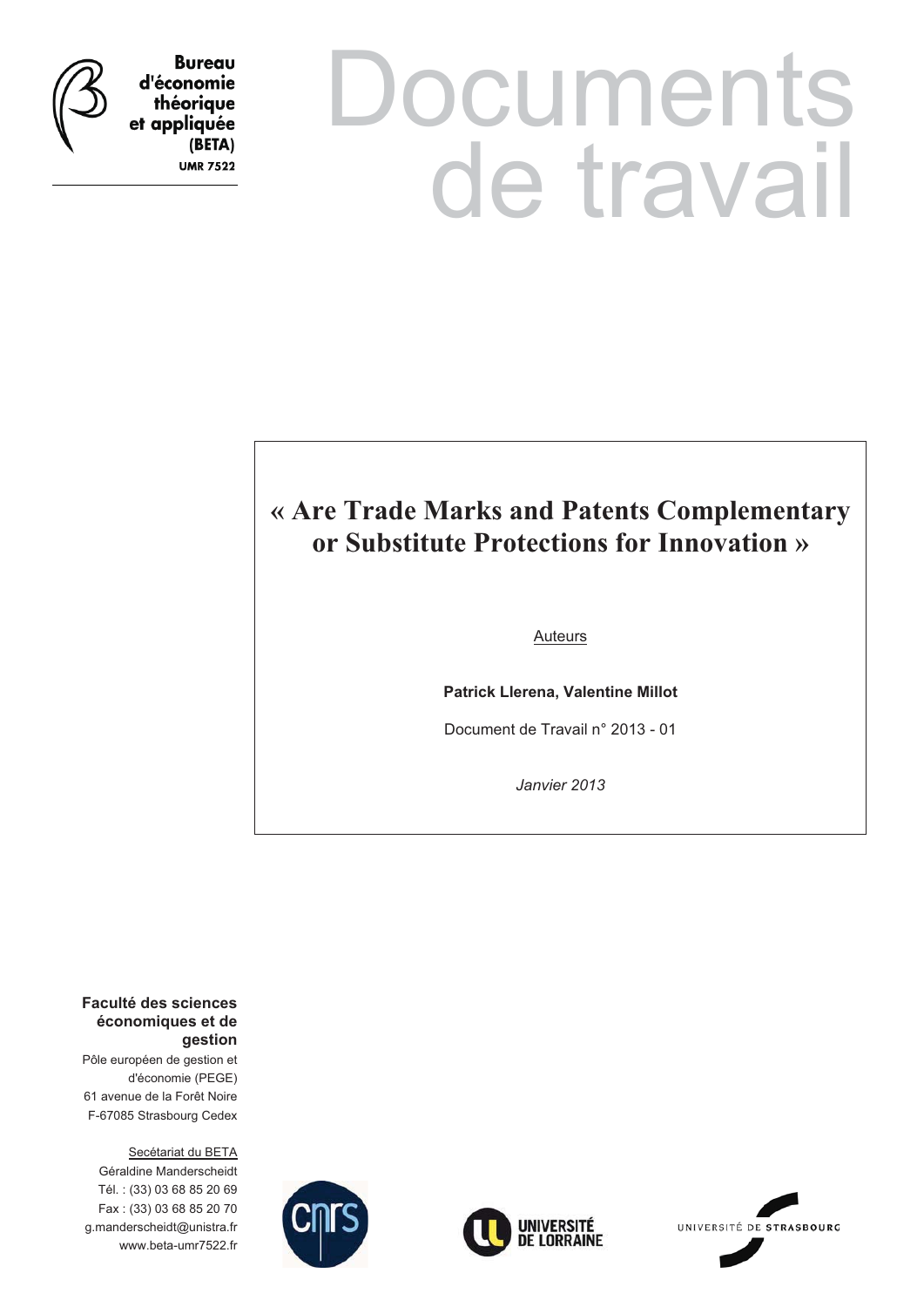# Are Trade Marks and Patents Complementary or Substitute Protections for Innovation?

Patrick Llerena<sup>a</sup> and Valentine Millot<sup>a,b</sup>

<sup>a</sup>Bureau d'Economie théorique et Appliquée, Université de Strasbourg, 61 avenue de la Forêt Noire 67085 Strasbourg, France

 $b$ OECD Directorate for Science, Technology and Industry<sup>1</sup>

^ corresponding author: email: valentinemillot@unistra.fr

#### Abstract

The benefits of innovations for firms strongly depend on their ability to develop complementary appropriability means, including intellectual property  $(IP)$  rights. This paper aims at assessing the interrelated effects of two types of IP rights, namely patents and trade marks, considering them in their core function as legal protection devices. Based on a supermodularity analysis, we show that the complementary relationship between trade marks and patents is not straightforward. Depending on the levels of advertising spillovers and depreciation rate, trade marks are found to be either complementary or substitute to patents. Based on a data set encompassing the IP activity of a sample of French publicly traded firms, we find that patents and trade marks are complementary in chemical and pharmaceutical sectors, but substitute in high-tech business sectors (computer products and electrical equipment).

JEL classifications: O32, O34, L10

 $1$  The opinions expressed in this paper are the sole responsibility of the authors and do not necessarily reflect those of the OECD or of the governments of its member countries.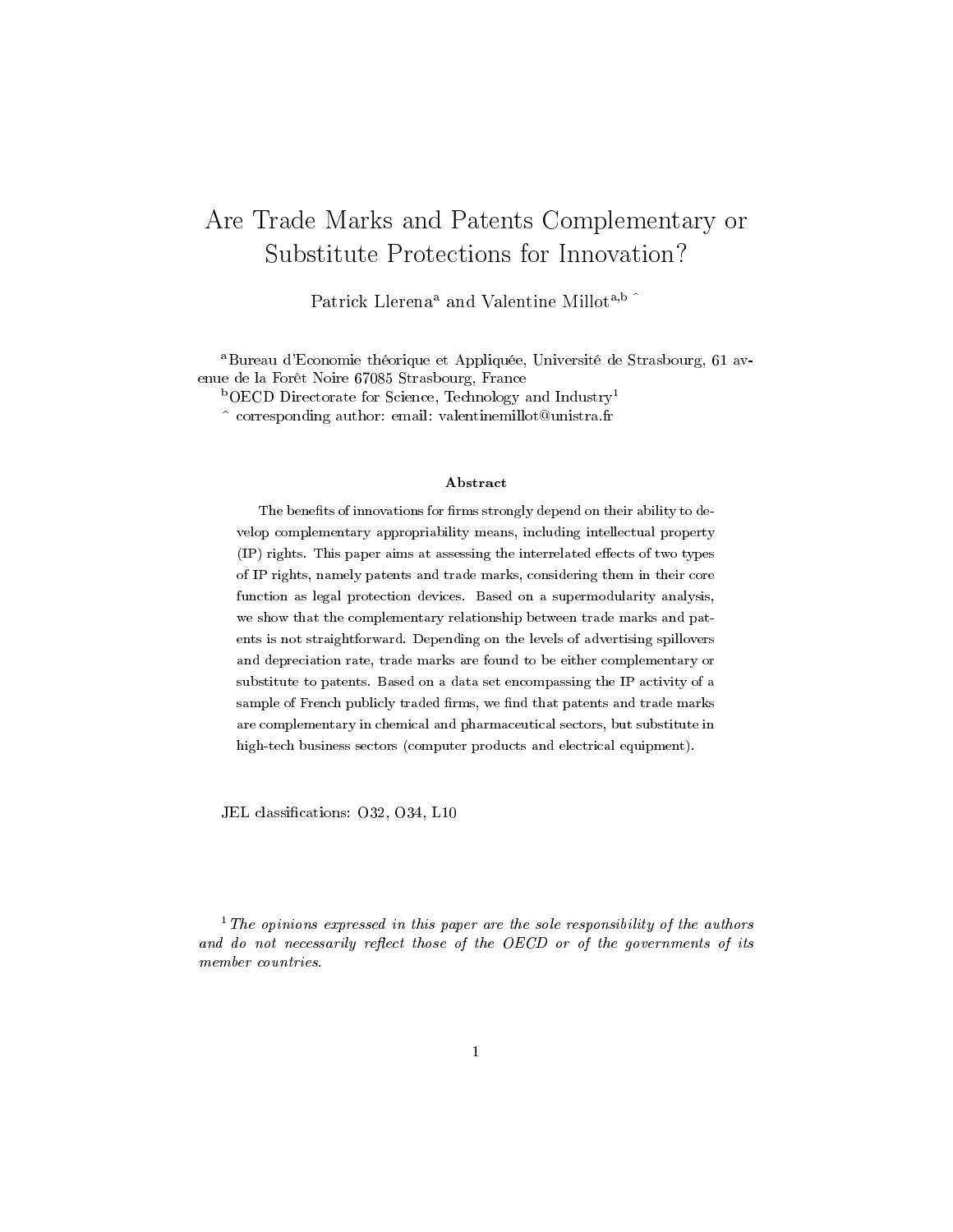# 1 Introduction

The benefits of product innovations for firms strongly depend on their ability to develop complementary appropriability means (Teece 1986, Levin et al. 1987, Cohen et al. 2000). Intellectual property  $(IP)$  rights are a major factor of firms' appropriability strategies. Patents, which enable the protection of new technologies, are the most obvious IP rights related to innovation and the most extensively studied in economics literature (see Griliches 1991 for a survey). But patents alone do not guarantee that the firm will benefit from innovation, which also requires the development of market-based assets to ensure the success of the commercialisation of the innovation (Rogers 1998, Jennewein 2005, Aaker 2007). Trade marks are one of these market-based assets. Several papers in recent literature mention that trade marks can be used in relation to innovative activity (Schmoch 2003, Mendonça et al. 2004, Greenhalgh and Rogers 2007). The creation of a new trade mark may enhance consumers' perception of innovative products, and may constitute a basis for advertising. Moreover, if a product is launched on the market under a certain brand name, consumers are likely to remain loyal to this pioneer brand even after competitors enter the market (Davis 2009). Trade marks and patents then constitute two distinct means of appropriating the benefits of innovation, whose effects are likely to be interrelated.

While there are a number of studies on the complementarity between technological investments and advertising or marketing investments (Hirschey 1982, Snyder and King 2007, Brekke and Straume 2008, Askenazy et al. 2010), the relationship between patents and trade marks was rarely investigated. A few papers have empirically tested the complementarity between patents and trade marks at the firm-level considering them as proxies for technological and marketing investments (von Graevenitz and Sandner 2009, Schwiebacher 2009). However those studies do not disentangle the value of the IP rights  $(i.e.$  the patent or trade mark premium) and of the value of the protected assets: the observed complementarity between IP rights mirrors the complementarity of their respective underlying investments. Somaya and Graham (2006), as far as they are concerned, have observed complementarity effects in the joint use of various IP rights (namely copyrights and trade marks in software industries), which they explain mainly by economies of scales in organisational resources deployed for IP management. None of those studies have investigated the interaction effects of IP rights in their core function as legal protection devices. Yet the effect of various protection means are likely to be interrelated. One might consider that the different types of protections tend to overlap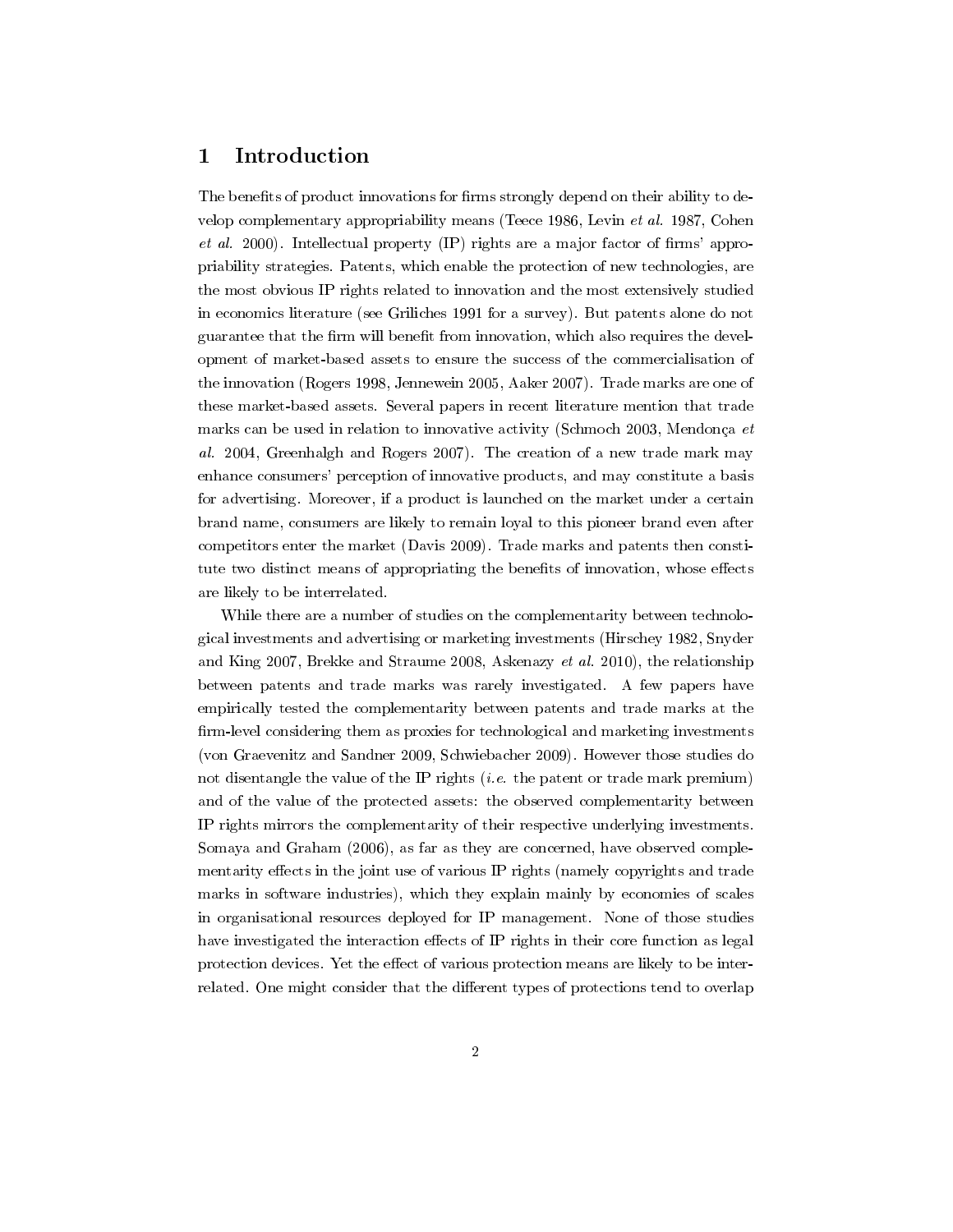each other so that their marginal effect would be lower when several types of IP rights are used. Nevertheless, patent and trade mark protections are also likely to reinforce each other. Indeed, the monopoly position that is established by a patent can favour the establishment of a strong trade mark and, in return, trade marks can be used to extend the benefits of the patents. Statman and Tyebjee (1981), for example, observe that due to brand loyalty, the expiration of patents for ethical drugs has only a minor effect on their market dominance. In their words, "the patent period is used to transfer the value of the patent into the trade mark.

Through a formal approach, our paper addresses the interaction effects that occur between trade marks and patents as legal devices that enable the protection of a certain brand and a certain technology, respectively, disentangling the value of the IP rights and the value of their underlying investments. We build a basic model that encompasses the separate and combined effects on the profits of an innovating firm of using both IP rights and we analyse the conditions in which they can be considered substitute or complementary. For this we rely on the concept of supermodularity, which enables complementarities to be addressed in a discretechoice model environment (see Milgrom and Roberts 1990, 1995). This implies modelling beforehand the impact of protecting an innovation by a trade mark. Such a theoretical approach does not exist to our knowledge in the literature.

The model consists of a duopoly in which one firm innovates (leader) and another imitates (follower). Each firm may choose to incur advertising expenditure, which enable them to build their goodwill stock, in a dynamic framework. Advertising expenditure are not entirely appropriable: competitors can benefit from the effects of advertising spillovers. Filing a patent grants the right to prevent competitors from using the patented technology. Although patents do not always make possible to perfectly exclude other firms from the market, they tend to decrease competition. Schematically, we assume that if the firm files a patent, it benefits from a monopoly power for a limited period. For trade marks, we stick to the legal definition and consider that trade marks grant the right to prevent other parties from benefiting from the reputation that has been built by the firm by creating confusion on the origin of the product. Without trade mark, advertising has the characterisities of a public good and benefits equally all firms in the market. Filing a trade mark enables the firm to appropriate part of its advertising expenditure. Besides, if the firm registers a trade mark, the reputation that is built during the monopoly period entirely benefits the monopoly firm, so that the competitor does not benefit from any spillovers of advertising that is launched during the patent period. The interaction between patents and trade marks is then characterised by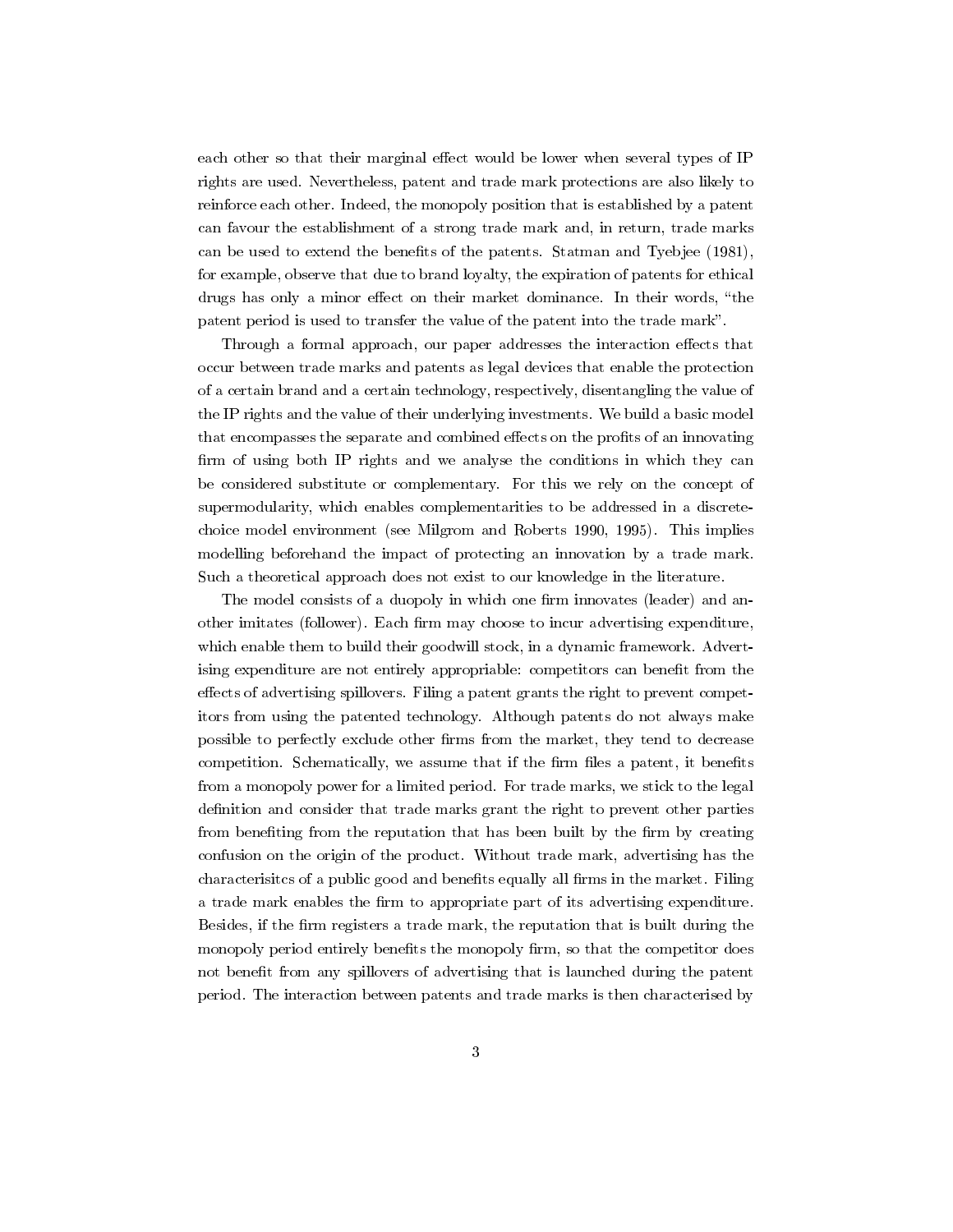two counterbalancing effects: a substitution effect, as the trade mark has no impact on the firm's profit during the patent period, and a complementary effect, as the reputation built in the monopoly period has an impact a posteriori on the trade mark benefits after the patent has expired. The main prediction of our theoretical model is that the predominance of the complementarity or the substitution effect is not straightforward. Depending on the levels of advertising spillovers and depreciation rate, the two IP rights can be found to be either substitutes, or complements.

Using a firm-level database that encompasses the trade marking and patenting activity of a sample of publicly traded French firms, we test the complementary or substitute relationship between patents and trade marks across various sectors. We find that in chemical and pharmaceutical industries, where the depreciation rate of advertising is likely to be low and advertising spillovers high, the two IP rights tend to be complementary, whereas in high-tech business sectors (manufacture of computer, electronic and optical products and of electrical equipment), which are likely to be characterized by high advertising depreciation rates and low advertising spillovers, the two IP rights are found to be substitutes, which confirms our theoretical predictions.

The remainder of this paper is organised as follows. Section 2 lays out the theoretical framework that is used to describe the effects of trade mark and patent protections at the firm-level, from which we analytically derive some predictions on their complementary or substitute relationship. Section 3 presents our empirical strategy with which we test the model predictions and our main empirical findings. Section 4 concludes with the implications of the model.

## 2 Theoretical Model

#### 2.1 General framework

#### The two-period game

The starting point of the model is a firm introducing an innovation, leading to the creation of a new market for a product. The innovating firm can choose to register a patent, a trade mark, or both or neither of them. IP rights related choices are considered binary: the firm can register at most one of each type of IP rights. If the innovating firm files a patent, the model has 2 distinct periods: a monopoly period under the patent protection and then a competition period, characterised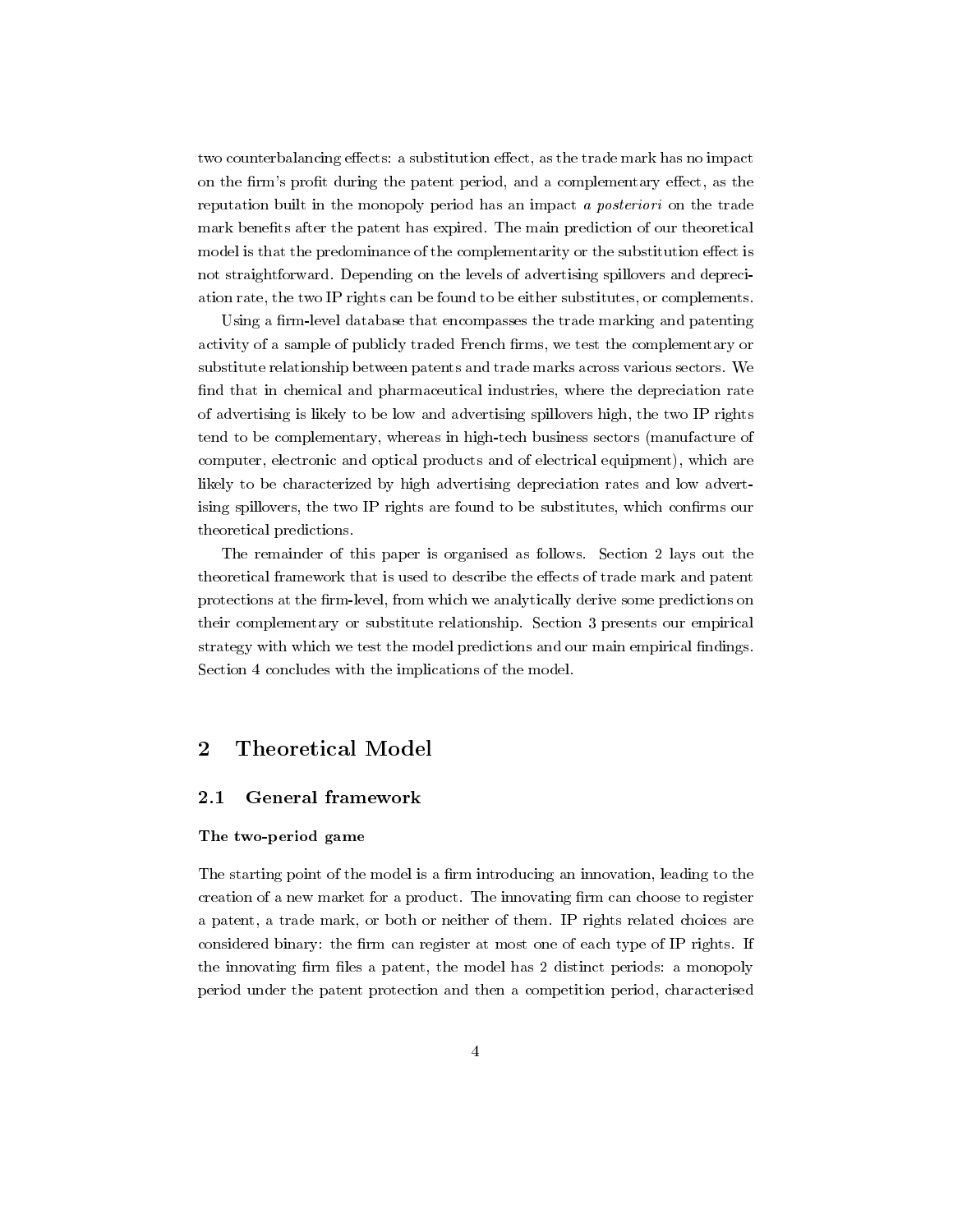by a Cournot-type duopoly between the innovating firm (leader) and an imitating firm (follower). We assume the innovation to be instantaneously imitable, so if no patent is filed by the innovating firm, the competition starts immediately in the first period, right after the innovation is introduced.

#### Advertising and goodwill

Firms incur advertising expenditure, which enable them to build a goodwill, which positively affects the demand for the product. Following Nerlove and Arrow (1962), we assume that advertising expenditure are cumulative: the goodwill of the firm is supplied at each period with advertising expenditure, and depreciates at rate *δ*. In a two-period framework, this translates into an equation of evolution of the goodwill stock  $G_t$  from first period to second period:

$$
G_2 - G_1 = a_2 - \delta G_1, \tag{1}
$$

where  $a_2$  is the amount of second period advertising expenditure and  $\delta$  is the depreciation rate of advertising between the two periods. The firms only start advertising expenditure when they enter the market, so in the first period the amount of goodwill is given by  $G_1 = a_1$ .

Besides, we assume that advertising expenditure are not totally appropriable by firms (Friedman 1983), and are subject to spillovers. The interpretation of those spillovers is that part of the advertising launched by a firm corresponds to advertising for the product in general and not for its own brand, so that the competitor can also benefit from it. Advertising expenditure incurred by each firm therefore divide into two parts, one share benefiting all firms in the market and the other share beneting only the rm that has incurred the advertising expenditure.

#### Effect of trade mark

Regarding the function of trade marks, we stick to the legal denition and consider that trade marks prevent other parties from benefiting from the firm's reputation by creating confusion on the origin of the product. We assume that in the absence of trade mark, competitors can imitate not only the functional features of the product, but also its appearance and the signs referring to the brand image  $(e.g.$  the brand name). In that case, no part of advertising expenditure can be appropriated by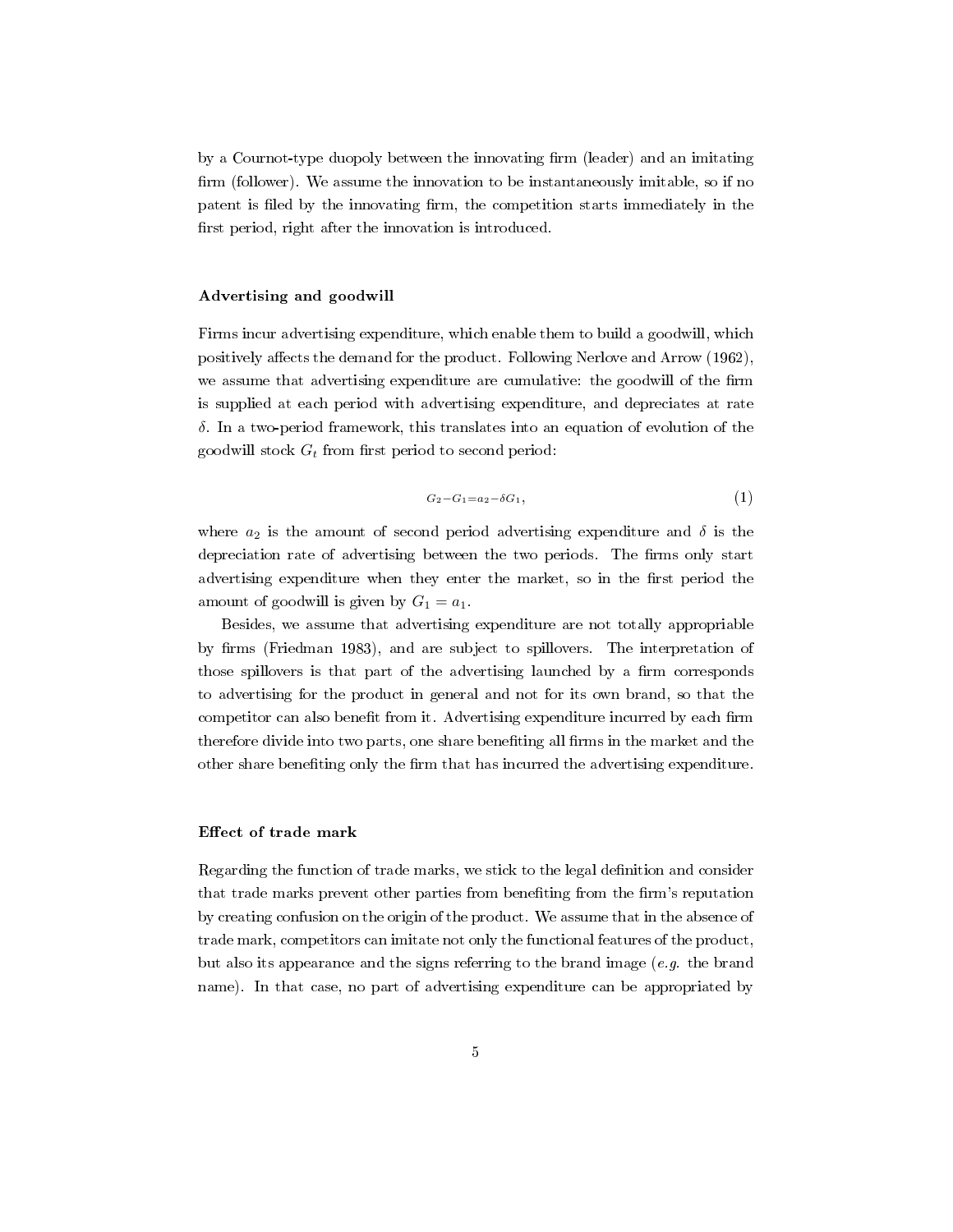the firm. Advertising expenditure and goodwill have therefore the characteristics of a public good: they benefit equally all the firms present in the market. The total amount of second period advertising expenditure beneting the follower is then  $\overline{a_2} + sa_2$  if the leader files a trade mark, where  $a_2$  and  $\overline{a_2}$  are the amount of advertising expenditure incurred by the leader and the follower in period 2 and  $0 < s < 1$  is the level of advertising spillovers benefiting the follower, and  $\overline{a_2} + a_2$ if the leader does not file a trade mark.

A key assumption of our model is that if the leader files both a trade mark and a patent, all the advertising expenditure incurred during the patent period correspond to advertising for the brand and benefit only its own goodwill. Indeed, during the patent period the reputation of the product coincides with the reputation of the monopoly brand, so that the brand entirely captures the reputation of the product. This means that the follower will benet from no spillover of advertising expenditure incurred during the monopoly period. To benefit from spillovers, since the respective brand images of the leader and the follower are not confusable, the follower needs first to start to advertise its product so that the customers realise that the products are identical. The advertising spillovers are then only effective in the second period when the follower enters the market. By contrast, if no trade mark is led, the competitor can play on confusion on the appearance of the product and thus benefit from advertising spillovers of all periods, including the monopoly period, as customers will mistakenly attribute the goodwill of the leader to the product sold by the competitor.

Lastly if no patent is filed, in each period the follower benefits from a share *s* of the leader's advertising expenditure in case a trade mark is filed, and from the totality of the leader's advertising expenditure if no trade mark is filed.

In summary, the amount of goodwill beneting the leader and the follower in the second period, depending on the IP strategy adopted by the leader, is the following:

|            |          | TМ                                                                                                                                     | No TM                                  |  |  |
|------------|----------|----------------------------------------------------------------------------------------------------------------------------------------|----------------------------------------|--|--|
| <b>PAT</b> | Leader   | $(1-\delta)a_1 + a_2 + \overline{sa_2}$                                                                                                |                                        |  |  |
|            | Follower | $\overline{a_2} + sa_2$                                                                                                                | $\overline{a_2} + (1-\delta)a_1 + a_2$ |  |  |
| No PAT     | Leader   | $a_2+(1-\delta)a_1+\overline{s}(\overline{a_2}+(1-\delta)\overline{a_1})$                                                              |                                        |  |  |
|            | Follower | $\overline{a_2} + (1-\delta)\overline{a_1} + s(a_2 + (1-\delta)a_1)$ $\overline{a_2} + (1-\delta)\overline{a_1} + a_2 + (1-\delta)a_1$ |                                        |  |  |

where  $a_2$  and  $\overline{a_2}$  are the advertising expenditure incurred in the second period by the leader and by the follower, respectively,  $a_1$  and  $\overline{a_1}$  are the levels of advertising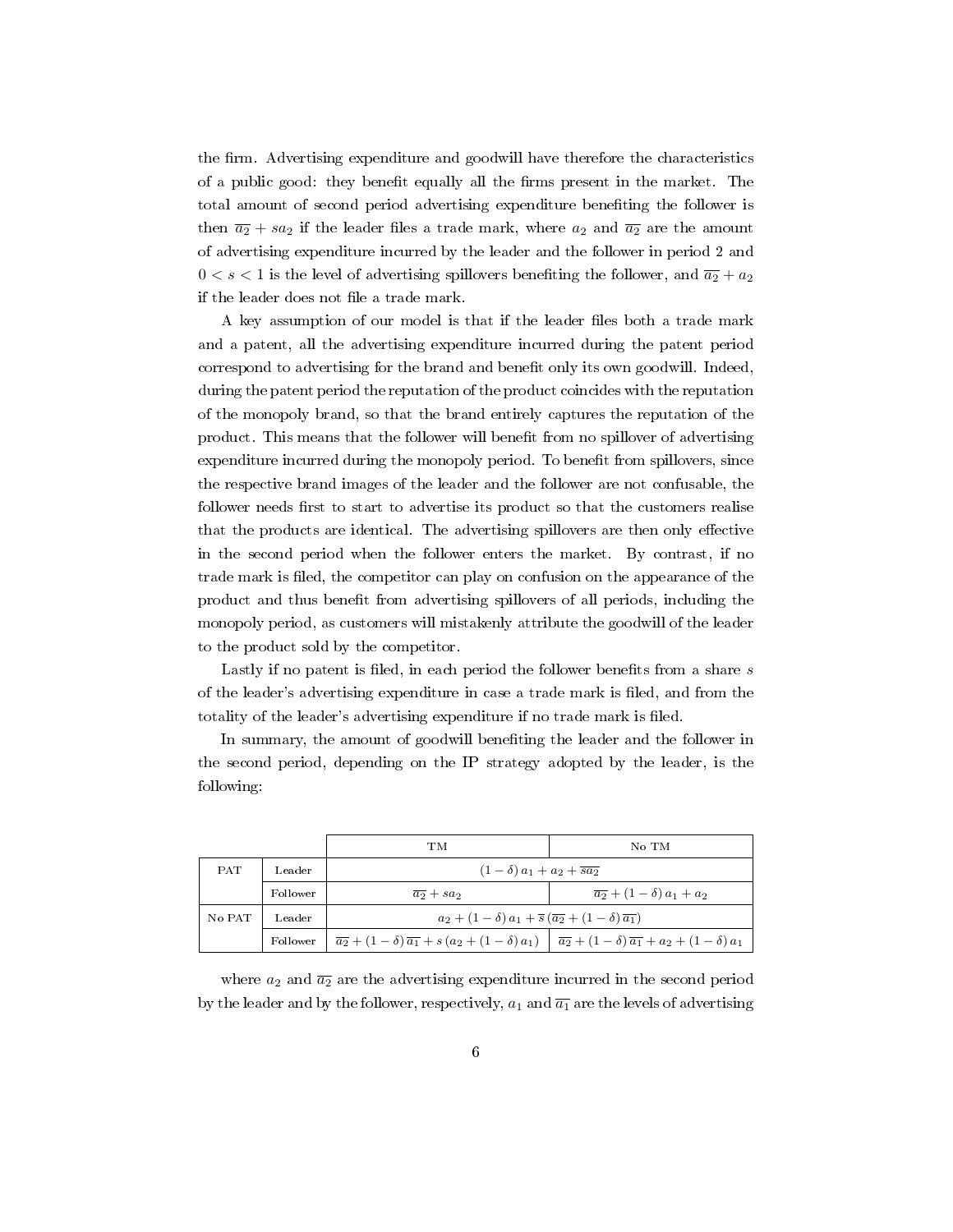expenditure in the first period,  $\delta$  is the depreciation rate of advertising over the two periods,  $\overline{s}$  is the level of advertising spillovers benefiting the leader, and *s* is the level of advertising spillovers benefiting the follower if the leader files a trade mark.

> TM No TM PAT Leader *a*<sup>1</sup> Follower | The set of the set of the set of the set of the set of the set of the set of the set of the set of the set of the set of the set of the set of the set of the set of the set of the set of the set of the set of th No PAT | Leader  $a_1 + \overline{sa_1}$

> > Follower  $\frac{\overline{a_1} + sa_1}{\overline{a_1} + a_1}$

In the first period, the amount of goodwill benefiting the leader and the follower, depending on the IP strategy adopted is:

#### Inverse demand function

Following Dixit (1979), we assume that the inverse demand function facing each firm in the market is negatively related to the total amount of quantities sold. Assuming a quadratic utility function of customers, the relationship between price and quantities is linear (Dixit 1979). We then assume that advertising increases customers' willingness to pay for the product (Brady 2009), so that the goodwill stock has a positive impact on the price for a given quantity sold. The effect of goodwill stock is assumed to have decreasing marginal returns. The inverse demand function facing the leader is given by :

$$
P_t = \alpha - \beta \left(Q_t + \overline{Q}_t\right) + \tau \sqrt{G_t},\tag{2}
$$

where  $Q_t$  and  $\overline{Q}_t$  are the quantities sold by the firm and its competitor in  $t$  and *G*<sup>*t*</sup> represents the goodwill stock of the firm, with  $\alpha$ ,  $\beta$  and  $\tau$  strictly positive parameters. The inverse demand function facing the follower is symmetrical.

#### Supermodularity analysis

Based on this framework, we compare the inter-temporal prots resulting from the various IP strategies to investigate the complementarity relationship between the various protection means. More specifically, we study the complementarity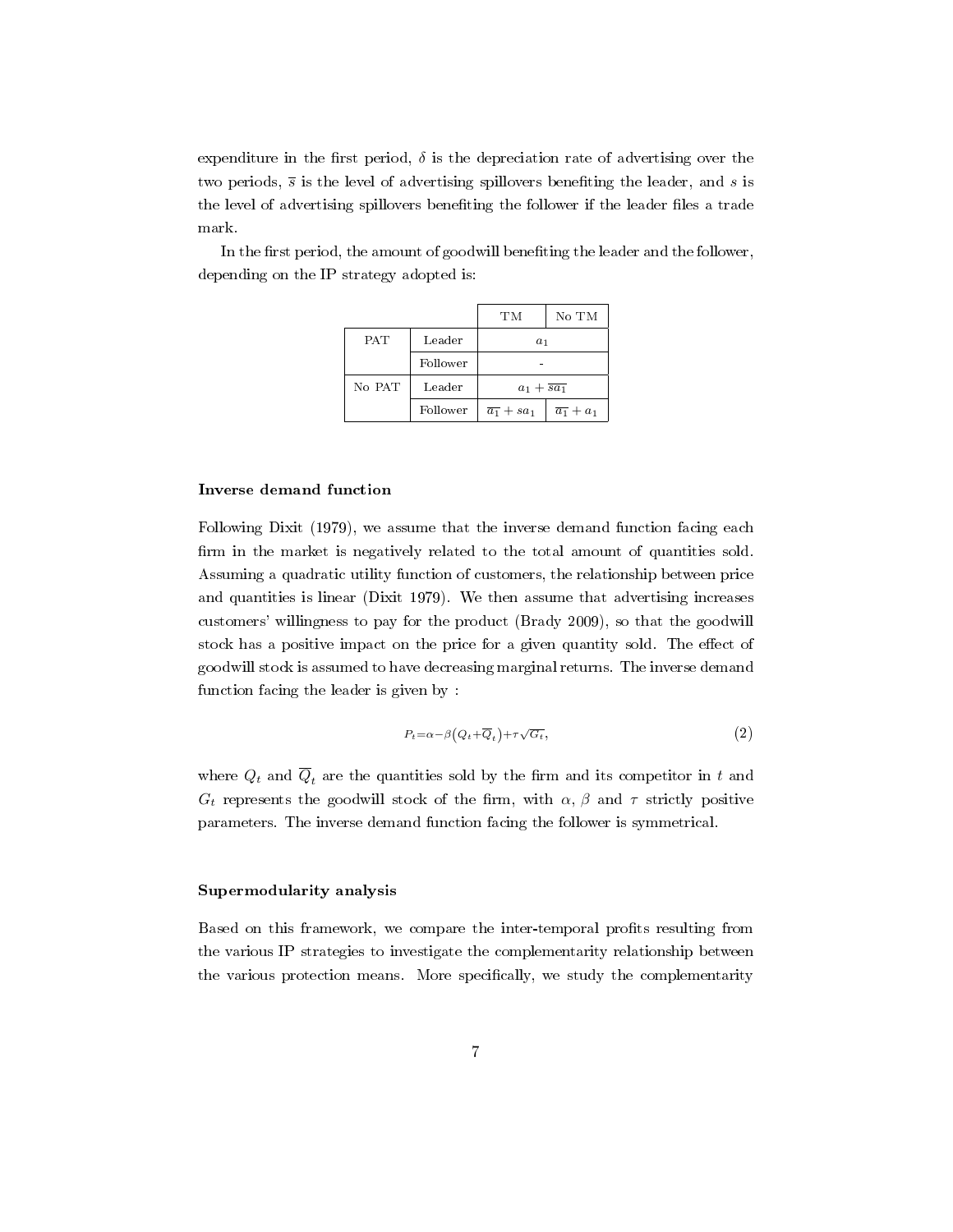between trade marks and patents based on the concept of supermodularity (Milgrom and Roberts 1990 and 1995). This framework makes it possible to analyse complementarity in the context of discrete choices (in which pay-offs are not continuous); this is appropriate here since we focus on a single invention so that the firm registers at most one trade mark and one patent. The supermodularity theory states that two inputs which can be used by the firm or not are complements only if using one input while also using the other input has a higher incremental effect on performance than using one input alone (following the intuitive idea that "the whole is more than the sum of its parts".

We test the validity of the following fundamental inequality, where  $V$  is the inter-temporal profit gained from innovation and the exponents indicate the presence or not of a trade mark (TM) or a patent (PAT) :

$$
V^{TM,PAT} + V^{0,0} > V^{TM,0} + V^{0,PAT}.
$$
\n(3)

If this inequality is veried, the two types of IP rights are complementary, whereas if the reverse inequality is verified, they are substitutes.

#### 2.2 Outcome of the various intellectual property strategies

Based on the above framework, we derive the outcome of the various IP strategies on the profit of the innovating firm.

#### 2.2.1 Case of patent protection

If the leader registers a patent, its inter-temporal profit is, from  $(2)$ :

$$
V\hspace{-.1cm}=\hspace{-.1cm}\big[\alpha-\beta Q_1+\tau\sqrt{G_1}-c\big]Q_1-a_1+r\big[\alpha-\beta\big(Q_2+\overline{Q_2}\big)+\tau\sqrt{G_2}-c\big]Q_2-ra_2-C_{PAT}-(1_{TM=1})C_{TM},
$$

where *c* is the cost of production, assumed linear, *r* is the discount rate between the two periods (with  $r > 0$ , decreasing with the duration of the patent), and  $C_{PAT}$ and  $C_{TM}$  correspond to the costs of filing a trade mark and a patent, respectively.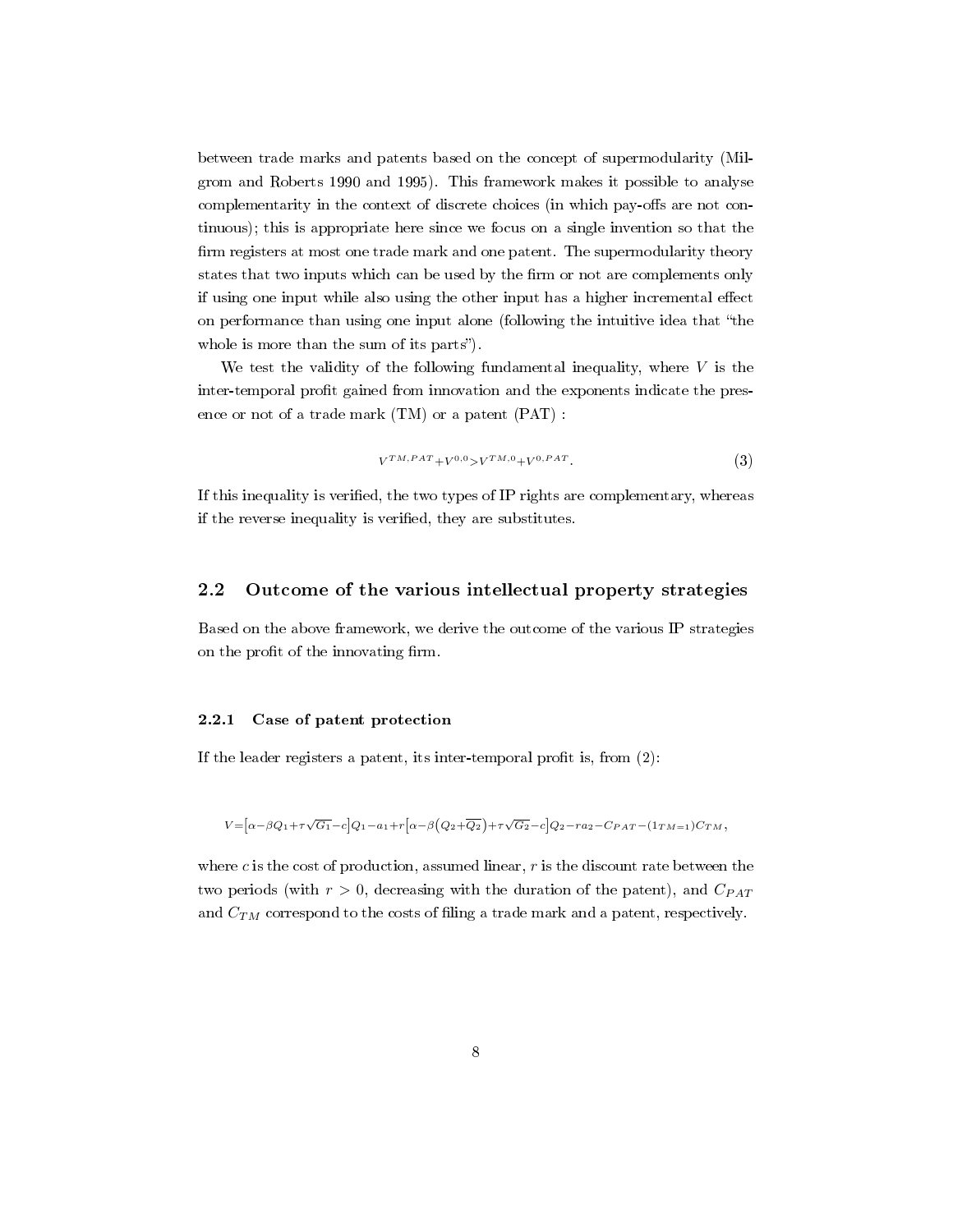#### If the innovating firm files a trade mark:

Replacing  $G_1$  and  $G_2$  by their expressions, the intertemporal profits of the leader can be rewritten as:

$$
V = [\alpha - \beta Q_1 + \tau \sqrt{a_1} - c]Q_1 - a_1 + r[\alpha - \beta (Q_2 + \overline{Q_2}) + \tau \sqrt{(1 - \delta)a_1 + a_2 + s a_2} - c]Q_2 - ra_2 - C_{PAT} - C_{TM}.
$$
\n
$$
\tag{4}
$$

The inter-temporal profit of the follower is:

$$
\overline{V} = r\left[\alpha - \beta\left(\overline{Q_2} + Q_2\right) + \tau\sqrt{\overline{a_2} + a_2} - c\right]\overline{Q_2} - r\overline{a_2}.
$$
\n<sup>(5)</sup>

The model is solved through backward induction: the firms first determine their optimal levels of advertising expenditure and quantities sold in the second period considering the stock of advertising expenditure of the leader in the first period given, then the leader maximises its inter-temporal profit on the choice variables of the first period.

# 1st step: maximisation of the second period profits on  $Q_2$ ,  $\overline{Q_2}$ ,  $a_2$  and  $\overline{a_2}$  considering *a*<sup>1</sup> given

The respective programs of the leader and the follower are:

$$
\max_{Q_2, G_2} \left( r \left[ \alpha - \beta \left( Q_2 + \overline{Q_2} \right) + \tau \sqrt{(1 - \delta) a_1 + a_2 + \overline{sa_2}} - c \right] Q_2 - ra_2 \right)
$$

and

$$
\max \overline{Q_2}, \overline{G_2} (r \big[ \alpha - \beta \big( \overline{Q_2} + Q_2 \big) + \tau \sqrt{\overline{a_2} + sa_2} - c \big] \overline{Q_2} - r \overline{a_2} \big).
$$

The system of first order conditions yields the following Nash-Cournot equilibrium:

$$
\begin{cases}\nQ_{2}^{*} = \frac{\alpha - \beta \overline{Q_{2}}^{*} + \tau \sqrt{(1 - \delta)a_{1} + a_{2}^{*} + \overline{s} \overline{a_{2}}^{*} - c}}{2\beta} \\
\sqrt{(1 - \delta)a_{1} + a_{2}^{*} + \overline{s} \overline{a_{2}}^{*}} = \frac{\tau}{2} Q_{2}^{*} \\
\overline{Q_{2}}^{*} = \frac{\alpha - \beta Q_{2}^{*} + \tau \sqrt{\overline{a_{2}}^{*} + s a_{2}^{*} - c}}{2\beta} \\
\sqrt{\overline{a_{2}}^{*} + s a_{2}^{*}} = \frac{\tau}{2} \overline{Q_{2}}^{*}\n\end{cases}\n\Rightarrow\n\begin{cases}\nQ_{2}^{*} = \overline{Q_{2}}^{*} = \frac{2(\alpha - c)}{6\beta - \tau^{2}} \\
a_{2}^{*} = \frac{1 - \overline{s}}{1 - \overline{s}s} \left(\frac{\tau(\alpha - c)}{6\beta - \tau^{2}}\right)^{2} - \frac{1 - \delta}{1 - \overline{s}s} a_{1} \\
\overline{a_{2}}^{*} = \frac{1 - s}{1 - \overline{s}s} \left(\frac{\tau(\alpha - c)}{6\beta - \tau^{2}}\right)^{2} + s \frac{(1 - \delta)}{(1 - \overline{s}s)} a_{1} \\
\overline{a_{2}}^{*} = \frac{1 - s}{1 - \overline{s}s} \left(\frac{\tau(\alpha - c)}{6\beta - \tau^{2}}\right)^{2} + s \frac{(1 - \delta)}{(1 - \overline{s}s)} a_{1}\n\end{cases}
$$
\n(6)

The optimal quantities in second period are equal for the two firms. Considering  $\overline{s} = s$ , the optimal amount of advertising expenditure in period 2 is higher for the follower. Indeed, since the follower does not benefit from advertising expenditure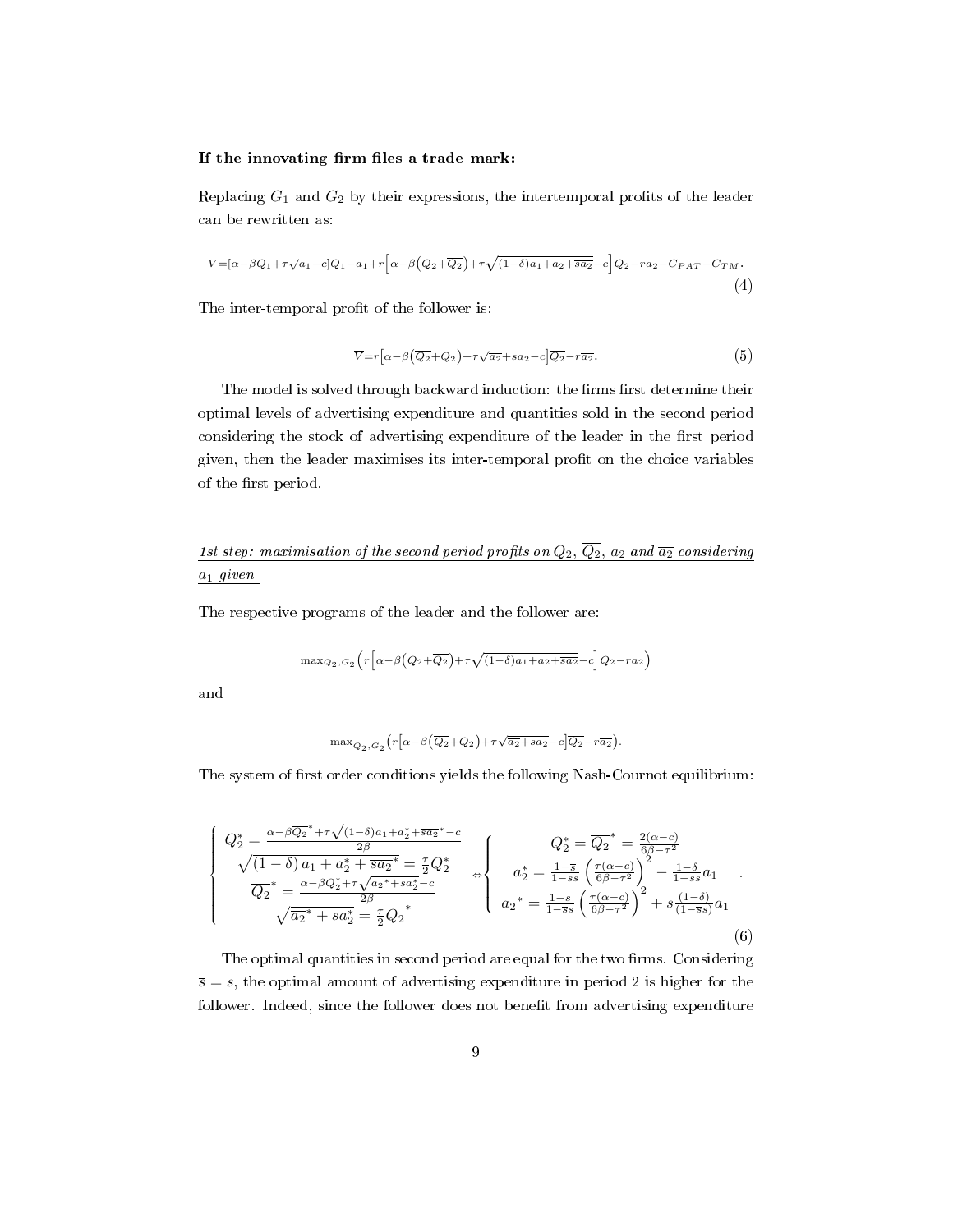incurred in period 1, it has to catch up with the leader in order to sell at the same price (in a Cournot competition framework<sup>1</sup>).

From first order condition on  $Q_2$ , and the previous expression of  $Q_2^*$  and  $a_2^*$  in (6), (4) becomes:

 $V\!=\!\!\left[\alpha-\beta Q_1\!+\!\tau\sqrt{a_1}\!-\!c\right]\!Q_1-a_1\!+\!r\beta\!\left(\frac{2(\alpha-c)}{6\beta-\tau^2}\right)^2\!-\!r\,\frac{1-\overline{s}}{1-\overline{s}s}\!\left(\frac{\tau(\alpha-c)}{6\beta-\tau^2}\right)^2\!+\!r\,\frac{1-\delta}{1-\overline{s}s}a_1\!-\!C_{PAT}\!-\!C_{T\,M}.$ 

<sup>&</sup>lt;sup>1</sup>In other competition frameworks, we might observe that followers do less advertising expenditure than leaders, and compensate by a significantly lower selling price of the same product, which corresponds for example to the situation of firms selling generic drugs.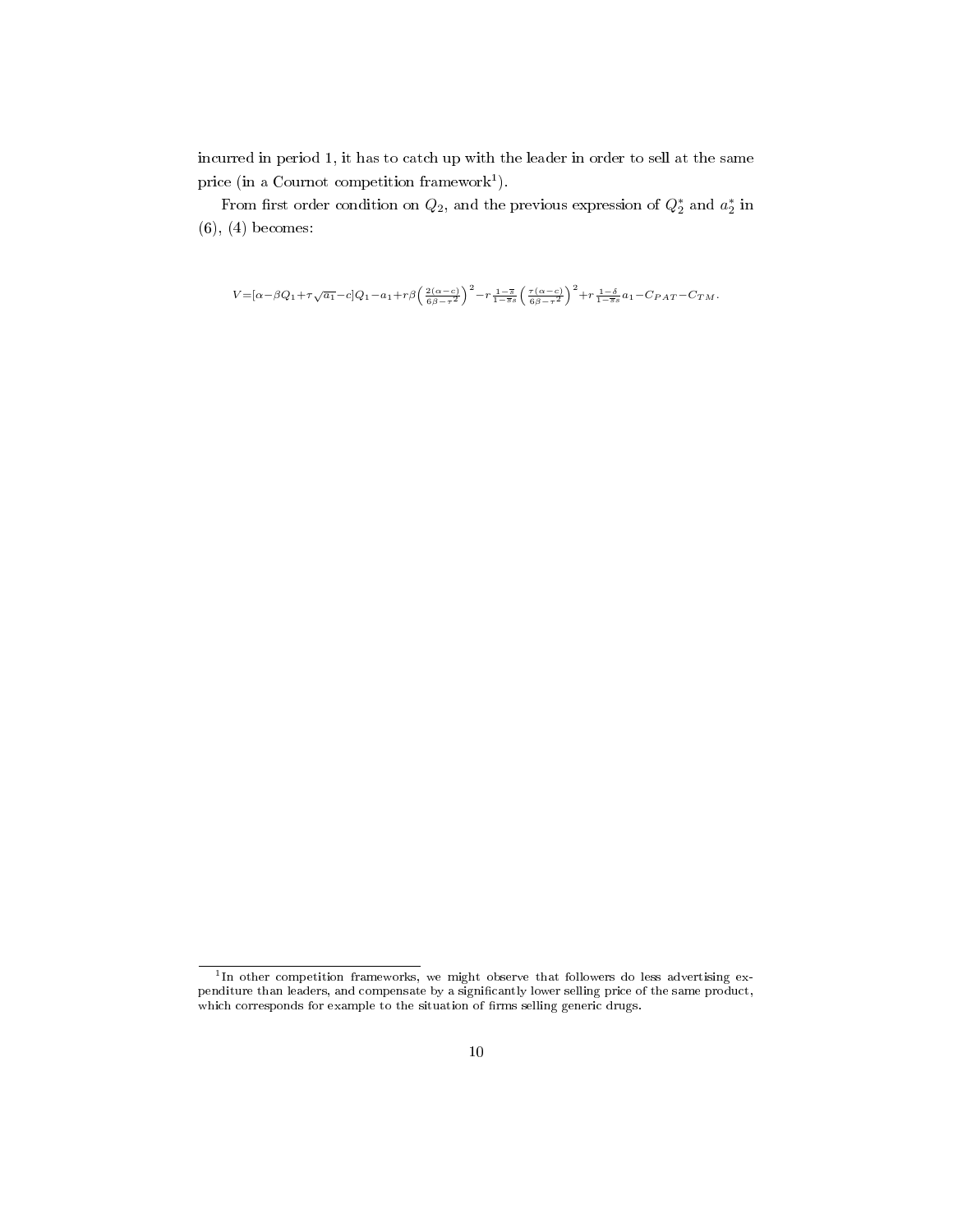#### 2nd step: maximisation of the leader inter-temporal profit on  $a_1, Q_1$

The system of first order conditions on  $Q_1$ ,  $a_1$  yields:

$$
\begin{cases}\nQ_1^* = \frac{\alpha + \tau \sqrt{a_1^*} - c}{2\beta} \\
\sqrt{a_1^*} = \frac{\tau}{2(1 - r \frac{1 - \delta}{1 - \overline{s}s})} Q_1^* \n\end{cases}\n\Leftrightarrow\n\begin{cases}\nQ_1^* = \frac{2(1 - r \frac{1 - \delta}{1 - \overline{s}s})(\alpha - c)}{4\beta(1 - r \frac{1 - \delta}{1 - \overline{s}s}) - \tau^2} \\
a_1^* = \left(\frac{\tau(\alpha - c)}{4\beta(1 - r \frac{1 - \delta}{1 - \overline{s}s}) - \tau^2}\right)^2\n\end{cases}.
$$

The model has an interior solution if  $4\beta(1-r\frac{1-\delta}{1-\overline{s}s})-\tau^2>0$  (garanteeing that  $Q_2^*$ ,  $\overline{Q_2}^*$ ,  $Q_1^*$ ,  $\overline{a_2}^*$  and  $a_1^*$  are positive) and  $\left(\frac{4\beta(1-r\frac{1-\delta}{1-8s})-\tau^2}{6\beta-r^2}\right)$ 6*β−τ* 2  $\setminus^2$  $> \frac{1-\delta}{1-\overline{s}}$  (garanteeing that  $a_2^\ast$  is positive), i.e. if  $\beta,$  the negative impact of quantities on demand is large enough compared to the impact of advertising  $\tau$ , and the depreciation rate of advertising *δ* is large enough.

The final profit of the innovating firm in case it files both a patent and a trade mark is then equal to:

$$
\begin{split} V^{TM,PAT} =& \beta \Bigg(\frac{2\Big(1-r\frac{1-\delta}{1-\overline{s}s}\Big)(\alpha-c)}{4\beta\Big(1-r\frac{1-\delta}{1-\overline{s}s}\Big)-\tau^2}\Bigg)^2 - \Bigg(\frac{\tau(\alpha-c)}{4\beta\Big(1-r\frac{1-\delta}{1-\overline{s}s}\Big)-\tau^2}\Bigg)^2 + r\beta\Big(\frac{2(\alpha-c)}{6\beta-\tau^2}\Big)^2 - r\frac{1-\overline{s}}{1-\overline{s}s}\left(\frac{\tau(\alpha-c)}{6\beta-\tau^2}\right)^2 \\ &\qquad\qquad + r\frac{1-\delta}{1-\overline{s}s}\left(\frac{\tau(\alpha-c)}{4\beta\Big(1-r\frac{1-\delta}{1-\overline{s}s}\Big)-\tau^2}\right)^2 - C_{PAT}-C_{TM}. \end{split}
$$

This expression simplifies into:

$$
V^{TM,PAT} = (\alpha - c)^2 \left( \frac{1 - r\frac{1 - \delta}{1 - \delta s}}{4\beta \left(1 - r\frac{1 - \delta}{1 - \delta s}\right) - \tau^2} + r\beta \left(\frac{2}{6\beta - \tau^2}\right)^2 - r\frac{1 - \delta}{1 - \delta s} \left(\frac{\tau}{6\beta - \tau^2}\right)^2 \right) - C_{PAT} - C_{TM}.
$$
 (7)

#### If the innovating firm does not register a trade mark

In that case the intertemporal profit expressions of the leader and the follower write:

$$
V\hspace{-.1cm}=\hspace{-.1cm}[\alpha-\beta Q_1+\tau\sqrt{a_1}-c]Q_1-a_1+r\Big[\alpha-\beta\Big(Q_2+\overline{Q_2}\Big)+\tau\sqrt{(1-\delta)a_1+a_2+\overline{sa_2}}-c\Big]Q_2-ra_2-C_{PAT}
$$

$$
\overline{V} = r \left[ \alpha - \beta \left( \overline{Q_2} + Q_2 \right) + \tau \sqrt{\overline{a_2} + (1 - \delta) a_1 + a_2} - c \right] \overline{Q_2} - r \overline{a_2}.
$$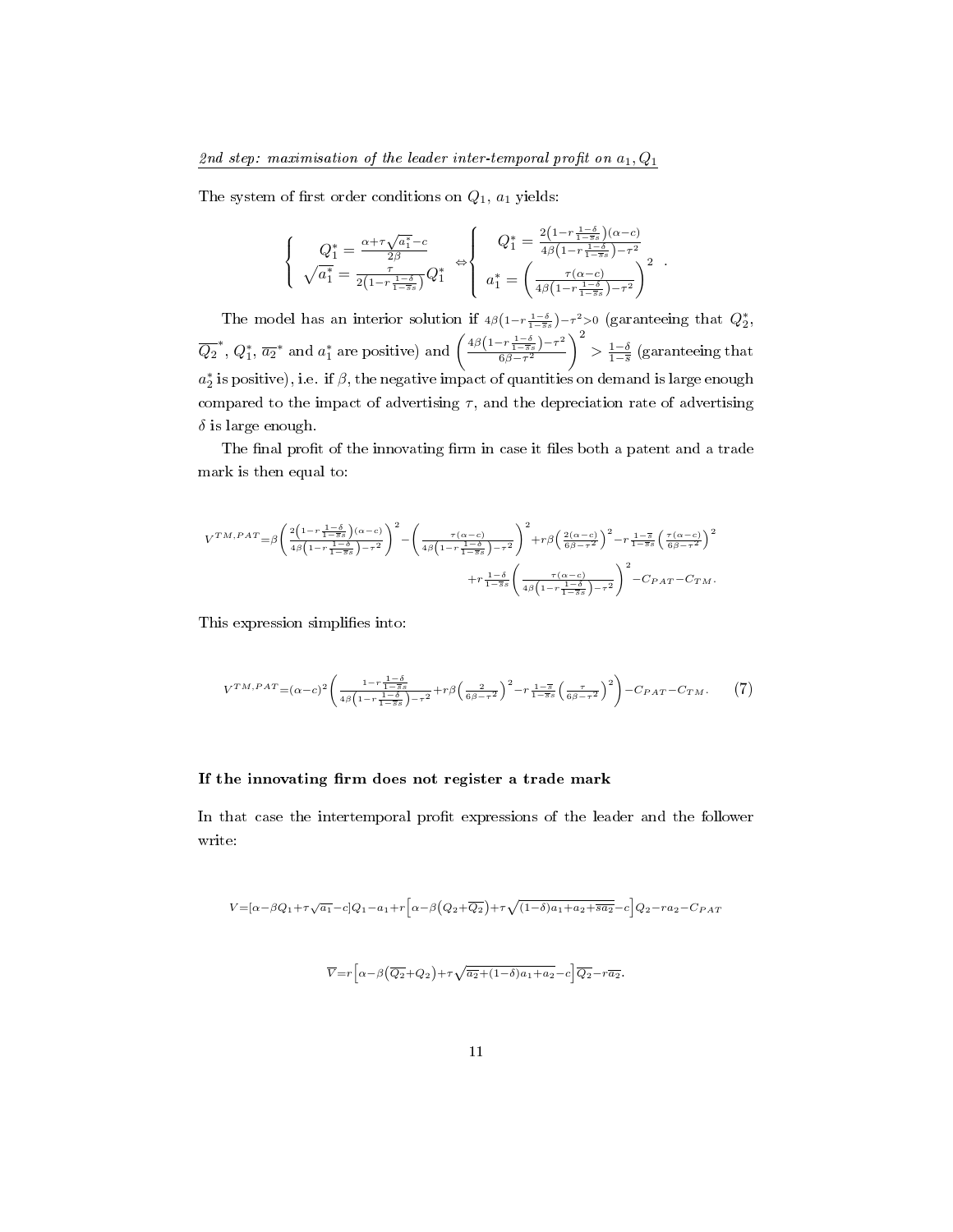Maximising *V* on  $a_2$ ,  $Q_2$ , and  $\overline{V}$  on  $\overline{a_2}$ ,  $\overline{Q_2}$  considering  $a_1$  given yields the following Nash-equilibrium:

$$
\begin{cases}\nQ_2^* = \frac{\alpha - \beta \overline{Q_2}^* + \tau \sqrt{(1-\delta)a_1 + a_2^* + \overline{sa_2}^* - c}}{2\beta} \\
\sqrt{(1-\delta)a_1 + a_2^* + \overline{sa_2}^*} = \frac{\tau}{2} Q_2^* \\
\overline{Q_2}^* = \frac{\alpha - \beta Q_2^* + \tau \sqrt{\overline{a_2}^* + (1-\delta)a_1 + a_2^* - c}}{2\beta} \\
\sqrt{\overline{a_2}^* + (1-\delta)a_1 + a_2^*} = \frac{\tau}{2} \overline{Q_2}^* \\
a_2^* = \left(\frac{\tau(\alpha - c)}{6\beta - \tau^2}\right)^2 - (1-\delta)a_1 \\
\end{cases}
$$

In the case where the leader files no trade mark, the follower relies entirely on the advertising spillovers and does not itself incur any advertising expenditure in the second period.

The intertemporal profit of the leader then writes

$$
V\!=\!\left[\alpha\!-\!\beta Q_1\!+\!\tau\sqrt{a_1}\!-\!c\right]\!Q_1-a_1\!+\!r\beta\!\left(\tfrac{2\left(\alpha-c\right)}{6\beta-\tau^2}\right)^2\!-\!r\!\left(\tfrac{\tau\left(\alpha-c\right)}{6\beta-\tau^2}\right)^2\!+\!r(1\!-\!\delta)a_1\!-\!C_{PATH}
$$

Maximising *V* on *a*1*, Q*<sup>1</sup> yields:

$$
\begin{cases}\nQ_1^* = \frac{\alpha + \tau \sqrt{a_1^*} - c}{2\beta} \\
\sqrt{a_1^*} = \frac{\tau}{2(1 - r(1 - \delta))} Q_1^* \n\end{cases}\n\Leftrightarrow\n\begin{cases}\nQ_1^* = \frac{2(1 - r(1 - \delta))(\alpha - c)}{4\beta(1 - r(1 - \delta)) - \tau^2} \\
a_1^* = \left(\frac{\tau(\alpha - c)}{4\beta(1 - r(1 - \delta)) - \tau^2}\right)^2\n\end{cases}.
$$

An solution exists on the condition that  $4\beta (1 - r(1 - \delta)) - \tau^2 > 0$  (garanteeing that  $Q_2^*$ ,  $\overline{Q_2}^*$ ,  $Q_1^*$  and  $a_1$  are positive) and  $\left(\frac{4\beta(1-r(1-\delta))-\tau^2}{6\beta-\tau^2}\right)$  $\left(\frac{(-\delta)}{6\beta - \tau^2}\right)^2 > (1 - \delta)$  (garanteeing that  $a_2^*$  is positive), i.e. if  $\beta$ , is large enough compared to  $\tau$ , and  $\delta$  is large enough.

The profit of the innovating firm in case it files a patent but no trade mark is then equal to:

$$
V^{0,PAT} = \beta \left(\frac{2(1-r(1-\delta))(\alpha-c)}{4\beta(1-r(1-\delta))- \tau^2}\right)^2 - \left(\frac{\tau(\alpha-c)}{4\beta(1-r(1-\delta))- \tau^2}\right)^2 + r\beta \left(\frac{2(\alpha-c)}{6\beta-\tau^2}\right)^2 - r\left(\frac{\tau(\alpha-c)}{6\beta-\tau^2}\right)^2
$$

$$
+ r(1-\delta)\left(\frac{\tau(\alpha-c)}{4\beta(1-r(1-\delta))- \tau^2}\right)^2 - C_{PAT}
$$

This expression simplifies into:

$$
V^{0,PAT} = (\alpha - c)^2 \left( \frac{(1 - r(1 - \delta))}{(4\beta(1 - r(1 - \delta)) - \tau^2)} + r\beta \left( \frac{2}{6\beta - \tau^2} \right)^2 - r \left( \frac{\tau}{6\beta - \tau^2} \right)^2 \right) - C_{PAT}.
$$
 (8)

*.*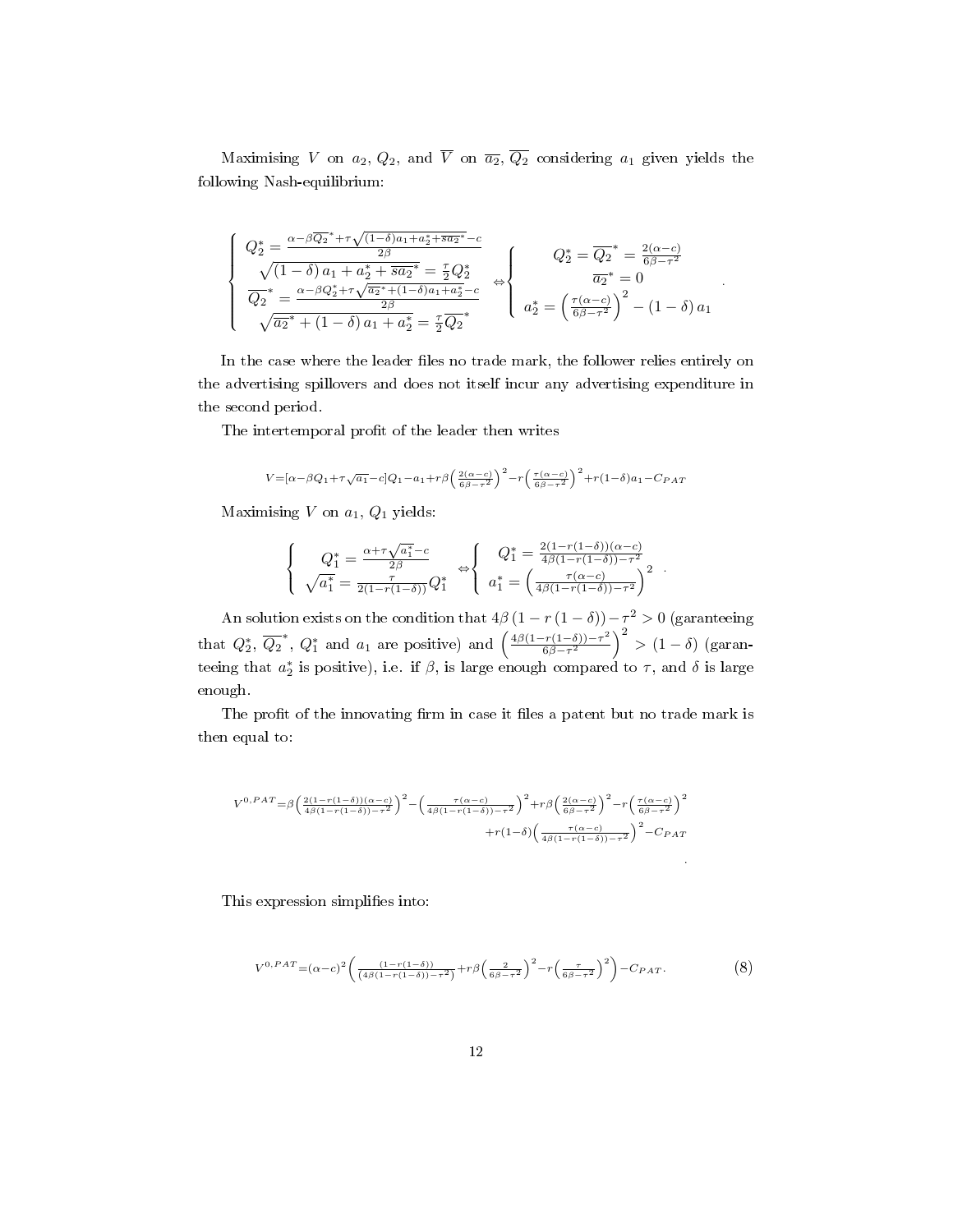#### 2.2.2 Case without patent protection

If the innovative firm does not protect its innovation with a patent, the competition starts in the first period. Inter-temporal profits are given by:

$$
V = \left[\alpha - \beta \left(Q_1 + \overline{Q_1}\right) + \tau \sqrt{a_1 + \overline{sa_1}} - c\right]Q_1 - a_1 + r\left[\alpha - \beta \left(Q_2 + \overline{Q_2}\right) + \tau \sqrt{a_2 + (1 - \delta)a_1 + \overline{s}(\overline{a_2} + (1 - \delta)\overline{a_1})} - c\right]Q_2 - ra_2
$$

$$
-(1_{TM=1})C_{TM}
$$

and

$$
\overline{V} = \left[\alpha - \beta \left(Q_1 + \overline{Q_1}\right) + \tau \sqrt{\overline{a_1} + s a_1} - c\right] \overline{Q_1} - \overline{a_1} + r \left[\alpha - \beta \left(Q_2 + \overline{Q_2}\right) + \tau \sqrt{\overline{a_2} + (1 - \delta)\overline{a_1} + s(a_2 + (1 - \delta)a_1)} - c\right] \overline{Q_2} - r \overline{a_2},
$$

with  $0 < s < 1$  in case a trade mark is filed and  $s = 1$  in case no trade mark is filed. Maximising *V* on  $a_2$ ,  $Q_2$ , and  $\overline{V}$  on  $\overline{a_2}$ ,  $\overline{Q_2}$  considering  $a_1$  and  $\overline{a_1}$  given yields the following symmetrical Nash-equilibrium:

$$
\begin{cases}\nQ_{2}^{*} = \frac{\alpha - \beta \overline{Q_{2}}^{*} + \tau \sqrt{a_{2}^{*} + (1 - \delta) a_{1} + \overline{s} (\overline{a_{2}}^{*} + (1 - \delta) \overline{a_{1}})} - c}{2\beta} \\
\sqrt{a_{2}^{*} + (1 - \delta) a_{1} + \overline{s} (\overline{a_{2}}^{*} + (1 - \delta) \overline{a_{1}})} = \frac{\tau}{2} Q_{2}^{*} \\
\overline{Q_{2}}^{*} = \frac{\alpha - \beta Q_{2}^{*} + \tau \sqrt{\overline{a_{2}}^{*} + (1 - \delta) \overline{a_{1}} + s(a_{2}^{*} + (1 - \delta) a_{1})}}{2\beta} - c \\
\sqrt{\overline{a_{2}}^{*} + (1 - \delta) \overline{a_{1}} + s(a_{2}^{*} + (1 - \delta) a_{1})} = \frac{\tau}{2} \overline{Q_{2}}^{*} \\
\overline{a_{2}}^{*} = \frac{1 - s}{1 - \overline{s}} \left(\frac{\tau(\alpha - c)}{6\beta - \tau^{2}}\right)^{2} - (1 - \delta) a_{1} \\
\overline{a_{2}}^{*} = \frac{1 - s}{1 - \overline{s}} \left(\frac{\tau(\alpha - c)}{6\beta - \tau^{2}}\right)^{2} - (1 - \delta) \overline{a_{1}}\n\end{cases}
$$

*.*

The intertemporal profits of the leader and the follower then write:

$$
V\hspace{-.1cm}=\hspace{-.1cm}\left[\alpha\hspace{-.1cm}-\hspace{-.1cm}\beta\hspace{-.1cm}\left(Q_1\hspace{-.1cm}+\hspace{-.1cm}\overline{Q_1}\hspace{-.1cm}\right)\hspace{-.1cm}+\hspace{-.1cm}\tau\hspace{-.1cm}\sqrt{a_1\hspace{-.1cm}+\hspace{-.1cm}\overline{sa_1}}\hspace{-.1cm}-\hspace{-.1cm}c\right]\hspace{-.1cm}\left(Q_1\hspace{-.1cm}-\hspace{-.1cm}a_1\hspace{-.1cm}+\hspace{-.1cm}r\beta\hspace{-.1cm}\left(\hspace{-.1cm}\tfrac{2\hspace{-.1cm}\left(\alpha\hspace{-.1cm}-\hspace{-.1cm}c\right)}{\hspace{-.1cm}6\hspace{-.1cm}\beta\hspace{-.1cm}-\hspace{-.1cm}r^2}\hspace{-.1cm}\right)^2\hspace{-.1cm}-\hspace{-.1cm}r\frac{1-\overline{s}}{1-\overline{s}}\hspace{-.1cm} \left(\hspace{-.1cm}\tfrac{\tau\left(\alpha\hspace{-.1cm}-\hspace{-.1cm}c\right)}{\hspace{-.1cm}6\hspace{-.1cm}\beta\hspace{-.1cm}-\hspace{-.1cm}r^2}\hspace{-.1cm}\right)^2\hspace{-.1cm}+\hspace{-.1cm}r\left(1\hspace{-.1cm}-\hspace{-.1cm}\delta\right)\hspace{-.1cm}a_1
$$

and

$$
\overline{V} = \left[\alpha - \beta \left(Q_1 + \overline{Q_1}\right) + \tau \sqrt{\overline{a_1} + s a_1} - c\right] \overline{Q_1} - \overline{a_1} + r \beta \left(\frac{2(\alpha - c)}{6\beta - \tau^2}\right) - r \frac{1 - s}{1 - \overline{s} s} \left(\frac{\tau(\alpha - c)}{6\beta - \tau^2}\right)^2 + r(1 - \delta) \overline{a_1}.
$$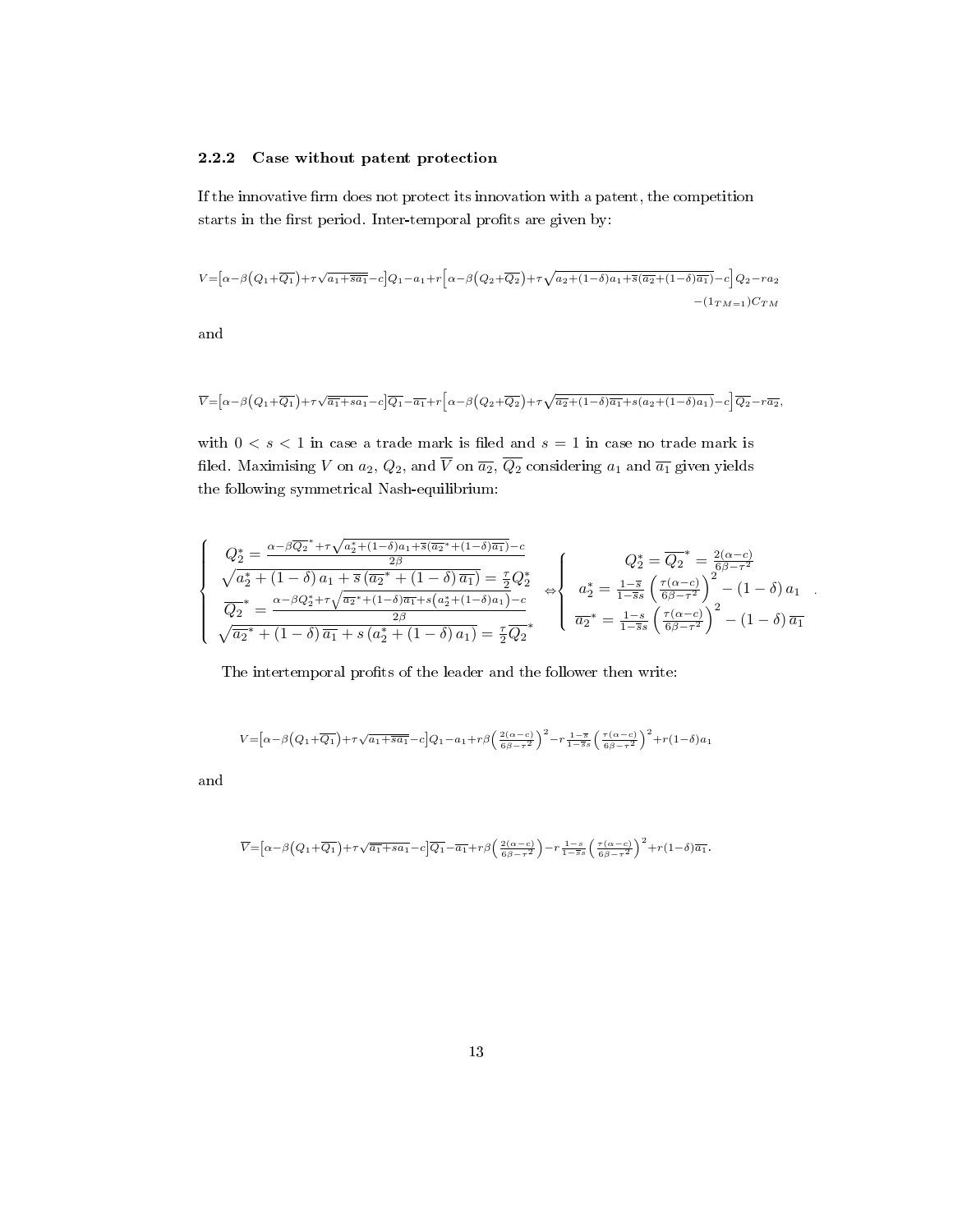Maximising *V* on  $a_1$ ,  $Q_1$  and  $\overline{V}$  on  $\overline{a_1}$ ,  $\overline{Q_1}$  yields:

$$
\left\{\begin{array}{c}Q_{1}^{*}=\frac{\alpha-\beta\overline{Q_{1}}^{*}+\tau\sqrt{a_{1}^{*}+\overline{s a_{1}}^{*}}-c}{2\beta}\\ \sqrt{a_{1}^{*}+\overline{s a_{1}}^{*}}=\frac{\tau}{2(1-r(1-\delta))}Q_{1}^{*}\\ \overline{Q_{1}}^{*}=\frac{\alpha-\beta Q_{1}^{*}+\tau\sqrt{a_{1}^{*}+s a_{1}^{*}}-c}{2\beta}\\ \sqrt{\overline{a_{1}}^{*}+s a_{1}^{*}}=\frac{\tau}{2(1-r(1-\delta))}\overline{Q_{1}}^{*}\\ \end{array}\right.\Leftrightarrow\left\{\begin{array}{c}Q_{1}^{*}=\overline{Q_{1}}^{*}=\frac{2(1-r(1-\delta))(\alpha-c)}{6\beta(1-r(1-\delta))- \tau^{2}}\\ a_{1}^{*}=\frac{1-\overline{s}}{1-\overline{s}s}\left(\frac{\tau(\alpha-c)}{6\beta(1-r(1-\delta))- \tau^{2}}\right)^{2}\\ \overline{a_{1}}^{*}=\frac{1-s}{1-\overline{s}s}\left(\frac{\tau(\alpha-c)}{6\beta(1-r(1-\delta))- \tau^{2}}\right)^{2}\end{array}\right.
$$

*.*

An interior solution exists on the condition that  $6\beta(1 - r(1 - \delta)) - \tau^2 > 0$ (garanteeing that  $Q_2^*, \overline{Q_2}^*, Q_1^*, \overline{Q_1}^*, a_1^*$  and  $\overline{a_1}^*$  are positive) and  $\left(\frac{6\beta(1-r(1-\delta))-\tau^2}{6\beta-\tau^2}\right)$  $\frac{(r(1-\delta)) - \tau^2}{6\beta - \tau^2}$   $\Big)^2$  $(1 - \delta)$  (garanteeing that  $a_2^*$  and  $\overline{a_2}^*$  are positive), i.e. if  $\beta$  is large enough compared to  $\tau$ , and  $\delta$  is large enough.

The leader's inter-temporal profit in case it files a trade mark but no patent equals:

$$
v^{TM,0} = \beta \left(\frac{2(1-r(1-\delta))(\alpha-c)}{6\beta(1-r(1-\delta))-r^2}\right)^2 - \frac{1-\overline{s}}{1-\overline{s}s} \left(\frac{\tau(\alpha-c)}{6\beta(1-r(1-\delta))-r^2}\right)^2 + r\beta \left(\frac{2(\alpha-c)}{6\beta-r^2}\right)^2 - r\frac{1-\overline{s}}{1-\overline{s}s} \left(\frac{\tau(\alpha-c)}{6\beta-r^2}\right)^2 +
$$
  

$$
r(1-\delta)\frac{1-\overline{s}}{1-\overline{s}s} \left(\frac{\tau(\alpha-c)}{6\beta(1-r(1-\delta))-r^2}\right)^2 - C_{TM}
$$
  

$$
= (\alpha-c)^2 \left((1-r(1-\delta))\left(\frac{4\beta(1-r(1-\delta))-\frac{1-\overline{s}}{1-\overline{s}s}r^2}{(6\beta(1-r(1-\delta))-r^2)^2}\right)+r\beta\left(\frac{2}{6\beta-r^2}\right)^2 - r\frac{1-\overline{s}}{1-\overline{s}s} \left(\frac{\tau}{6\beta-r^2}\right)^2\right) - C_{TM}.
$$
 (9)

In case neither a patent nor a trade mark is filed, the expression of the intertemporal profit is the same as above, with  $s = 1$  and no filing cost:

$$
V^{0,0} = (\alpha - c)^2 \left( (1 - r(1 - \delta)) \left( \frac{4\beta(1 - r(1 - \delta)) - \tau^2}{(\beta\beta(1 - r(1 - \delta)) - \tau^2)^2} \right) + r\beta \left( \frac{2}{\beta\beta - \tau^2} \right)^2 - r \left( \frac{\tau}{\beta\beta - \tau^2} \right)^2 \right). \tag{10}
$$

#### 2.3 Comparison of outcomes and complementarity analysis

#### 2.3.1 Determination of the optimal IP right strategy

Based on the previous results, we seek to determine the optimal IP right strategies for innovating firms, by comparing the intertemporal profits resulting from the different IP right combinations.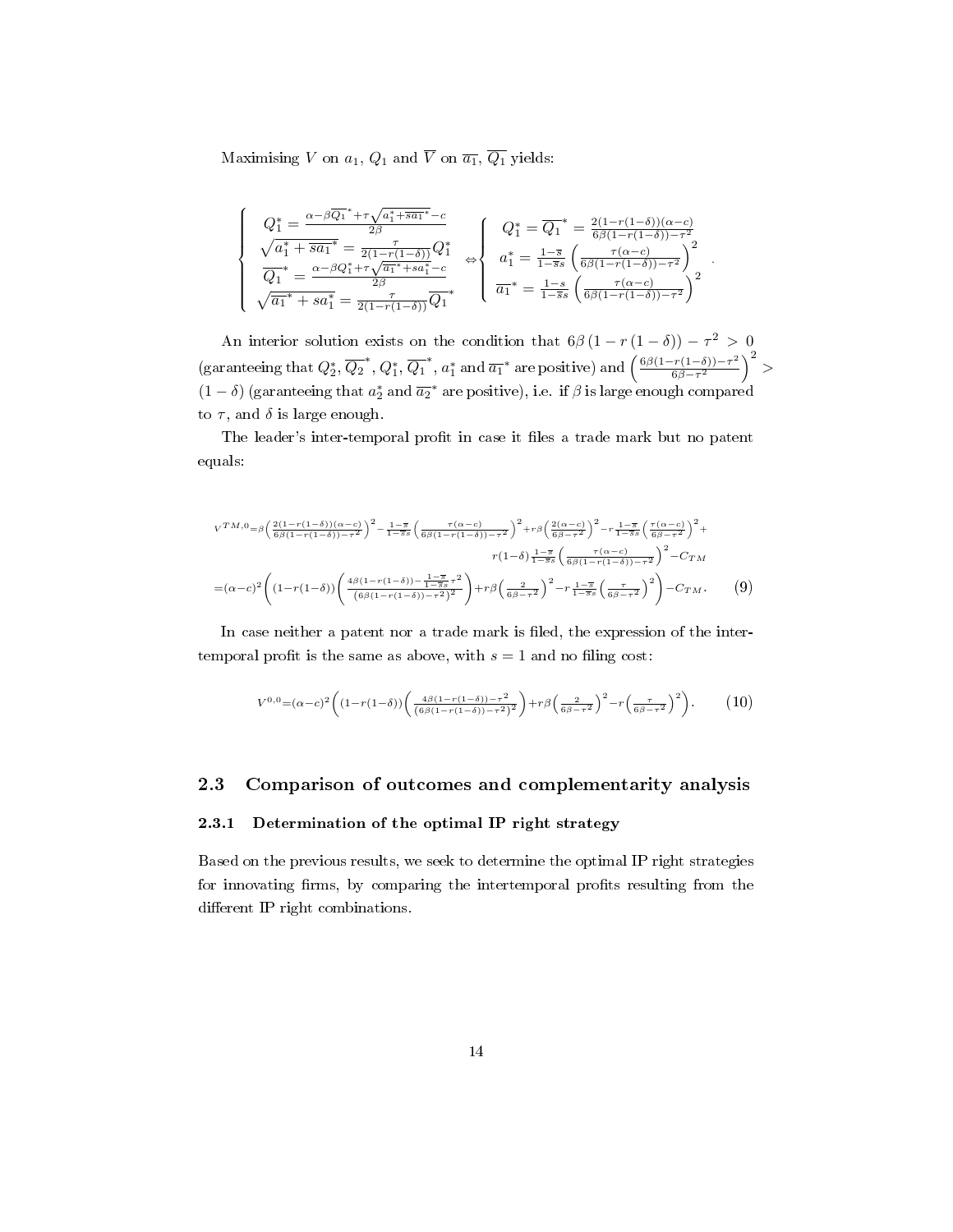From  $(7)$  and  $(8)$ , we get:

$$
V^{TM,PAT} - V^{0,PAT} = (\alpha - c)^2 \left( \frac{1 - r\frac{1 - \delta}{1 - \delta s}}{4\beta \left(1 - r\frac{1 - \delta}{1 - \delta s}\right) - \tau^2} - r\frac{1 - \delta}{1 - \delta s} \left(\frac{\tau}{6\beta - \tau^2}\right)^2 - \left(\frac{(1 - r(1 - \delta))}{(4\beta(1 - r(1 - \delta)) - \tau^2)} - r\left(\frac{\tau}{6\beta - \tau^2}\right)^2\right)\right) - C_{TM}
$$
  
\n
$$
= (\alpha - c)^2 \left( \frac{\tau^2 r(1 - \delta) \left(\frac{\pi s}{1 - \delta s}\right)}{\left(4\beta \left(1 - r\frac{1 - \delta}{1 - \delta s}\right) - \tau^2\right) \left(4\beta (1 - r(1 - \delta)) - \tau^2\right)} + r\overline{s} \left(\frac{\tau}{6\beta - \tau^2}\right)^2 \frac{1 - s}{1 - \overline{s}s}}\right) - C_{TM}
$$
  
\n
$$
= K_1 - C_{TM},
$$
\n(11)

with  $K_1 > 0$ .

From  $(9)$  and  $(10)$ :

$$
V^{TM,0} - V^{0,0} = (\alpha - c)^2 \left( \frac{(1 - r(1 - \delta)) \left( 4\beta (1 - r(1 - \delta)) - \frac{1 - \overline{s}}{1 - \overline{s}} \sigma^2 \right)}{(\beta \beta (1 - r(1 - \delta)) - \tau^2)^2} - r \frac{1 - \overline{s}}{1 - \overline{s}} \left( \frac{\tau}{\beta \beta - \tau^2} \right)^2 - \frac{(1 - r(1 - \delta)) \left( 4\beta (1 - r(1 - \delta)) - \tau^2 \right)}{(\beta \beta (1 - r(1 - \delta)) - \tau^2)^2} + r \left( \frac{\tau}{\beta \beta - \tau^2} \right)^2 \right) - C_{TM}
$$
  
=  $(\alpha - c)^2 \left( (1 - r(1 - \delta)) \left( \frac{\tau^2 \overline{s} \frac{1 - \overline{s}}{1 - \overline{s}}}{(\beta \beta (1 - r(1 - \delta)) - \tau^2)^2} \right) + r \overline{s} \left( \frac{\tau}{\beta \beta - \tau^2} \right)^2 \frac{1 - s}{1 - \overline{s}} \right) - C_{TM}$   
=  $K_2 - C_{TM}$ , (12)

with  $K_2 > 0$ . Considering sufficiently low filing costs, it is always beneficial for  $\operatorname{firms}$  to file a trade mark.

Besides, from (7) and (9), we get

$$
V^{TM, PAT} - V^{TM,0} = (\alpha - c)^2 \left( \frac{1 - r\frac{1 - \delta}{1 - \delta s}}{4\beta \left(1 - r\frac{1 - \delta}{1 - \delta s}\right) - \tau^2} - (1 - r(1 - \delta)) \left( \frac{4\beta (1 - r(1 - \delta)) - \frac{1 - \delta}{1 - \delta s} \tau^2}{(\beta \beta (1 - r(1 - \delta)) - \tau^2)^2} \right) \right) - C_{PAT}
$$
  
\n
$$
= (\alpha - c)^2 \left(1 - r\frac{1 - \delta}{1 - \delta s}\right) \frac{\left(6\beta (1 - r(1 - \delta)) - \tau^2\right)^2 - \left(4\beta (1 - r(1 - \delta)) - \frac{1 - \delta}{1 - \delta s} \tau^2\right) \left(4\beta (1 - r(1 - \delta)) - \tau^2 \left(1 + \frac{\delta s r(1 - \delta)}{1 - \delta s} - r(1 - \delta)\right)\right)}{\left(4\beta \left(1 - r\frac{1 - \delta}{1 - \delta s}\right) - \tau^2\right) \left(6\beta (1 - r(1 - \delta)) - \tau^2\right)^2}
$$
  
\n
$$
= K_3 - C_{PAT},
$$

with  $K_3 > 0$ .

From  $(8)$  and  $(10)$ :

$$
V^{0,PAT} - V^{0,0} = (\alpha - c)^2 \left( (1 - r(1 - \delta)) \left( \frac{(\theta \beta (1 - r(1 - \delta)) - \tau^2)^2 - (4\beta (1 - r(1 - \delta)) - \tau^2)^2}{(4\beta (1 - r(1 - \delta)) - \tau^2)(6\beta (1 - r(1 - \delta)) - \tau^2)^2} \right) \right) - C_{PAT}
$$
  
=  $K_4 - C_{PAT}$ ,

with  $K_4 > 0$ .

As well as for trade marks, the benefit of filing a patent is positive if the filing costs are sufficiently low. This may not always be the case as the registration of a patent - more than a trade mark - is a relatively complex procedure and requires some human and financial resources. Therefore the costs of filing a patent may outweigh the benefits gained from the patent protection.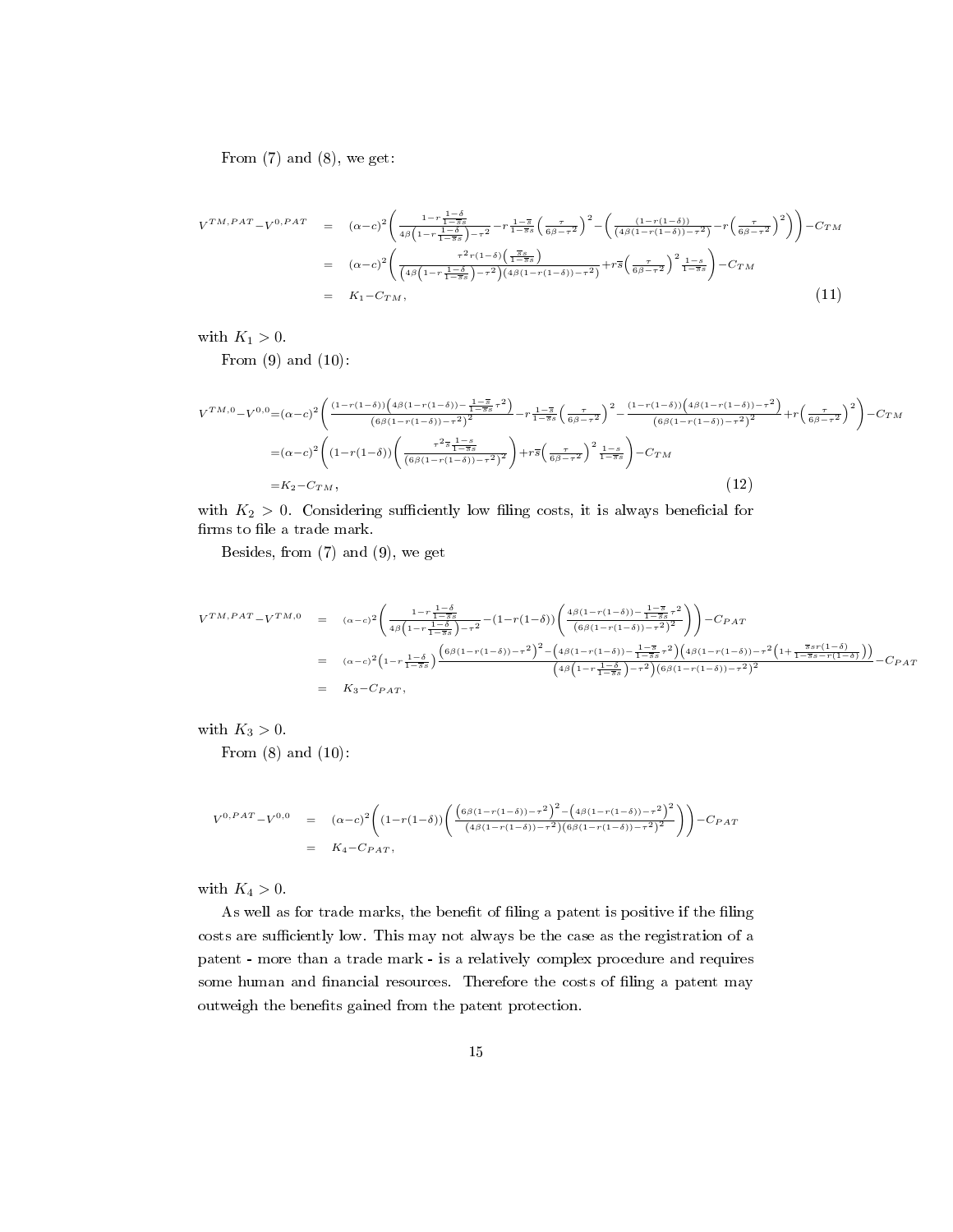Considering sufficiently low levels of filing costs, we have:

$$
V^{TM,PAT}{\rm >}\left\{ V^{TM,0},V^{0,PAT}\right\}{\rm >}V^{0,0}.
$$

The optimal IP right strategy for the innovating firm is thus always to register both a patent and a trade mark when considering negligible ling costs. Besides, the trade mark benefit differs depending on whether a patent is also filed or not. We then seek to analyse this difference in order to conclude about the complementary or susbstitue relationship between the two IP rights.

#### 2.3.2 Complementarity analysis

In the following, we investigate in which conditions the supermodularity inequality (3) is verified, i.e. where the difference  $(V^{TM,PAT} - V^{0,PAT}) - (V^{TM,0} - V^{0,0})$ is positive. This amounts to comparing the benefit of filing a trade mark in case of patent protection and in case of no patent. From  $(11)$  and  $(12)$  we deduce that:

$$
V^{TM,PAT} - V^{0,PAT} - (V^{TM,0} - V^{0,0}) = (\alpha - c)^2 \left( \frac{\tau^2 r (1-\delta) \frac{\overline{s} s}{1-\overline{s} s}}{\left( 4\beta \left( 1 - r \frac{1-\delta}{1-\overline{s} s} \right) - \tau^2 \right) \left( 4\beta (1-r(1-\delta)) - \tau^2 \right)} - (1-r(1-\delta)) \frac{\tau^2 \overline{s} \frac{1-s}{1-\overline{s} s}}{\left( 6\beta (1-r(1-\delta)) - \tau^2 \right)^2} \right).
$$

We have

$$
\frac{\partial \left[V^{TM,PAT} - V^{0,PAT} - \left(V^{TM,0} - V^{0,0}\right)\right]}{\partial s} = (\alpha - c)^2 \left( \frac{(1 - r(1 - \delta))\tau^2 (1 - \overline{s}) \overline{s}}{(6\beta(1 - r(1 - \delta)) - \tau^2)^2 (1 - \overline{s} s)^2} + \frac{(1 - \delta)r\tau^2 \overline{s}}{\left(4\beta\left(1 - r\frac{1 - \delta}{1 - \overline{s} s}\right) - \tau^2\right)^2 (1 - \overline{s} s)^2}\right).
$$

This expression is always positive if  $1 - r(1 - \delta) > 0$ , which is always true under the conditions of existence of an equilibrium. The level of complementarity between trade marks and patents is thus increasing with the level of advertising spillovers.

For *s* approaching 0, we have

$$
\Big(V^{TM,PAT}-V^{0,PAT}\Big)-\Big(V^{TM,0}-V^{0,0}\Big) \to (\alpha-c)^2 \Bigg(-\big(1-r\big(1-\delta\big)\big)\frac{\tau^2\overline{s}\frac{1-s}{1-\overline{s}s}}{\big(6\beta(1-r\big(1-\delta\big))-\tau^2\big)^2}\Bigg),
$$

which is always negative under the conditions of existence of an equilibrium, so trade marks and patents are substitute. For *s* approaching 1, we have

$$
\Big(V^{TM,PAT}-V^{0,PAT}\Big)-\Big(V^{TM,0}-V^{0,0}\Big) \rightarrow (\alpha-c)^2 \Bigg(\frac{\tau^2 r(1-\delta) \frac{\overline{s}}{1-\overline{s}}}{\Big(4 \beta \Big(1-r \frac{1-\delta}{1-\overline{s}}\Big)-\tau^2\Big)\Big(4 \beta \big(1-r(1-\delta))- \tau^2\Big)}\Bigg),
$$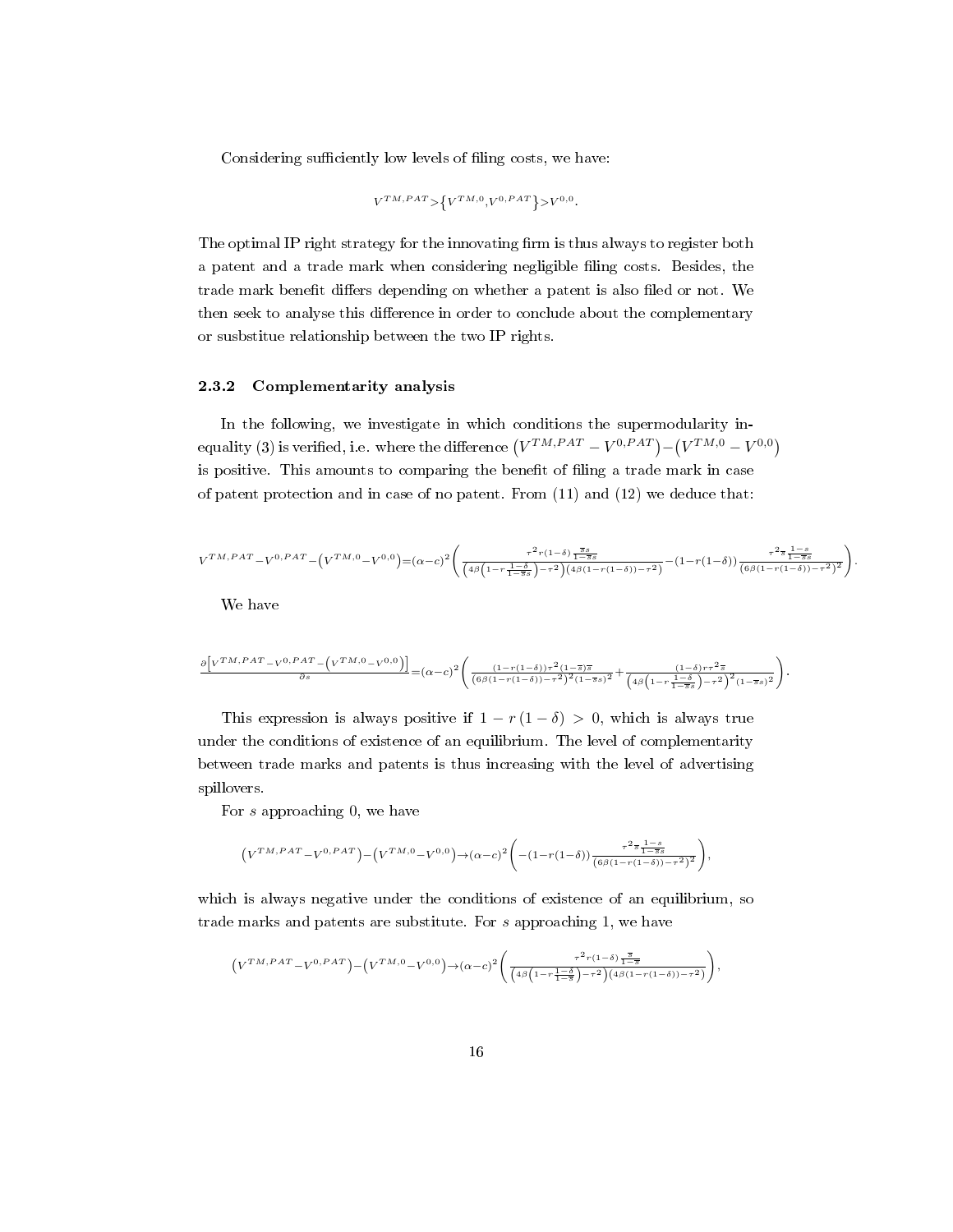which is positive under the conditions of existence of an equilibrium. So for high values of *s*, trade marks and patents are complementary. Indeed, in the first period, trade marks provide full protection of the goodwill in case of patent protection, whereas in case of no patent protection, trade marks still allow a non null level of advertising spillovers *s*. The higher those advertising spillovers are, the more it is beneficial to reinforce the trade mark with a patent.

Besides, we have

$$
\frac{\partial \left[V^{TM,PAT}-V^{0,PAT}-\left(V^{TM,0}-V^{0,0}\right)\right]}{\partial \delta}=(\alpha-c)^2\tau\tau^2\Bigg(\frac{1}{\left(4\beta(1-r(1-\delta))-\tau^2\right)^2}+\overline{s}\,\frac{1-s}{1-\overline{s}s}\,\frac{6\beta(1-r(1-\delta))+\tau^2}{\left(6\beta(1-r(1-\delta))- \tau^2\right)^3}-\frac{1}{1-\overline{s}s}\,\frac{1}{\left(4\beta\left(1-r\,\frac{1-\delta}{1-\overline{s}s}\right)-\tau^2\right)^2}\Bigg).
$$

This expression is negative for sufficiently high values of *s*, so above a certain threshold of advertising spillovers, the complementarity tends to decrease with the depreciation rate of advertising. Indeed with high depreciation rates, only a small proportion of the goodwill accumulated in the monopoly period is transferred to the second period, which tends to decrease the complementarity effect.

For  $\delta$  approaching its minimum value, for which  $(4\beta(1 - r(1 - \delta)) - \tau^2) = 0$ , we have

$$
V^{TM,PAT}-V^{0,PAT}-\left( V^{TM,0}-V^{0,0}\right) \rightarrow+\infty
$$

and for  $\delta$  approaching 1, we have

$$
V^{TM,PATH} - V^{0,PATH} - (V^{TM,0} - V^{0,0}) \rightarrow -(\alpha - c)^2 \frac{\tau^2 \overline{s} \left( \frac{1 - \overline{s}}{1 - \overline{s}} \right)}{(\beta \beta - \tau^2)^2} < 0
$$

So for high levels of depreciation rate of advertising, patents and trade marks tend to be substitute.

Without loss of generality, we can consider the parameters of the inverse demand function  $\beta$  and  $\tau$  given, as well as  $\bar{s}$ , the amount of spillovers benefiting the leader. In the following, we consider  $\beta = \tau = 1$ , and  $\bar{s} = \frac{1}{2}$ . We besides attribute a definite value to the discount rate between the two periods *r*. A reasonable value for *r* is 0.6<sup>2</sup>. Lastly, we attribute a value of 1 to the common scaling parameter  $(\alpha - c)^2$ . We can then represent the level of trade mark benefits in case of patent and of no

<sup>2</sup>Assuming an annual interest rate of *r*0, and a patent period of *T* years, the discount rate between the two periods in the model can be approximated by  $r = \frac{\sum_{t=0}^{T} \left(\frac{1}{1+r_0}\right)^t}{\sum_{t=0}^{T} \left(\frac{1}{1+r_0}\right)^t}$  $\frac{2t}{\sum_{t=T+1}^{\infty} \left(\frac{1}{1+r_0}\right)^t} = 1 \left(\frac{1}{1+r_0}\right)^T$ . Taking  $r_0 = 0.5$  , and considering that the patent period lasts twenty years, we obtain a value of  $r \simeq 0.6$ .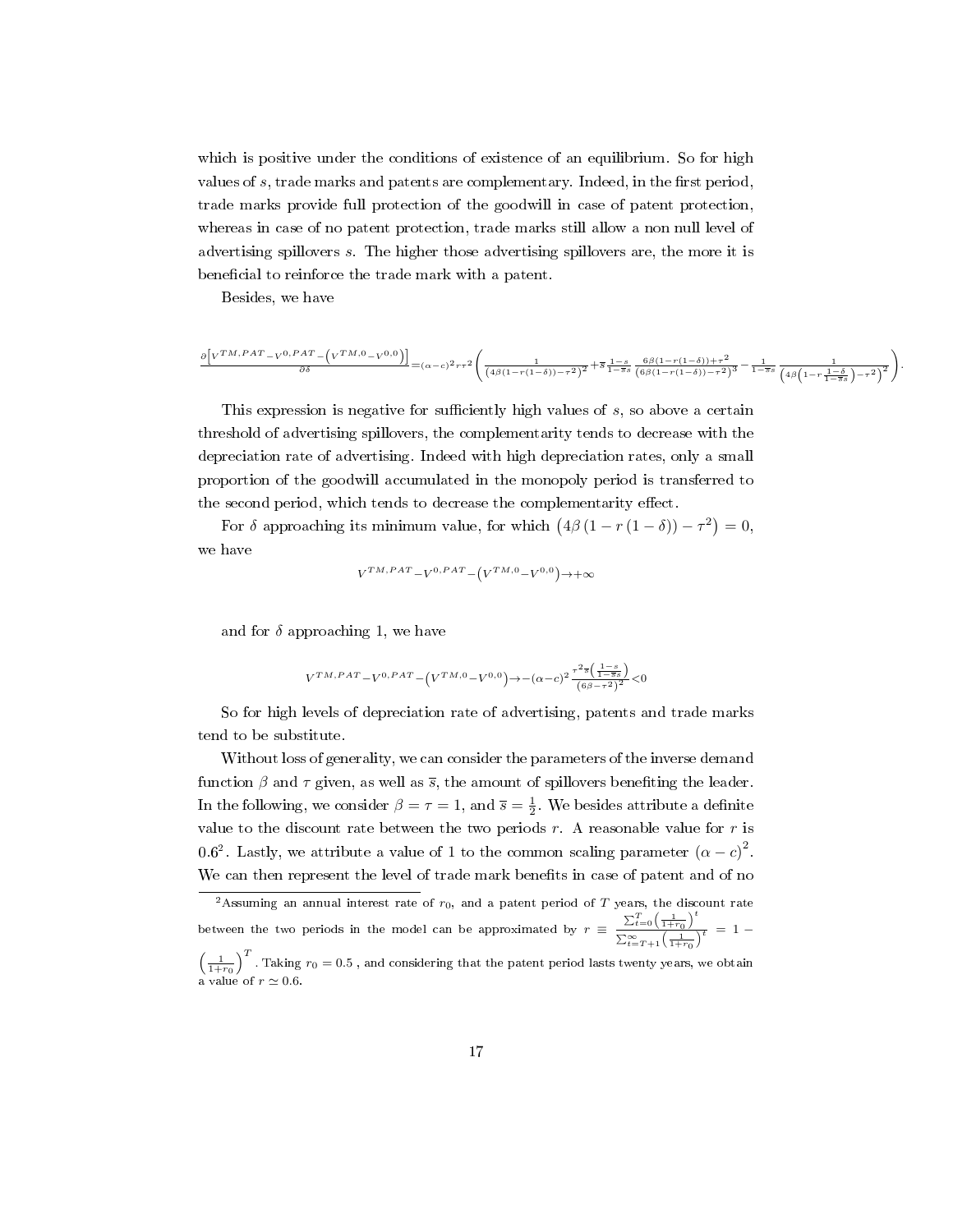Figure 1: Benefits of trade mark filing



patent according to *s* and  $\delta$ , considering negligible costs of IP rights (Figure 1)<sup>3</sup>. The intertemporal profits resulting from each IP rights strategy are represented in Annex 1.

Under the assumptions of the model, depending on the of level of advertising spillovers *s* and on the level of depreciation of advertising expenditure, patents and trade marks can be found to be either complementary or substitute. The interpretation of the results is the following. The interaction between patents and trade marks is characterised by two counterbalancing effects. There is on the one hand a substitution effect. The trade mark benefits the firm only when it faces competition. As we assume that patent leads to a non-competition period, trade marks are comparatively less advantageous for the pioneer firm when there is also a patent filed. In the extreme, if the protection offered by patents was

<sup>&</sup>lt;sup>3</sup>The conditions of the model require that  $\left(\frac{4\beta\left(1-r\frac{1-\delta}{1-s}\right)-\tau^2}{\beta^2-r^2}\right)$ <sup>6</sup>*β−τ*<sup>2</sup>  $\setminus^2$  $>$   $\frac{1-\delta}{1-\overline{s}}$ , so that with *β* = *τ* = 1 and  $\bar{s} = \frac{1}{2}$ , the model does not admit an equilibrium for  $\delta < 0.85$ .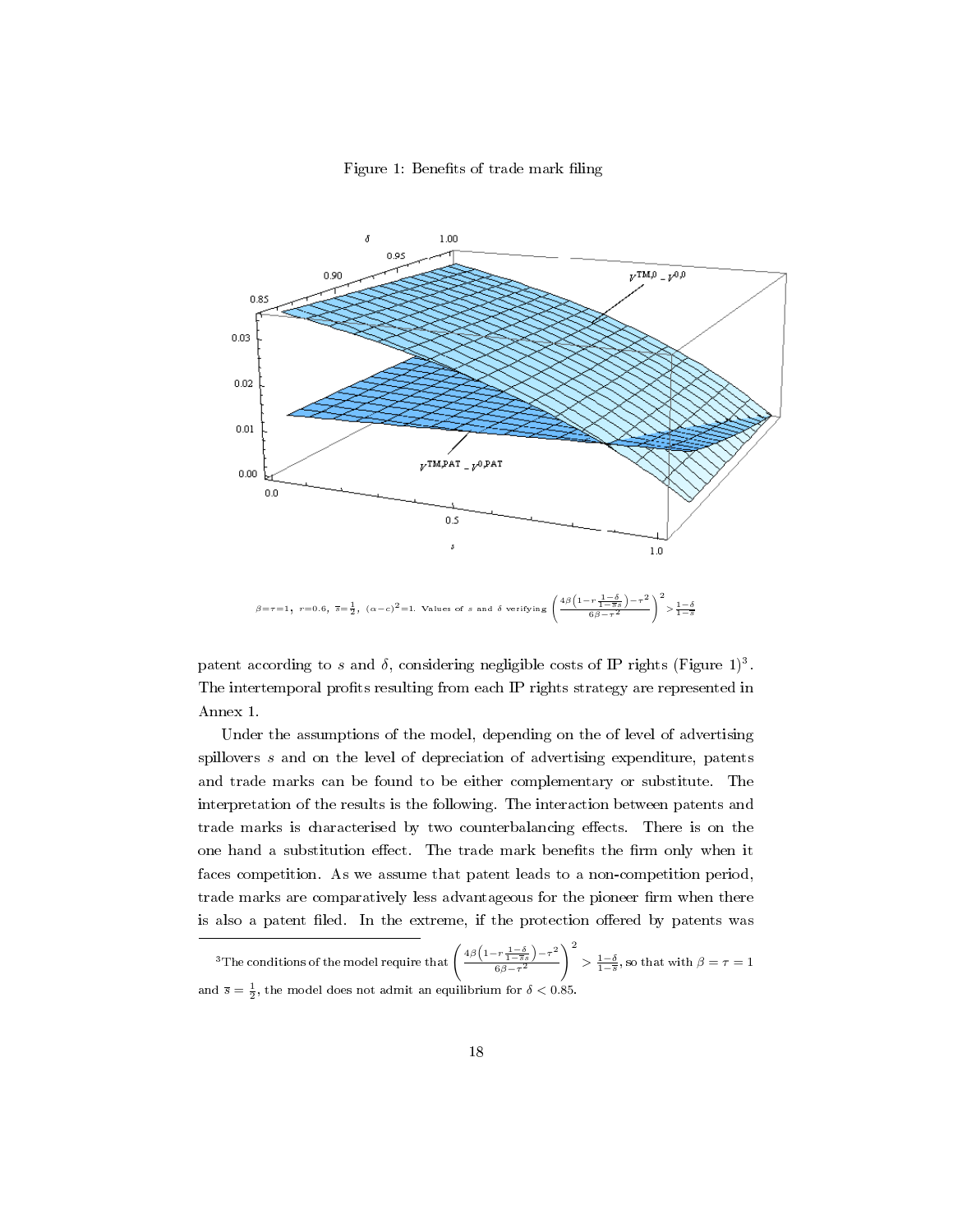infinite in time, the benefit of trade mark would be null as the firm would not need to protect its brand from confusion with other firms. On the other hand, we find a complementary effect: the trade mark makes it possible to capture entirely the goodwill built during the monopoly period. The trade mark benefits in the second period will be all the more important if the firm has benefited from a monopoly period, so that trade marks in the second period are comparatively more advantageous if the firm had a patent filed in the first period.

Depending on the levels of advertising spillovers and advertising depreciation rate, either the first effect or the second effect can be predominant. For sufficiently high values of advertising spillovers and low values of advertising depreciation rate, patents and trade marks are found to be complementary. This is likely to be the case for example in pharmaceutical industries. Indeed in those sectors the depreciation of advertising tends to be low (as the products tend to have relatively long life cycles and remain stable over time). In addition in those sectors the technology is well codified, which implies that innovations can be perfectly duplicated, so that advertising performed by firms is very likely to benefit the product in general. The level of advertising spillovers in those sectors is then relatively high. In contrast, in other high-tech sectors such as computer and electronic products, the depreciation rate of advertising tends to be high (as the product life cycle is short) and advertising spillovers tend to be low (the technology being not well codified, the characteristics of the product are hardly identified by the customer, so that advertising is above all advertising for the brand). In those sectors the substitution effect tends to outweigh the complementarity effect. This does not necessarily imply that firms use only one type of IP right, as in the case of negligible registration costs the optimal strategy is always to file both a patent and a trade mark. However, in those cases the incremental benefit of using both types of IP rights instead of one is lower.

## 3 Empirical investigation

#### 3.1 Tested hypotheses and methodology

This section presents some preliminary empirical evidence aiming at illustrating the theoretical model presented above. The general purpose is to test the complementarity between the use of trade marks and the use of patents by firms as tools to protect their assets. The theoretical model considers the link between patents and trade marks at the product level. However, this framework is not directly transferable to empirical analysis, since IP right data are generally not available at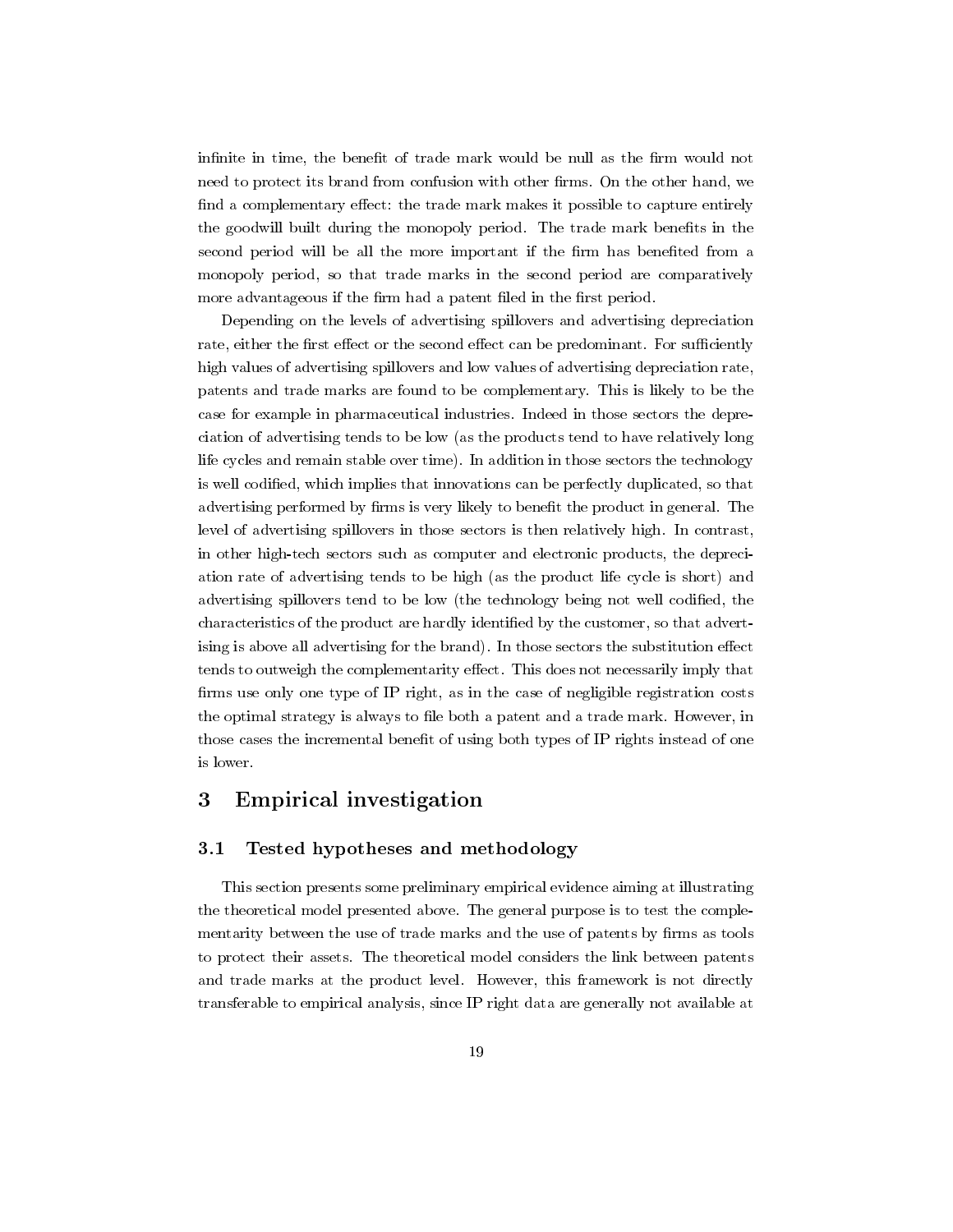the product level. Therefore, in the following, we shift the framework of analysis from product-level to firm-level. Although those frameworks are not equivalent (as firms are likely to sell several products on the market), we may assume that the IP strategies observed at the firm-level are representative of the strategy adopted by the firm at each product launch (a number of companies registering systematically new trade marks, or patents, or both each time they introduce a new product on the market). Our general empirical strategy then consists in estimating and comparing the firms' performance resulting from various IP right strategies. We use the market value of the firm as a measure of firm performance, which enables an intertemporal analysis of the effects of IP rights: assuming efficient stock markets, the firm's market value is equal to the sum of its discounted future profits, which is the target variable in our previous theoretical model. Another measure of performance, such as the present profit margin in time  $t$ , would be inadequate as the context of the model is dynamic, with inter-temporal effects of IP strategy choices.

We follow the market value approach, which combines accounting data with the valuation on the stock market. This approach has been used in particular to assess returns to innovation (Griliches 1981, Hall et al. 2000, Greenhalgh and Rogers 2007, Sandner 2009). The general idea of those models is that investors estimate a firm's value according to the returns that they expect from its assets (either tangible or intangible). The purpose of those models is to disentangle the contribution of tangible and intangible assets, intangible assets being proxied by measures of R&D, the number of patents or the number of trade marks. In our model, by contrast, the intangible assets of the firm are considered as given, and IP rights are considered in their function to appropriate the benefits of those assets. We thus seek to analyse how the IP strategy affects the profit of the firm, considering everything else equal, notably their levels of  $R\&D$  and innovative activity, reflected in intangible assets. Thus we include both tangible and intangible assets in explanatory variables. We consider

$$
V = qA,\tag{13}
$$

where  $A$  is the amount of firm's total assets (tangible and intangible). Taking natural logarithms on both sides of (13), the previous equation can be rewritten as  $\ln(V) = \ln(q) + \ln(A)$ . We assume that the coefficient q depends on the IP strategy of the firm:  $q_{TM, PAT}$ ,  $q_{TM,0}$ ,  $q_{0,PAT}$ ,  $q_{0,0}$ .

Following the supermodularity approach (see Mohnen and Röller 2003 and Guidetti et al. 2009 for deeper methodological explanations on empirical tests of supermodularity), our estimation strategy is to regress the log of the market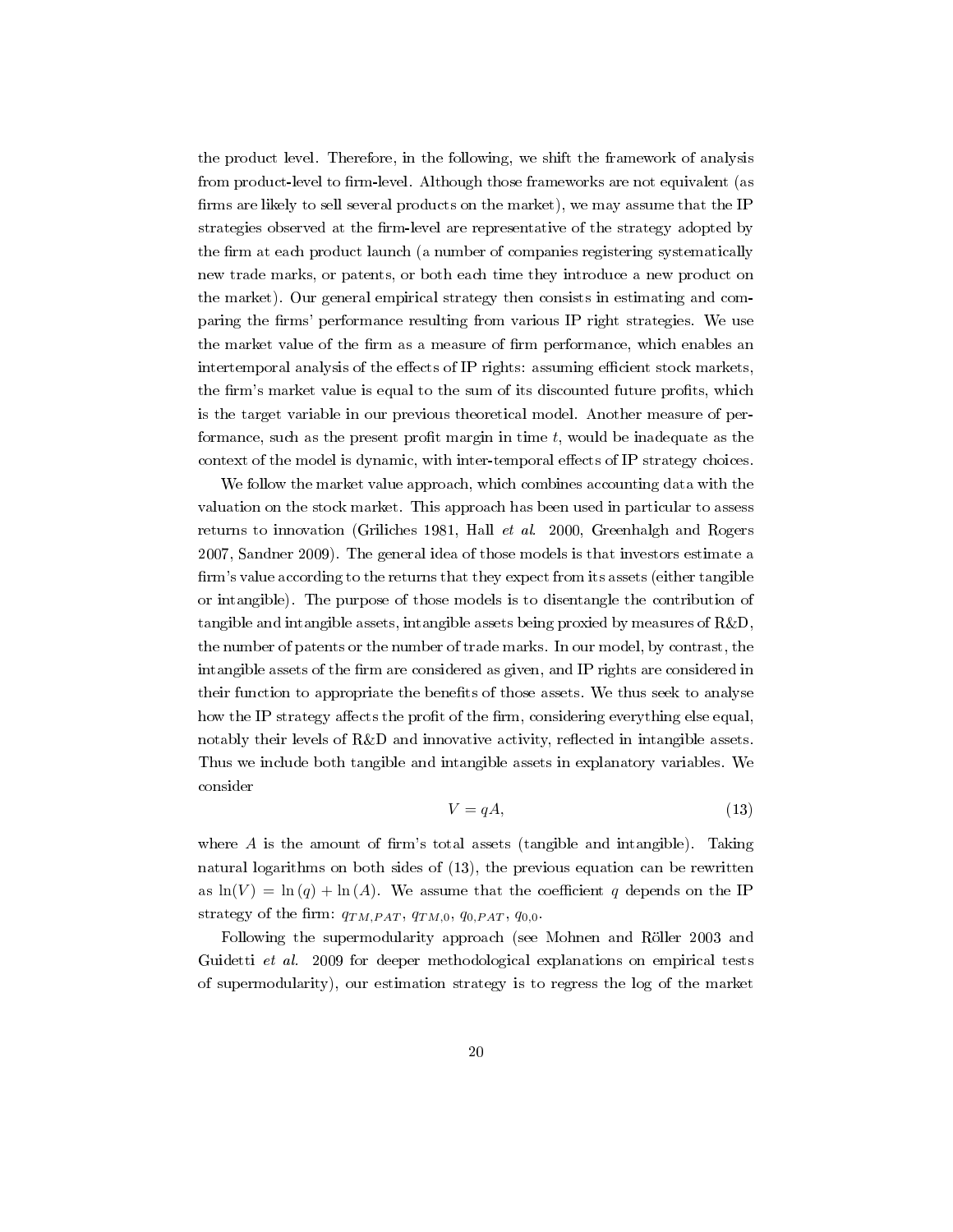value of the firm on the log of its assets, including the four dummies associated to the potential IP right strategies in the set of explanatory variables: use of no patent and no trade mark  $(1_{0,0})$ , of trade marks but no patents  $(1_{TM,0})$ , of patents but no trade marks  $(1_{0,PAT})$ , and of both patents and trade marks  $(1_{TM,PAT})$ . All dummies are included in the regression, which is thus "without constant". This is necessary in order to get all the estimates of coefficients and variance/covariance. The first model specification is:

$$
\ln(V) = \beta_1(1_{0,0}) + \beta_2(1_{TM,0}) + \beta_3(1_{0,PAT}) + \beta_4(1_{TM,PAT}) + \gamma \ln(A) \tag{14}
$$

Going back to the model equation  $ln(V) = ln(q) + ln(A)$ , the coefficients  $\beta$  correspond to the evaluation of  $\ln(q)$  corresponding to the various IP right strategies, and  $\gamma$  allows for non constant returns to scale. From the previous theoretical section, we derive that complementarity holds if  $\beta_1 + \beta_4 > \beta_2 + \beta_3$ . To investigate this, we apply a one-sided t-test with null hypothesis  $H_0: \beta_1 + \beta_4 - \beta_2 - \beta_3 > 0$ .

The previous specification considers the IP strategies as invariant for the firms, which are assumed to always rely on the same combination of IP rights to protect their innovations. In order to relate more precisely the returns of the firms' assets and their IP strategy, we introduce a second specification, focusing on the difference in firm's market value between two points in time  $(t = 1$  and  $t = 2)$ . According to the previous framework, we have:

$$
\frac{V_2}{V_1} = q \frac{A_2}{A_1},\tag{15}
$$

where  $V_t$  is the market value in  $t$ , and  $A_t$  is the amount of firm's total assets in *t*. Here the coefficient *q* varies depending on the IP rights acquired by the firm between the two periods  $t = 1$  and  $t = 2$ . This means that the growth in market value depends on the IP strategy specifically associated to the assets acquired between the two periods. Taking the logarithms on both sides of (15), the second model specification corresponds to:

$$
\ln(V_2) = \ln(V_1) + \beta_1(1_{0,0}) + \beta_2(1_{TM,0}) + \beta_3(1_{0,PATH}) + \beta_4(1_{TM,PATH}) + \gamma \ln(A_2) - \gamma \ln(A_1),
$$
 (16)

where the dummy variables correspond to the use of the corresponding IP right between  $t = 1$  and  $t = 2$ .

The IP right strategy is likely to be dependent on the life cycle of the firm: firms tend to file more IP right applications in their early life time (protecting the name of the firm or their core technology). Thus, in the two previous specifications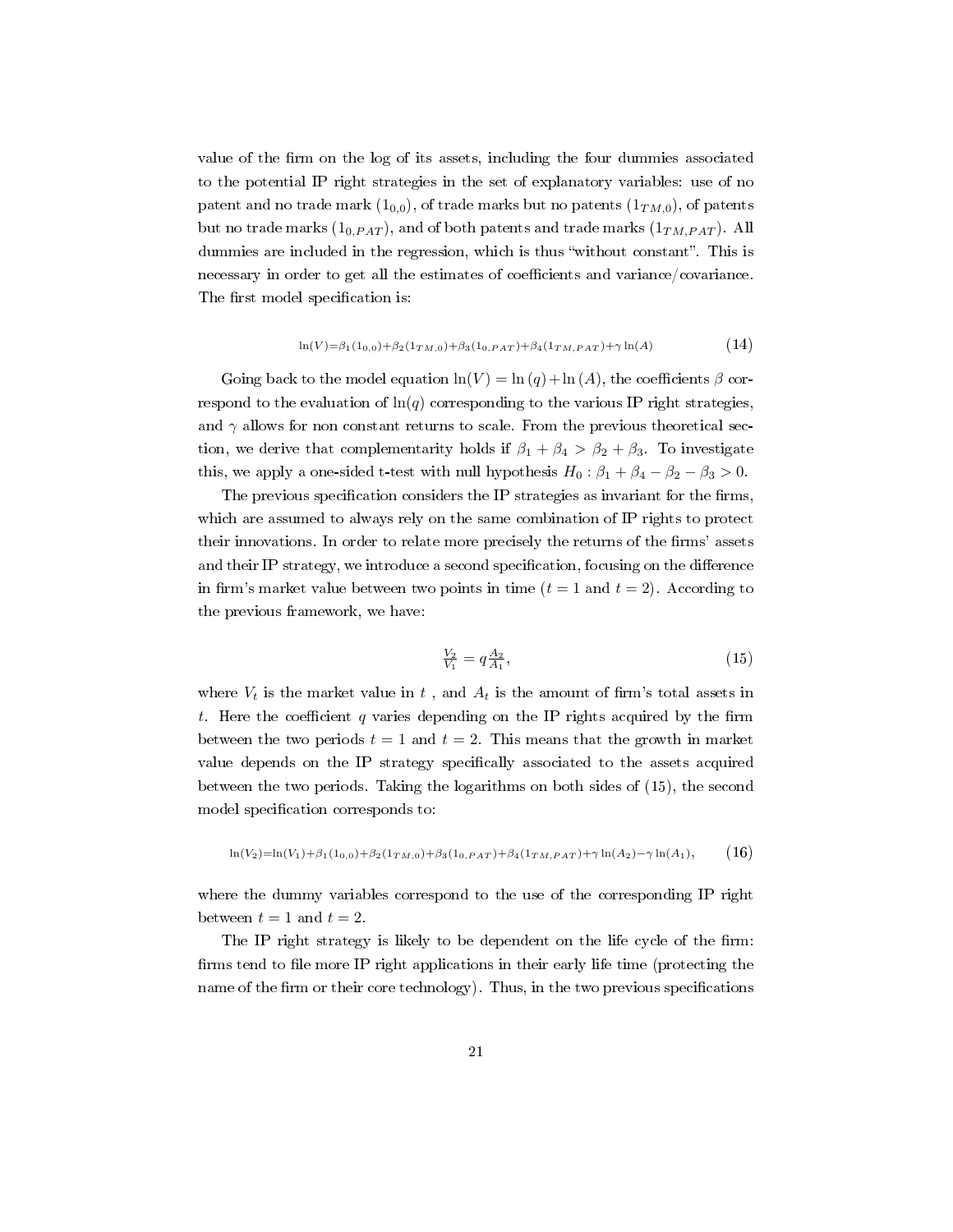we control for the age of the firm. We besides add controls for sector.

The various hypotheses tested stemming from the theoretical model are :

 $\sqrt{ }$  $\int$  $\overline{\mathcal{L}}$ *H*<sub>1*a*</sub> :  $\beta_2 > \beta_1$ *H*<sub>1</sub>*b* :  $\beta_3 > \beta_1$ *H*<sub>1*c*</sub> :  $\beta_4 > \beta_1$ : inter-temporal profits are higher if the firm uses IP right

protection.

 $\int$  $\mathfrak{r}$ *H*<sub>1*d*</sub> :  $\beta_4 > \beta_3$ *H*<sub>1*e*</sub> :  $\beta_4 > \beta_2$ : inter-temporal profits are higher if the firm chooses to use

both a patent and a trade mark than only one type of IP right.

Those hypotheses are always verified in the framework of the theoretical model if IP rights registration costs are negligible.

 $H_0$ :  $\beta_1 + \beta_4 > \beta_2 + \beta_3$ : supermodularity hypothesis.

The above inequality does not depend on IP rights registration costs. According to the theoretical model prediction, the result should depend on market characteristics, and is thus likely to vary across sectors.

#### 3.2 Data sources and descriptive statistics

#### Dataset building

The various tests described in the previous paragraph are performed on a firmlevel database encompassing the trade marking and patenting activity of a sample of French rms listed on the stock exchange, linking several data sources. General information on firms, as well as accounting and financial variables were retrieved from the database ORBIS© (April 2011 version), edited by the Bureau Van Dijk, containing information on more than one million French business entities. Since market value is used as the dependent variable in the regression, the sample is restricted to publicly traded firms. The year considered for the estimation is 2007, before the worsening of the late 2000's financial crisis, in order to avoid the exogenous variation of stock market variables.<sup>4</sup> A second reason for avoiding the crisis period is that the model focuses on firms' IP activity, and the latter is generally hampered during recession periods. Restricted to French firms for which financial and accounting data in 2007 are available, the sample contains 785 observations<sup>5</sup>.

<sup>4</sup>NB: the market value is considered at the end of 2007, a time at which the sub-prime crisis had already begun, yet with much lower impact on market prices

 $5T_0$  be consistent with the theoretical model, the sample should ideally be restricted to innovative firms. Otherwise we cannot know if firms have no IP right activity because they do not innovate (which would have a negative impact on market value compared to other firms) or because they innovate but do not protect their innovations with IP rights. One possibility to have information on innovating behaviour would be to match the dataset with innovation survey data. However, because of the small size of innovation survey samples, this would reduce our sample size drastically (from 785 to 170 osbservations), which would not allow us to achieve sig-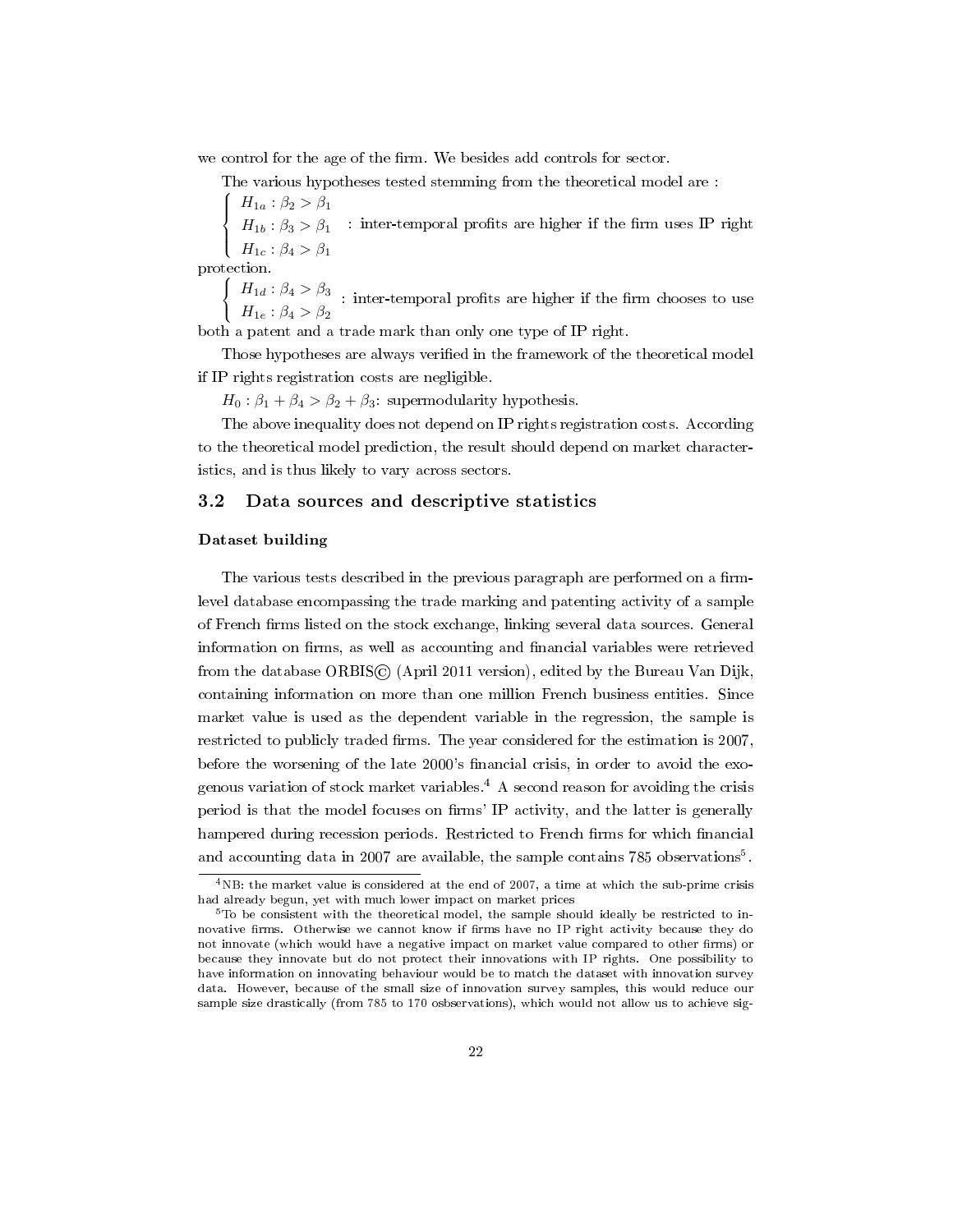The firm data were matched with data about trade marks and patents applied for at the national and European level over the period 1998-2007. National and Community trade mark applications were provided by the INPI and by the OHIM, respectively, and data on national and EPO patents were retrieved from the EPO PATSTAT database.

The matching methodology used consists in linking the company name in the firm database to the applicant name listed in the various IP databases, using an automatic computer-based procedure. This procedure first harmonises the names in both firm and IP datasets, to take into account possible variations in denominations that firms may use, based on the algorithm developed by Magerman, Van Looy, and Xiaoyan (2006). The matching is then done according to exact identity of the harmonized names. This matching methodology is thus quite careful, favouring the occurrence of false-negatives over false-positives in the results.<sup>6</sup>

#### Variables used and descriptive statistics

The dependent variable used in the regressions is the natural logarithm of the firm's market value, *V*. The market value of a firm is defined as the sum of its market capitalisation and the market value of its debt. Following Blundell et al.  $(1999)$ , Hall and Oriani  $(2006)$ , and Sandner  $(2009)$ , we calculated the firm's market value as the sum of the nominal value of market capitalisation and outstanding debt. Finally, outstanding debt was calculated as the sum of long term debt and current liabilities as reported in ORBIS©.

In the set of explanatory variables we use the "total assets" as directly contained in ORBIS $\odot$  database, defined as the sum of tangible and intangible assets. Although IP rights are sometimes qualified as "intangible assets", patents and trade marks applied for by the firm are not accounted in the intangible assets. The latter are recorded on balance sheets at cost, so IP rights are only included in intangible assets if they have been acquired from an external source (see International Accounting Standards Board 2007). For IP rights acquired internally, what is recorded is their corresponding investments (R&D or brand equity investments),

nificant results differentiated by sectors. Nevertheless the large majority of publicly traded firms are innovating: based on our sample of listed French firms matched with the French results of the Community Innovation Survey 2008, containing in total 170 observations, 113 (66%) have innovated in product or in service during the years 2006-2008, which is a much larger proportion than in the complete CIS sample (26%).

 $6$ Recently, a number of other initiatives have aimed at linking firm-level data and IP data, notably the NBER patent data project, linking USPTO patents to the Standard and Poor's Compustat database on US firms (Hall et al. 2001) and the Oxford Firm-Level Intellectual Property (OFLIP) database, linking UK firm data from the FAME database and UKIPO patents and trade marks data (Helmers, Rogers and Schautschick 2011). For an overview of other initiatives, see Helmers, Rogers and Schautschick (2011).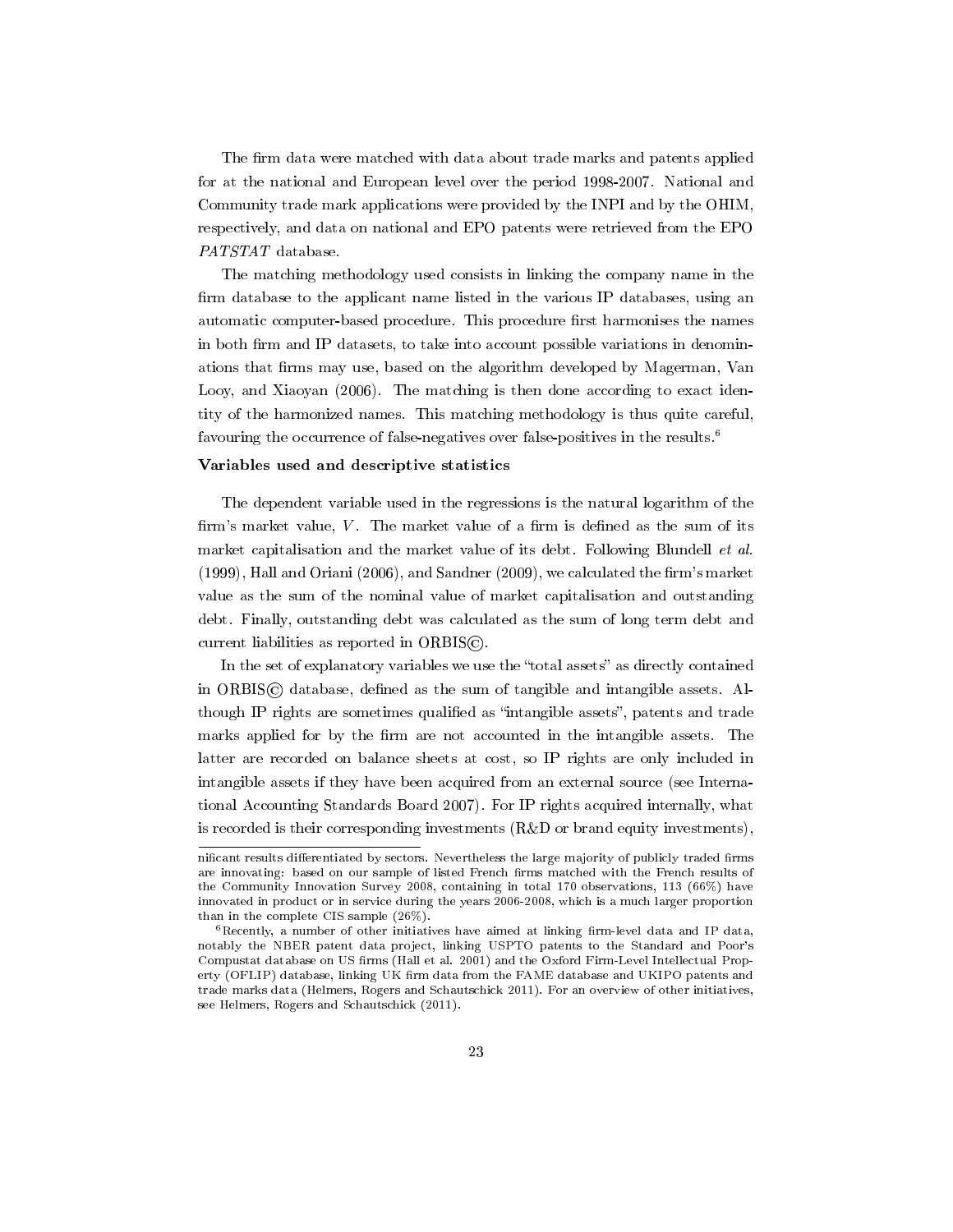and not the IP right itself whose financial value is not possible to assess. This avoids the presence of an endogeneity issue in the joint inclusion of IP rights dummies and intangible assets in the set of explanatory variables in the regressions. The variable "intangible assets" in ORBIS $\circled{c}$  contains R&D, advertising and organisational expenses (see Giannetti 2003). Thus what the model captures is the respective effects of intangible investments and of the use of IP rights to protect those investments, which is in line with the theoretical framework used in Section 1.

The dummy variables corresponding to the IP strategy relate to the fact that the firm applied for at least one patent and/or at least one trade mark during the period considered. In the first specification, the period over which the IP right behaviour is tracked is 1998-2007, which we assume describes the usual IP right behaviour of the firm. In the second specification, the IP right behaviour is considered only in the years 2006-2007, since the model focuses on the difference in market value before and after this period. Table 1 gives descriptive statistics for the final dataset.

The different IP strategies are not equally represented in the sample. A large majority of firms in the sample use IP rights:  $78\%$  applied for at least one patent or one trade mark during 1998-2007, and 57% used IP rights in the only two years 2006-2007 (the proportion might be even higher since the matching methodology tends to favour false negatives). Those high shares can be explained by the fact that the sample contains only publicly listed companies, which tend to be more active in IP than the whole population of firms. The use of trade marks is much more frequent than the use of patents  $(76\% \text{ of firms used trade marks}, 33\% \text{ used}$ patents in 1998-2007). The proportion of firms using both types of IP rights in 1998-2007 is 21%, so the complementary states correspond to nearly half of the sample (43%).

#### 3.3 Results

In this section, we estimate the market value equations based on the specifications (14) and (16) presented above.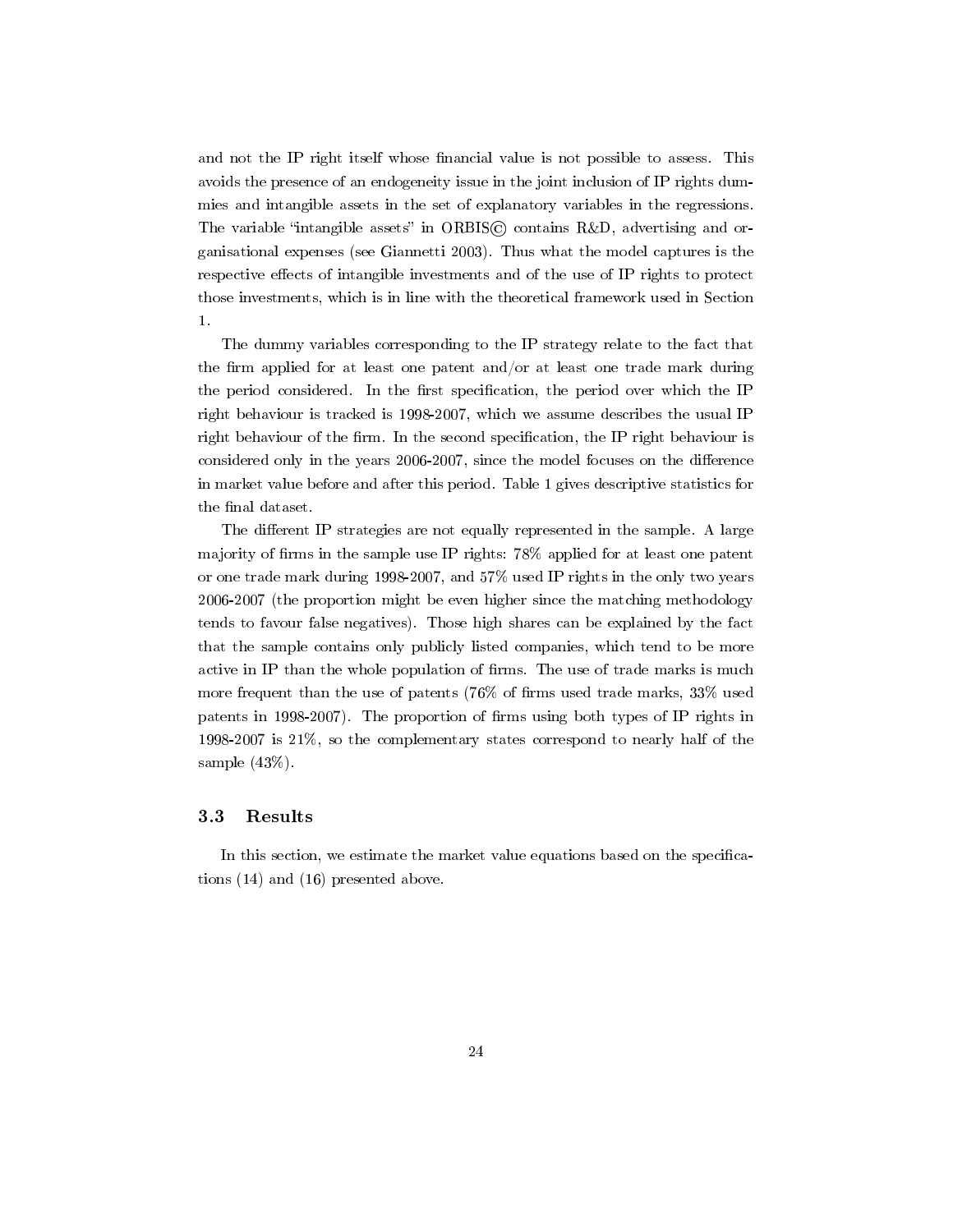| rapic r. Descriptive pradistics for the range painpre<br>Variable | Obs                            | Mean                         | Std. Dev.       | Min              | Max                                  |
|-------------------------------------------------------------------|--------------------------------|------------------------------|-----------------|------------------|--------------------------------------|
| Valuation and assets variables (bil.euros)                        |                                |                              |                 |                  |                                      |
| Market Value 2007 <sup>1</sup>                                    | 785                            | 3.242                        | 14.510          | 0.0005           | 214.77                               |
| Market Capitalisation 2007 <sup>1</sup>                           | 785                            | 1.843                        | 9.518           | 0.0001           | 148.471                              |
| Long Term Debt $20071$                                            | 785                            | 0.505                        | 2.147           | $\bf{0}$         | 32.686                               |
| Current Liabilities 2007 <sup>1</sup>                             | 785                            | 0.896                        | 3.987           | 0.00005          | 48.692                               |
| Total Assets $20071$                                              | 785                            | 2.641                        | 11.561          | 0.0003           | 186.149                              |
| Market Value 2005 <sup>2</sup>                                    | 556                            | 3.598                        | 14.349          | 0.001            | 177.499                              |
| Market Capitalisation 2005 <sup>2</sup>                           | 556                            | 1.917                        | 8.808           | 0.0003           | 130.278                              |
| $\rm Long$ Term Debt $2005^2$                                     | 556                            | 0.559                        | 2.613           | $\overline{0}$   | 42.636                               |
| Current Liabilities 2005 <sup>2</sup>                             | 556                            | 1.122                        | 4.453           | 0                | 44.788                               |
| Total Assets 2005 <sup>2</sup>                                    | 556                            | 3.120                        | 12.874          | 0.0004           | 171.136                              |
| Age                                                               |                                |                              |                 |                  |                                      |
| Age of the firm in 2007                                           | 785                            | 38.590                       | 42.141          | $\boldsymbol{0}$ | 375                                  |
| IP strategy distribution                                          | $1998 - 2007$ <sup>1</sup>     |                              | $2006 - 2007^2$ |                  | TM 2006-2007 / PAT 2006 <sup>2</sup> |
| TM, PAT                                                           | 168 (21%)                      |                              | 72 (13%)        |                  | 60 (11%)                             |
| TM,0                                                              | 433 (55%)                      |                              | 228 (41%)       | 240 (43%)        |                                      |
| 0, PAT                                                            | $16(2\%)$                      |                              | 19 (3%)         | 14 (3%)          |                                      |
| 0, 0                                                              | 168 (21%)                      |                              | 237 (43%)       | 242 (44%)        |                                      |
| Sector distribution <sup>3</sup>                                  |                                |                              |                 |                  |                                      |
| High-Tech Manuf.                                                  | 77 $(10\%)^1$                  |                              |                 |                  | 48 $(9\%)^2$                         |
| $79(10\%)^1$<br>Medium-High-Tech Manuf.                           |                                |                              | 58 $(10\%)^2$   |                  |                                      |
| Medium-Low-Tech Manuf.                                            |                                | 43 $(5\%)^1$<br>39 $(7\%)^2$ |                 |                  |                                      |
| Low-Tech Manuf.                                                   | 98 $(12\%)^1$<br>78 $(14\%)^2$ |                              |                 |                  |                                      |
| Knowl.-Intensive Services                                         | $251(32\%)^1$                  |                              | 177 $(32\%)^2$  |                  |                                      |
| Less Knowl.-Intensive Services                                    | 170 $(22\%)^1$                 |                              |                 | 100 $(18\%)^2$   |                                      |
| Other sectors                                                     | 67 $(9\%)^1$                   |                              |                 |                  | 56 $(10\%)^2$                        |

|  |  | Table 1: Descriptive Statistics for the Final Sample |  |  |
|--|--|------------------------------------------------------|--|--|
|--|--|------------------------------------------------------|--|--|

 $^1$ Sample restricted to firms for which market value in 2007 is known: 785 observations

 $^2$ Sample restricted to firms for which market value in 2007 and 2005 is known: 556 observations  $^3S$ ector categories corresponding to Eurostat aggregation of manufacturing industries and services according to R&D intensity and share of tertiary educated persons, respectively, based on NACE Rev.2.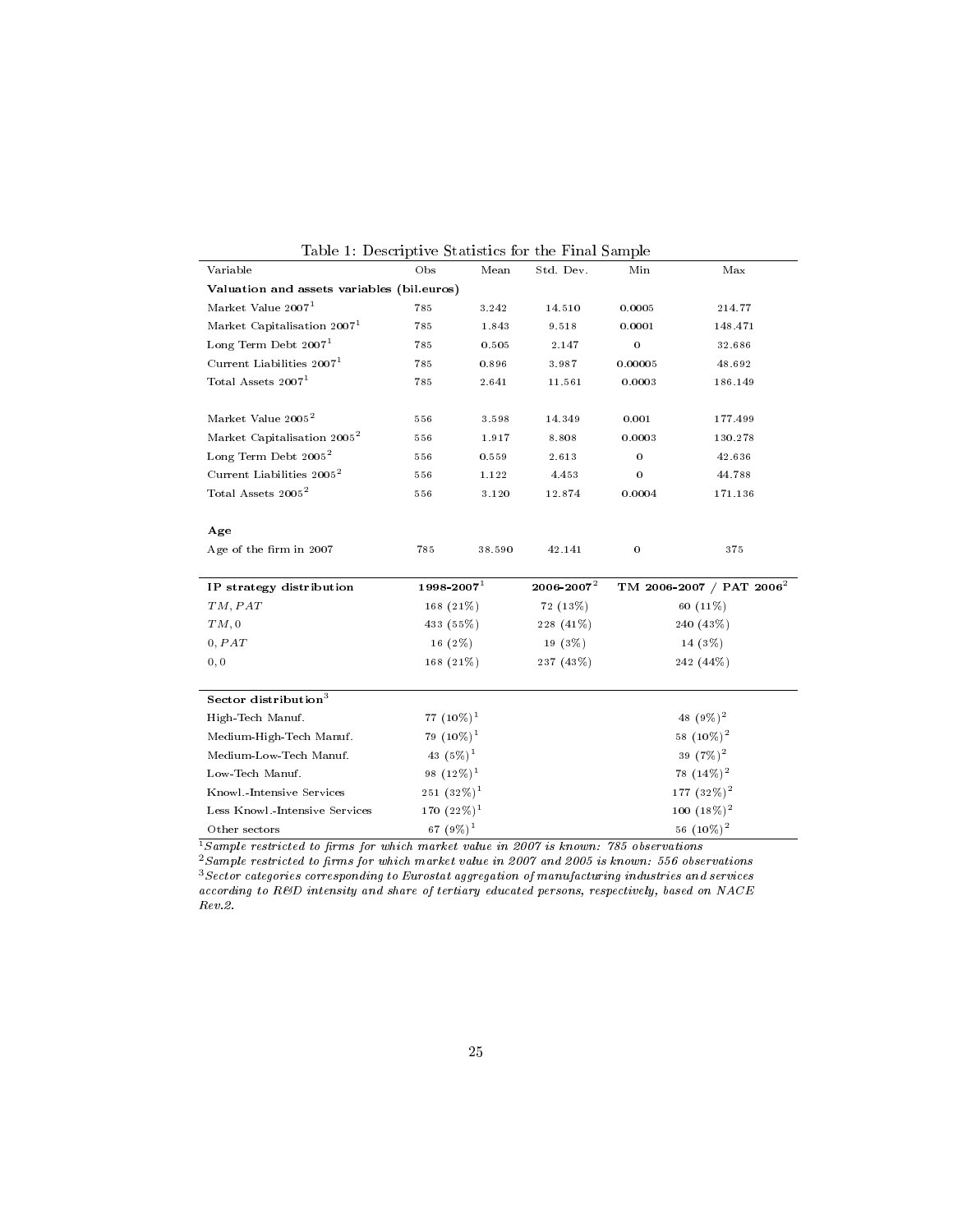Specification  $(14)$  is estimated by :

ln *<sup>V</sup>t*=*β*1(10*.*0)+*β*2(1*TM,*0)+*β*3(10*,P AT* )+*β*4(1*TM,P AT* )+*<sup>γ</sup>* ln(*At*)+*σage*+*i.sector,*

in  $t = 2007$  where V is the firm's market value, A is the amount of the firm's total assets, and *i.sector* corresponds to the dummy variables of the sectors (NACE Rev. 2, 2-digit level). The dummy variables of trade mark and/or patent use indicate whether the firm applied for at least one patent or one trade mark at the national or European level between 1998 and 2007 (based on the application date). We also estimated for comparison the same model with constant, omitting the dummy variable corresponding to no IP right application.

Specification  $(16)$  is estimated by:

# $\ln(V_{t_2}) = \ln(V_{t_1}) + \beta_1(1_{0.0}) + \beta_2(1_{TM,0}) + \beta_3(1_{0,PAT}) + \beta_4(1_{TM,PAT}) + \gamma_1\ln(A_{t_2}) - \gamma_2\ln(A_{t_1})$ <sup>+</sup>*σage*+*i.sector,*

in  $t_2 = 2007$  and  $t_1 = 2005$ , and where the dummy variables of trade mark and/or patent use indicate if the firm applied for at least one patent or one trade mark at the national or European level between 2006 and 2007 (application date).

Table 2 presents the results of the regressions on the complete sample. In both specifications coefficients are all significant at the  $1\%$  level, except for age, which is only significant (at  $5\%$  level) in the first specification. The global explanatory power of the model is very high, above 99% in both specications. This is explained both by the use of without constant specification and by the very high explanatory power of the variable total asset in market value regressions (as can be seen in column 1 of the results).

The results regarding the first specification (presented in column 4) tend to be in line with the theoretical model predictions. The order of the coefficients for IP right variables are consistent with the expectations: the one-sided t-tests give signicant positive results, except for  $1_{0, PAT} > 1_{0,0}$  and  $1_{TM, PAT} > 1_{0, PAT}$ , for which the results are not signicant. This is also supported by the results of the regression without constant (column 3), where all IP dummies have positive coefficients, significant at  $1\%$  level except  $1_{0,PAT}$ . In the second specification (column 6), the tests also tend to give positive results, although they are generally not significant (significant at 10% level only for  $1_{TM, PAT} > 1_{0,0}$ . We also estimated the second specification considering only patent applications in 2006, in order to take into account a possible delay between patent and trademark applications. The results are stable whether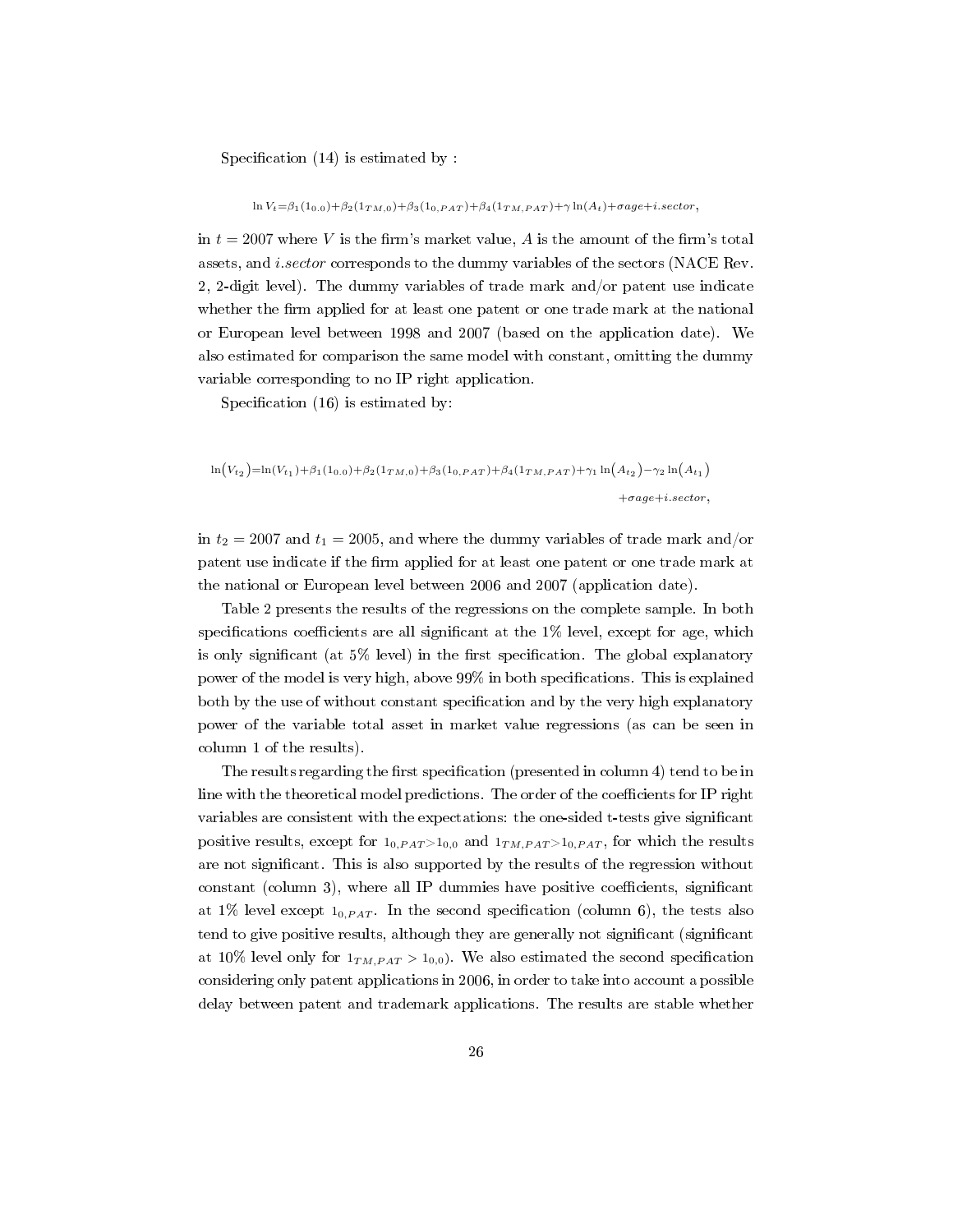|                                                                                                                   | (1)        | (2)       | (3)        | (4)        | (5)                | (6)        |
|-------------------------------------------------------------------------------------------------------------------|------------|-----------|------------|------------|--------------------|------------|
| Dependent variable : ln (Market Value 2007)                                                                       |            |           |            |            |                    |            |
|                                                                                                                   |            |           |            |            |                    |            |
| In (Total Assets 2007)                                                                                            | $0.915**$  |           | $0.914**$  | $0.914**$  | $0.937**$          | $0.879**$  |
|                                                                                                                   | (0.010)    |           | (0.010)    | (0.010)    | (0.014)            | (0.031)    |
| $1_{0,0}$ (98-07)                                                                                                 |            |           |            | $-5.793**$ | $-6.111**$         |            |
|                                                                                                                   |            |           |            | (0.162)    | (0.196)            |            |
| $1_{0,PAT}$ (98-07)                                                                                               |            | 0.061     | 0.079      | $-5.715**$ | $-6.192**$         |            |
|                                                                                                                   |            | (0.449)   | (0.150)    | (0.220)    | (0.199)            |            |
| $1_{TM,0}$ (98-07)                                                                                                |            | $0.673**$ | $0.184**$  | $-5.609**$ | $-5.898**$         |            |
|                                                                                                                   |            | (0.206)   | (0.045)    | (0.160)    | (0.188)            |            |
| $1_{TM, PAT}$ (98-07)                                                                                             |            | $1.488**$ | $0.254**$  | $-5.540**$ | $-5.838**$         |            |
|                                                                                                                   |            | (0.263)   | (0.051)    | (0.164)    | (0.195)            |            |
|                                                                                                                   |            |           | $-0.001*$  | $-0.001*$  | $-0.001$           | 0.000      |
| age                                                                                                               |            |           | (0.000)    | (0.000)    | (0.001)<br>(0.000) |            |
|                                                                                                                   |            |           |            |            |                    | $0.735**$  |
| ln(MV2005)                                                                                                        |            |           |            |            |                    | (0.042)    |
|                                                                                                                   |            |           |            |            |                    | $-0.631**$ |
| In (Total Assets 2005)                                                                                            |            |           |            |            |                    | (0.047)    |
|                                                                                                                   |            |           |            |            |                    | $-1.409**$ |
| $1_{0,0}$ (06-07)                                                                                                 |            |           |            |            |                    | (0.293)    |
|                                                                                                                   |            |           |            |            |                    | $-1.407**$ |
| $1_{0,PAT}$ (06-07)                                                                                               |            |           |            |            |                    | (0.296)    |
|                                                                                                                   |            |           |            |            |                    | $-1.380**$ |
| $\mathbf{1}_{TM,0}$ (06-07)                                                                                       |            |           |            |            |                    | (0.289)    |
|                                                                                                                   |            |           |            |            |                    | $-1.334**$ |
| $1_{TM, PAT}$ (06-07)                                                                                             |            |           |            |            |                    | (0.284)    |
|                                                                                                                   | $-5.712**$ | $4.646**$ | $-5.793**$ |            |                    |            |
| constant                                                                                                          | (0.138)    | (0.933)   | (0.162)    |            |                    |            |
| Ν                                                                                                                 | 785        | 785       | 785        | 785        | 556                | 556        |
| $R-sq$                                                                                                            | 0.960      | 0.220     | 0.962      | 0.994      | 0.995              | 0.998      |
|                                                                                                                   |            |           |            |            |                    |            |
|                                                                                                                   |            |           |            |            |                    |            |
| $1_{TM,0} > 1_{0,0}$                                                                                              |            |           |            | $4.10**$   |                    | 0.92       |
| $1_{0, PAT} > 1_{0,0}$                                                                                            |            |           |            | 0.53       |                    | 0.03       |
| $1_{TM, PAT} > 1_{0,0}$                                                                                           |            |           |            | 4.96**     |                    | $1.64+$    |
| $1_{TM, PAT} > 1_{0, PAT}$                                                                                        |            |           |            | 1.22       |                    | 1.03       |
| $1_{TM, PAT} > 1_{TM,0}$                                                                                          |            |           |            | $1.64+$    |                    | 1.04       |
| Complementarity test: one-sided Student test (t statistics): $H_0: 1_{TM, PAT} - 1_{0, PAT} > 1_{TM,0} - 1_{0,0}$ |            |           |            |            |                    |            |
|                                                                                                                   |            |           |            | $-0.06$    |                    | 0.58       |
|                                                                                                                   |            |           |            | ÷          |                    |            |
|                                                                                                                   |            |           |            |            |                    |            |

Table 2: Market value regression and one-sided t-tests on the total sample

OLS robust estimates. Standard errors in parentheses

 $^{\ast\,*}$  p  $<$  0.01,  $^{\ast}$  p  $<$  0.05, + p  $<$  0.1

All regressions also contain controls for sector at the Nace Rev.2 2-digit level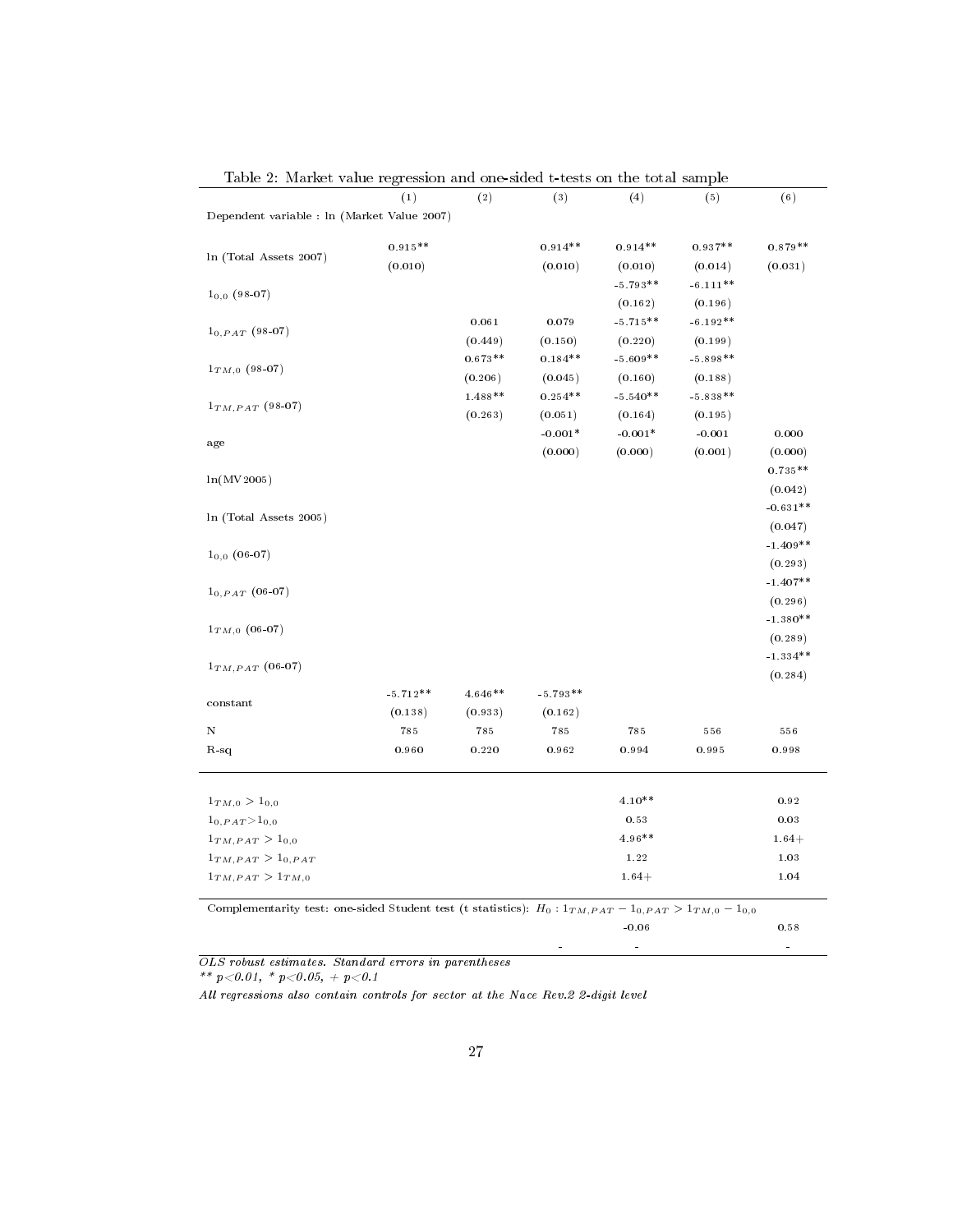considering patent applications in the two years or only in 2006 (see results in Annex 2).

To investigate if the complementarity hypothesis holds, we apply a one-sided t-test on the obtained coefficients, with null hypothesis:  $H_0: \beta_1 + \beta_4 - \beta_2 - \beta_3 > 0$ . The one-sided t-test rejects the null hypothesis at 5% level if the value of the t statistic is lower than *−*1*.*645 (then substitutability (non strict) holds). If the value of the t statistic is higher than 1*.*645, then strict complementarity holds at 5% level (the previous threshold is 1*.*282 at 10% level, and 2*.*326 at 1% level). The complementarity test does not give any signicant result on the total sample. This could be expected since the theoretical model indicates that the results are likely to vary across sectors. To investigate this hypothesis, we estimated the previous model on sub-samples corresponding to two different sectors, both highly innovative: pharmaceutical and chemical products on the one hand and high-tech business sectors (manufacture of computer, electronic and optical products and of electrical equipment) on the other hand. The results are presented in Table  $3^7$ .

We find that the results of the supermodularity test vary across sectors. In pharmaceutical and chemical sectors, the test tends to be in favour of the complementarity hypothesis (at  $1\%$  level in the second specification). We find that in those sectors the benefit of filing a trade mark alone is not significant, whereas the effect of filing a trade mark and a patent is significantly higher than the effect of filing a patent alone. Similarly, filing a patent alone tends to have a negative impact on market value, whereas ling a patent jointly with a trade mark tends to have a higher impact on performance than ling a trade mark alone. In pharmaceutical and chemical sectors indeed, innovation often consists in launching new drugs or chemical products based on new molecules, and competitors are generally able to launch perfect substitutes on the market. In this situation, advertising is for a large part likely to be advertising for the product in general, so that it is not easily appropriable by the firm even if the latter registers a trade mark. Besides, drugs and chemical products tend to have relatively long life cycles, so that the advertising depreciation rate over time is likely to be relatively low. In those types of sectors, the theoretical model predicts that the complementarity effect tends to outweigh the substitution effect so that it is in the firms' interest to use patents jointly with trade marks in order to build goodwill during the monopoly period

 $^{7}$ Pharma and Chemicals correspond to firms in NACE Rev. 2 sectors 20 (manuf. of chemicals and chemical products), 21 (manuf. of basic pharmaceutical products and pharmaceutical preparations), and 86 (human health activities). Computer and electrical equipment correspond to firms in NACE Rev. 2 sectors 26 (manuf. of computer, electronic and optical products) and 27 (manuf. of electrical equipment).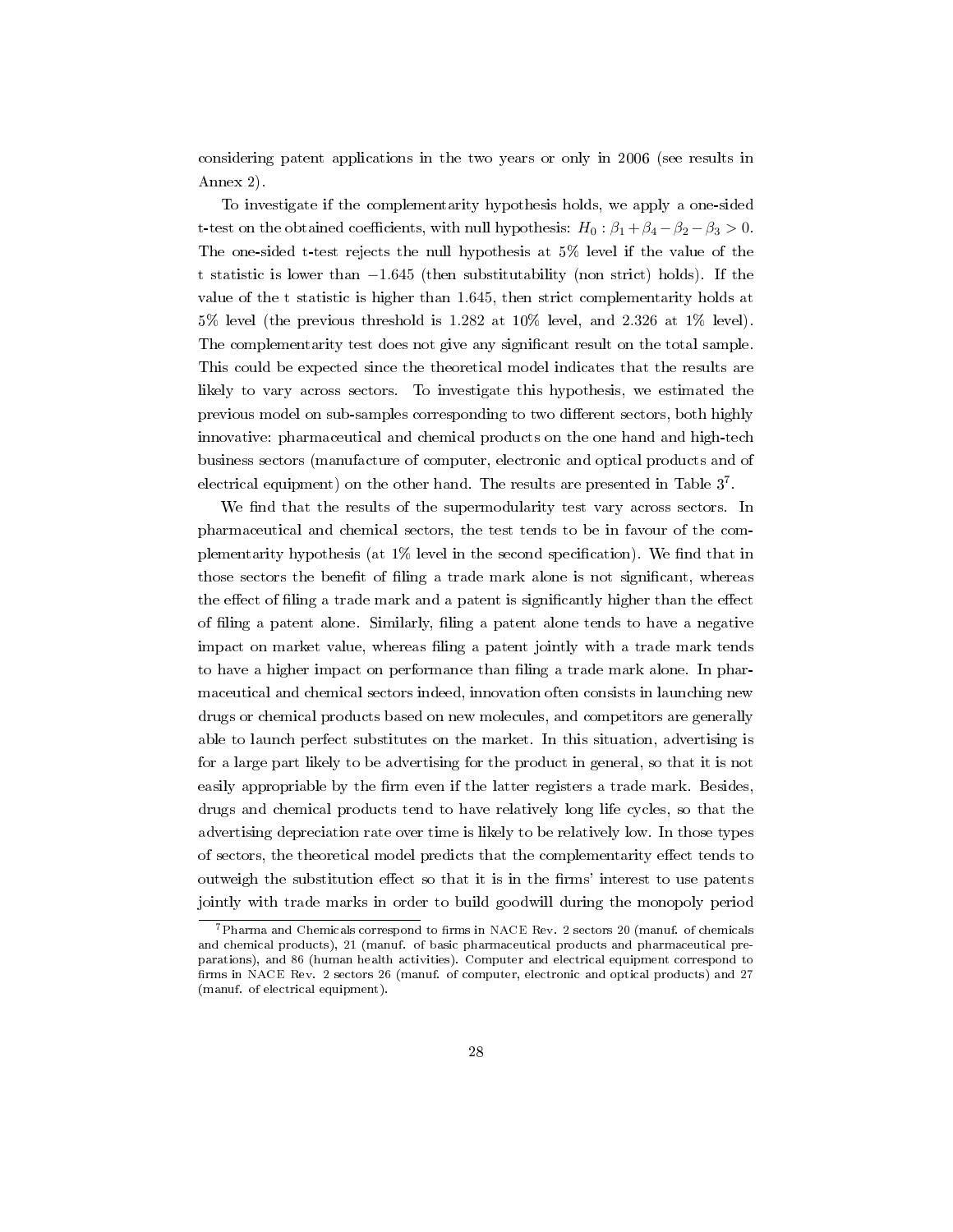|                                                                            |            |            | (4)        | (5)        |
|----------------------------------------------------------------------------|------------|------------|------------|------------|
|                                                                            | (1)        | (2)        | Computer   | Computer   |
|                                                                            | Pharma &   | Pharma &   | & elec.    | & elec.    |
|                                                                            | Chemicals  | Chemicals  | equipment  | equipment  |
| Dependent variable : ln (Market Value 2007)                                |            |            |            |            |
| In (Total Assets 2007)                                                     |            | $0.862**$  | $0.886**$  | $0.829**$  |
|                                                                            |            | (0.212)    | (0.033)    | (0.072)    |
| $1_{0,0}$ (98-07)                                                          | $-5.678**$ |            | $-5.410**$ |            |
|                                                                            | (0.591)    |            | (0.386)    |            |
|                                                                            | $-5.654**$ |            | $-5.255**$ |            |
| $1_{0,PAT}$ (98-07)                                                        | (0.433)    |            | (0.355)    |            |
|                                                                            | $-5.225**$ |            | $-5.189**$ |            |
| $1_{TM,0}$ (98-07)                                                         | (0.519)    |            | (0.380)    |            |
| $\mathbf{1}_{TM,PATH}$ (98-07)                                             | $-5.001**$ |            | $-5.130**$ |            |
|                                                                            | (0.475)    |            | (0.356)    |            |
|                                                                            | $-0.003+$  | 0.001      | 0.001      | $0.005*$   |
| age                                                                        | (0.002)    | (0.002)    | (0.002)    | (0.002)    |
|                                                                            |            | $1.055**$  |            | $0.811**$  |
| ln(MV2005)                                                                 |            | (0.211)    |            | (0.134)    |
| In (Total Assets 2005)                                                     |            | $-0.945**$ |            | $-0.710**$ |
|                                                                            |            | (0.183)    |            | (0.156)    |
| $1_{0,0}$ (06-07)                                                          |            | 0.742      |            | $-0.594$   |
|                                                                            |            | (1.726)    |            | (0.789)    |
|                                                                            |            | $-0.029$   |            | $-0.156$   |
| $1_{0,PAT}$ (06-07)                                                        |            | (1.444)    |            | (0.792)    |
|                                                                            |            | 0.615      |            | $-0.717$   |
| $1_{TM,0}$ (06-07)                                                         |            | (1.590)    |            | (0.773)    |
|                                                                            |            | 0.816      |            | $-0.564$   |
| $1_{TM, PAT}$ (06-07)                                                      |            | (1.589)    |            | (0.755)    |
| N                                                                          | 49         | 31         | 72         | 47         |
| $R-sq$                                                                     | 0.993      | 0.998      | 0.991      | 0.998      |
| One-sided Student test: t statistic                                        |            |            |            |            |
| $1_{TM,0} > 1_{0,0}$                                                       | 1.22       | $-0.58$    | 1.01       | $-1.24$    |
| $1_{0, PAT} > 1_{0,0}$                                                     | 0.07       | $-2.46**$  | 0.64       | $3.45**$   |
| $1_{TM, PAT} > 1_{0,0}$                                                    | $1.92*$    | 0.30       | $1.30 +$   | 0.33       |
| $1_{TM, PAT} > 1_{0, PAT}$                                                 | 6.00       | $3.60**$   | 0.77       | $-2.83**$  |
| $1_{TM, PAT} > 1_{TM,0}$                                                   | $1.53+$    | $1.55+$    | 0.49       | $1.36 +$   |
| Complementarity test: $H_0: 1_{TM, PAT} - 1_{0, PAT} > 1_{TM,0} - 1_{0,0}$ |            |            |            |            |
|                                                                            | 0.51       | $2.83**$   | $-0.36$    | $-1.86*$   |
|                                                                            |            | Complem.   |            | Substitut. |
|                                                                            |            | (0.01)     |            | (0.05)     |
|                                                                            |            | level)     |            | level)     |

Table 3: Market value regression and one-sided t-tests on pharma/chemicals and and high-tech business sectors

OLS robust estimates. Standard errors in parentheses

 $^{**}$   $p < 0.01,~^*$   $p < 0.05,~+~p < 0.1$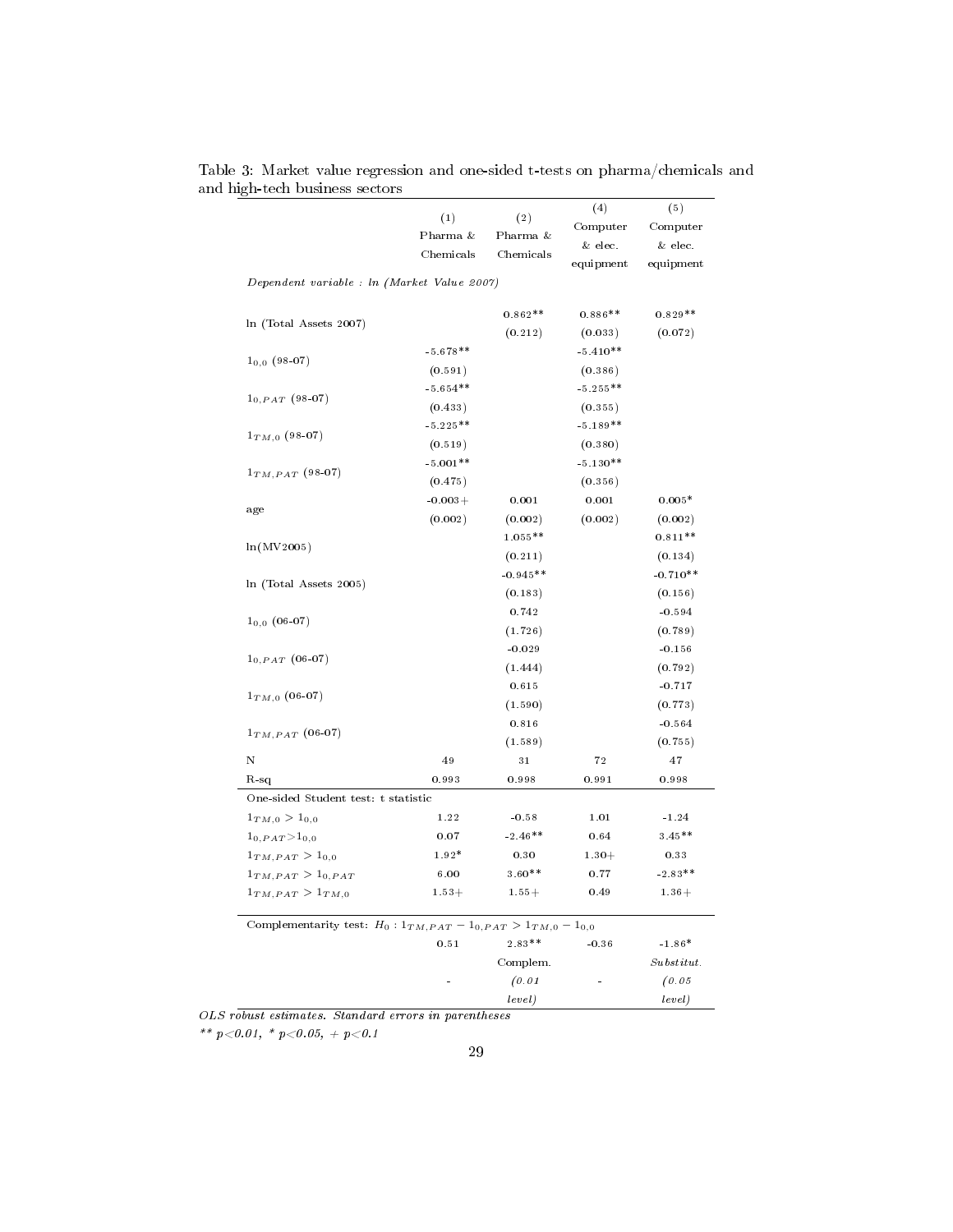and continue to benefit from it after the expiration of the patent.

In computer and electrical equipment sectors, by contrast, the supermodularity test in the second specification tends to be in favour of substitutability. In those sectors we find that filing a patent alone has a significant positive impact on market value, whereas filing trade marks has no positive impact. Filing a patent jointly with a trade mark besides tends to have a lower impact on market value than filing a patent alone. This suggests that in those sectors the crucial asset to be protected is the technology, and that it is on the contrary not beneficial to invest in the protection of goodwill. This might be explained by the fact that in those sectors, relying on cutting-edge technology, the depreciation rate of products and therefore of advertising tends to be very high. The patent period is then likely to cover the major part of the life cycle of the technology, so that products are less likely to be imitated and trade mark protection is less needed. In that case, the substitution effect tends to outweigh the complementarity effect.

# 4 Conclusion

In the paper by Amara *et al.* (2008), which shows complementarities between the use of various IP protection mechanisms for firms in KIBS sectors the authors call for future research on the factors that could explain those complementarities. One of those factors is the interaction of the legal mechanisms themselves. The main contribution of the present paper is to assess the interrelated effects of IP rights considering them in their core function as legal protection devices instead of as proxies of other underlying assets. We tackle this question both through a formal theoretical model and through an empirical analysis. Using a basic modelling approach, we compare the outcome of adopting various IP right strategies for innovating firms that commercialise their own innovation: patent or not and/or trade mark or not, and then assess the complementarity or substitutability relationship between the two IP rights based on the supermodularity approach.

The main finding of our model is that the complementary or substitute relationship between trade marks and patents is not straightforward. We find that the interaction between the two IP rights is characterized by two counterbalancing effects: a temporal substitution effect  $-$  as the patent period reduces the time during which the firm faces competition and needs a trade mark to protect its reputation against other firms - and a complementarity effect  $-$  as the trade mark enables the firm to extend the reputational benefits of the monopoly period beyond the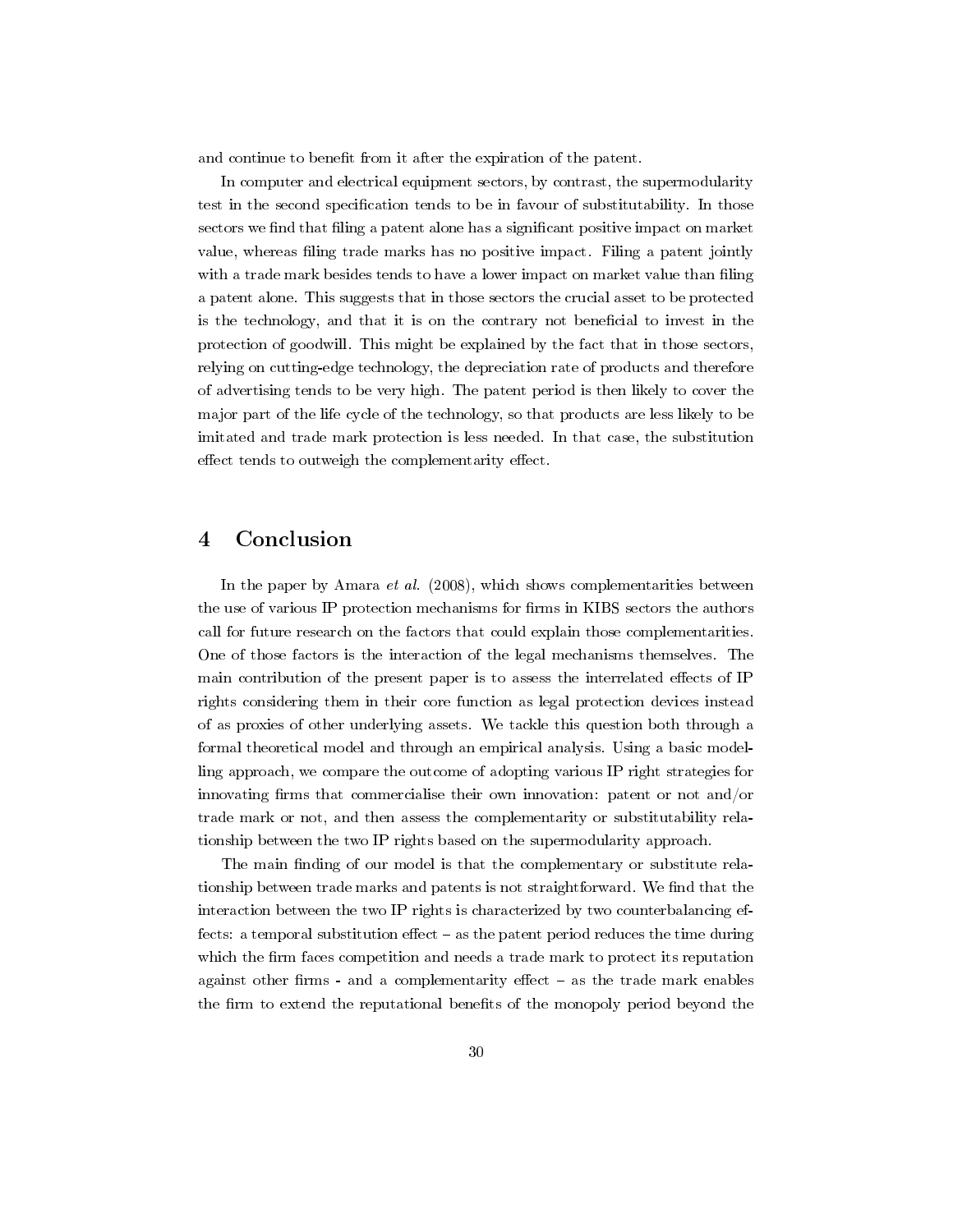expiration of the patent. We show that the predominance of one or the other effect depends on exogenous parameters, especially the levels of advertising depreciation rate and spillovers. If the spillovers are low and the depreciation rate is high, for example in sectors such as high-tech business sectors, then trade marks are likely to be substitutes, so the benets of registering a trade mark will be all the more important if the firm cannot register a patent. In contrast, if advertising spillovers are high and the advertising depreciation rate is low, for example in sectors such as pharmaceutical or chemical products, then trade marks and patents are likely to be complementary. The optimal IP right strategy of firms may then vary from one context to another, from one firm to another. Following the conclusion of Teece  $(1986)$  that the profit gained from innovation depends on the possibility of the firm to use complementary assets, our model goes a step further and states that the relationship between the various assets is itself dependent on the context in which the firms operate.

The implications of this model are twofold. First, there are implications for IP right management within firms. We show that beyond the question of the eligibility of the innovation to the various types of IP rights, the profitability of a diversified IP strategy depends on context elements, which need to be taken into account to determine the benefits and costs of the various combinations. Failure to identify complementarity (resp. substitutability) between some protection mechanisms may lead to underexploitation (resp. overexploitation) of synergies and underprotection (resp. overprotection) of innovations. Secondly the model has implications for economic analyses. Whenever investigating firms' IP activity, for example as a proxy for other intangible assets, one should bear in mind the existence of contextdependent interaction effects between the various types of protection.

### Acknowledgements

We are grateful to Betrand Koebel, Isabelle Maret, Christian Martinez-Diaz and Tim Folta for their helpful comments. All mistakes remain our own.

## References

- [1] Aaker, D., 2007, "Innovation: Brand it or lose it", *California Management*  $Review, 50(1):8-24.$
- [2] Amara, N.L. and N. Traoré, 2008, Managing the protection of innovations in knowledge-intensive business services", Research Policy, 37:1530-1547.
- [3] Askenazy, P, Breda, T. and D. Irac, 2010, "Innovation and Advertising: Theory and Evidence" (May 1, 2010). Banque de France Working Paper No. 284.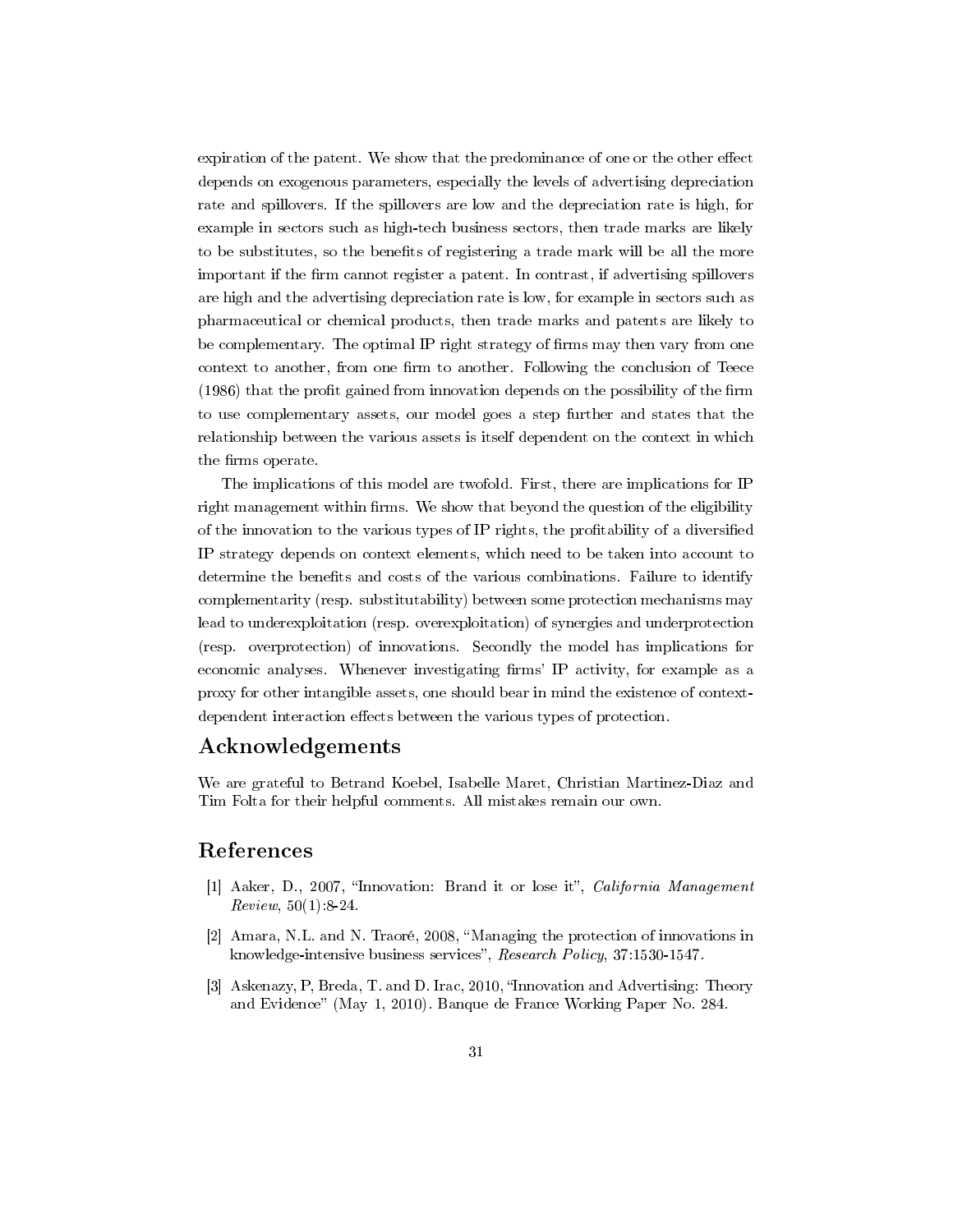- [4] Blundell, R., Griffith, R. and J. van Reenen, 1999, "Market Share, Market Value and Innovation in a Panel of British Manufacturing Firms", Review of Economic Studies, Wiley Blackwell, 66(3):529-54.
- [5] Brady M., 2009, "Advertising effectiveness and spillover: simulating strategic interaction using advertising", System Dynamics Review, 25(4):281-307.
- [6] Brekke, K. and Straume, O.R., 2008, Pharmaceutical patents: incentives for R&D or marketing?", CESifo Working Paper Series No. 2433.
- [7] Cohen, W., Nelson, R. and J. Walsh, 2000, Protecting Their Intellectual Assets: Appropriability Conditions and Why U.S. Manufacturing Firms Patent (or Not), NBER Working Papers 7552, National Bureau of Economic Research, Inc..
- [8] Davis, L., 2009, "Leveraging trade marks to capture innovation returns", Paper presented to the DRUID-DIME Academy Summer 2009 Conference, Copenhaguen Denmark, June 17-19.
- [9] Dixit, A., 1979, "A Model of Duopoly Suggesting a Theory of Entry Barriers", Bell Journal of Economics, The RAND Corporation, vol. 10(1):20-32.
- [10] Friedman, J.W., 1983, "Advertising and Oligopolistic Equilibrium", Bell Journal of Economics, The RAND Corporation, vol. 14(2):464-473.
- [11] Giannetti, M. 2003, "Do Better Institutions Mitigate Agency Problems? Evidence from Corporate Finance Choices", Journal of Financial and Quantitative Analysis, Cambridge University Press, vol. 38(01):185-212.
- [12] Greenhalgh, C. and M. Rogers, 2007, Trade marks and performance in UK firms: evidence of Schumpetarian competition trhough innovation". Economic Series Working Paper no. 300, University of Oxford, Department of Economics.
- [13] Griliches, Z., 1981, "Market value, R&D, and patents", *Economics Letters*, Elsevier, vol. 7(2):183-187.
- [14] Griliches, Z., 1991, "Patent Statistics as Economic Indicators: A Survey". NBER Working Papers 3301, National Bureau of Economic Research, Inc.
- [15] Guidetti, G., Mancinelli, S. and M. Mazzanti, 2009, Complementarity in Training Practices Methodological Notes and Empirical Evidence for a Local Economic System", The IUP Journal of Applied Economics, IUP Publications, vol.  $0(1)$ : 39-56.
- [16] Hall, B., Jaffe, A. and M. Trajtenberg, 2000, "Market Value and Patent Citations: A First Look", NBER Working Paper 7741, National Bureau of Economic Research, Inc.
- [17] Hall, B., Jaffe, A. and M. Tratjenberg, 2001, "The NBER Patent Citation Data File: Lessons, Insights and Methodological Tools", NBER Working Paper 8498, National Bureau of Economic Research, Inc.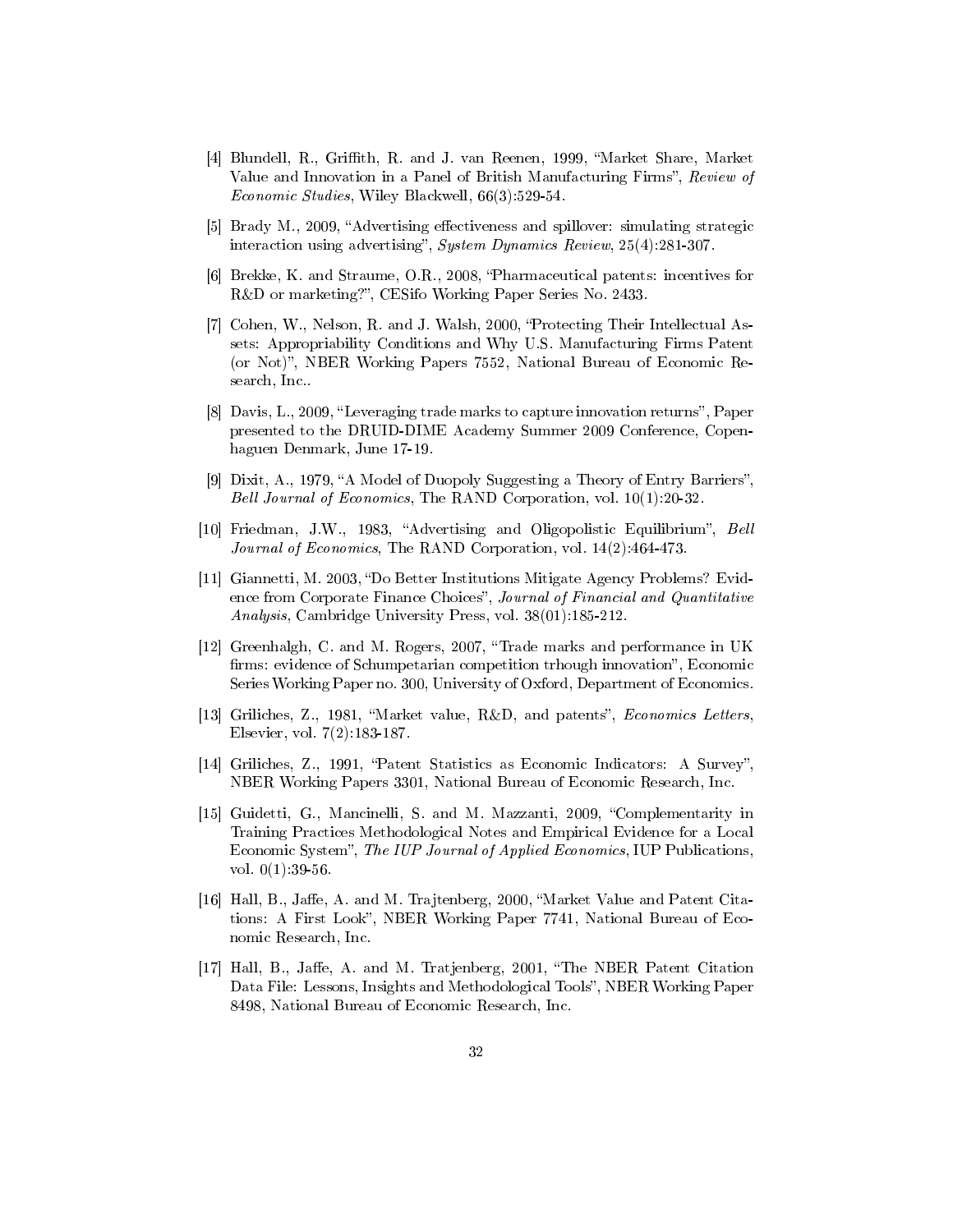- [18] Hall, B. and R. Oriani, 2006, "Does the market value  $R\&D$  investment by European firms? Evidence from a panel of manufacturing firms in France, Germany, and Italy", International Journal of Industrial Organization, Elsevier, vol. 24(5):971-993.
- [19] Helmers, C., Rogers, M., and P. Schautschick, 2011, "Intellecutal Property at the Firm-Level in the UK: The Oxford Firm-Level Intellectual Property Database", Oxfor University, Department of Economics Working Paper No. 546.
- [20] Hirschey, M., 1982, "Intangible aspects of advertising and R&D expenditures". Journal of Industrial Economics 30:375-390.
- [21] International Accounting Standards Board, 2007, International Financial Reporting Standards 2007, LexisNexis, ISBN 1-4224-1813-8.
- [22] Jennewein, K. , 2005, Intellectual property management: the role of technologybrands in the appropriation of technological innovation, Heidelberg: Physica-Verlag.
- [23] Levin, R., Kevorick, A., Nelson R.R. and S. Winter, 1987, "Appropriating the returns from industrial  $R\&D^r$ , *Brookings Papers on Economic Activity*, Economic Studies Program, The Brookings Institution, 18:783-832.
- [24] Magerman, T., Van Looy, B. and S. Xiaoyan, S., 2006, Data Production Methods for Harmonized Patent Statistics: Patentee Name Harmonization", KUL Working Paper No. MSI 0605. Available at SSRN: http://ssrn.com/abstract=944470.
- [25] Mendonça, S., Pereira, T.S. and M. Godinho, 2004, Trade marks as an indicator of innovation and industrial change", Research Policy, 33:1358-1404.
- [26] Milgrom, P. and J. Roberts, 1990, The Economics of Modern Manufacturing: Technology, Strategy, and Organization, American Economic Review, 80:511- 528.
- [27] Milgrom, P. and J. Roberts, 1995, "Complementarities and fit: Strategy, Structure and Organizational Change in Manufacturing", Journal of Accounting and Economics, 19:179-208.
- [28] Mohnen, P. and L. Röller, 2003, "Complementarities in Innovation Policy". CIRANO Working Papers 2003s-60, CIRANO.
- [29] Nerlove, M. and K.J. Arrow, 1962, "Optimal advertising policy under dynamic conditions",  $Economica$ , 39:129-142.
- [30] Rogers, M., 1998, "The Definition and Measurement of Innovation", Melbourne Institute Working Paper No. 10/98.
- [31] Sandner, P., 2009, "The Market Value of R&D, Patents, and trade marks", SSRN Working Paper No. 1469705.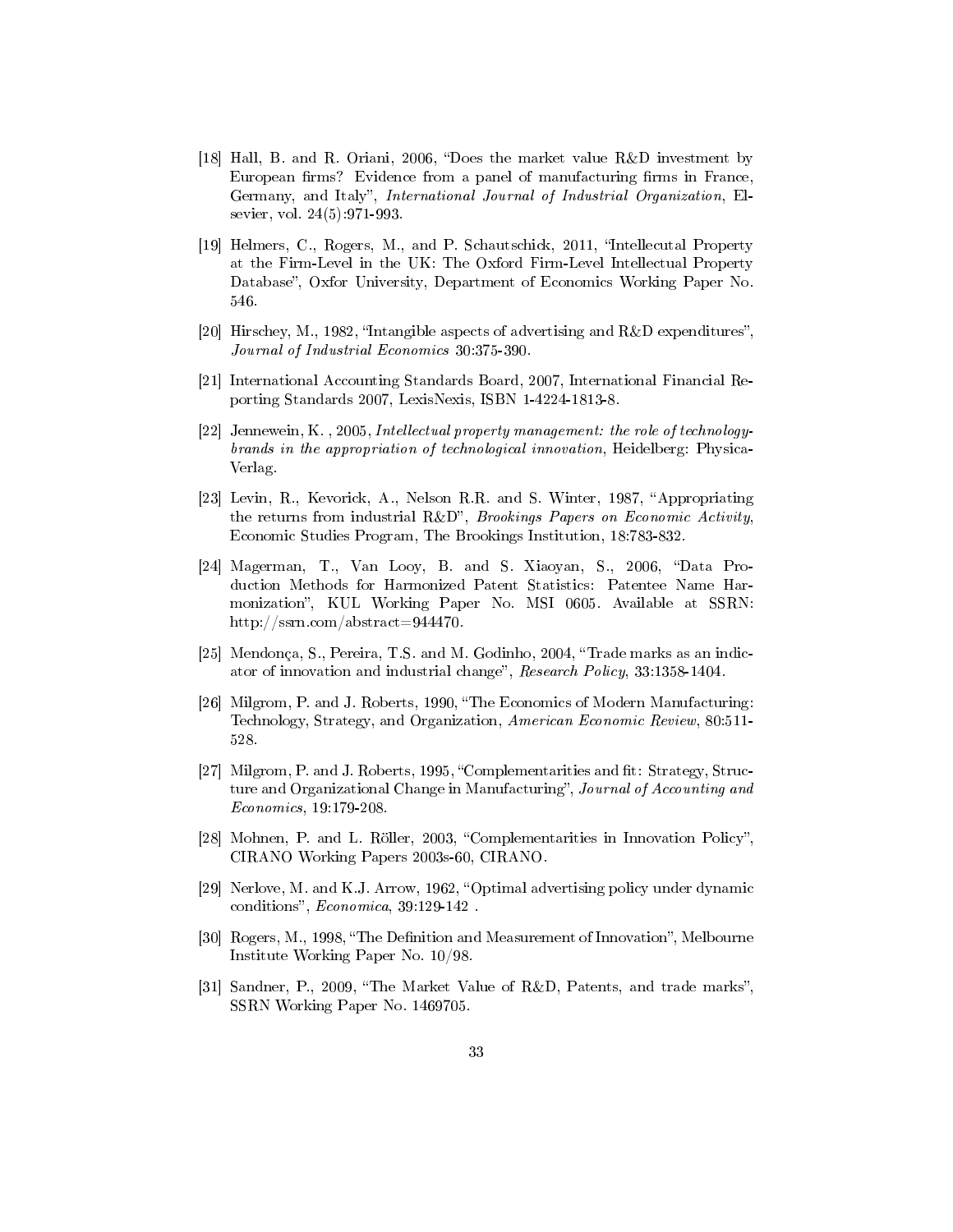- [32] Schmoch, U., 2003, "Service marks as a novel innovation indicator", Research Evaluation, 12:149-156.
- [33] Schwiebacher, F. and E. Müller, 2009, "How companies use different forms of IP right protection: Are patents and trade marks complements or substitutes?", Paper presented to the DRUID-DIME Academy Winter 2010 PhD Conference, Aalborg Denmark, January 21-23.
- [34] Snyder, S. and A. King, 2007, "Joint Determination of Prices, R&D and Marketing Expenditure in the Pharmaceutical Enterprise: A Theoretical Model of Profit Maximizing Behavior, Martindale Center Working Paper, November 2007.
- [35] Somaya, D. and S. Graham, 2006, Vermeers and Rembrandts in the same attic: Complementarity between compyrights and trademakrs leveraging strategies in Software", Georgia Institute of Technology TIGER Working Paper.
- [36] Statman, M and T. Tyebjee, 1981, "trade marks, Patents, and Innovation in the Ethical Drug Industry", The Journal of Marketing,  $45(3)$ : 71-81.
- [37] Teece, D., 1986, "Profiting from technological innovation: implications for integration, collaboration, licensing, and public policy", Research Policy, 15:285-305.
- [38] Thoma, G., Torrisi, S., Gambardella, A., Guellec, D., Hall, B. and D. Harhof, 2010, Harmonizing and Combining Large Datasets: An Application to Firm-Level Patent and Accounting Data", NBER Working Papers 15851, National Bureau of Economic Research, Inc.
- [39] von Graevenitz, G. and P. Sandner, 2009, "Are advertising and  $R\&D$  Complements?", TIME Kolloquium, Technical University Munich and Ludwig-Maximilians-Universität Munich (Germany), November 2009.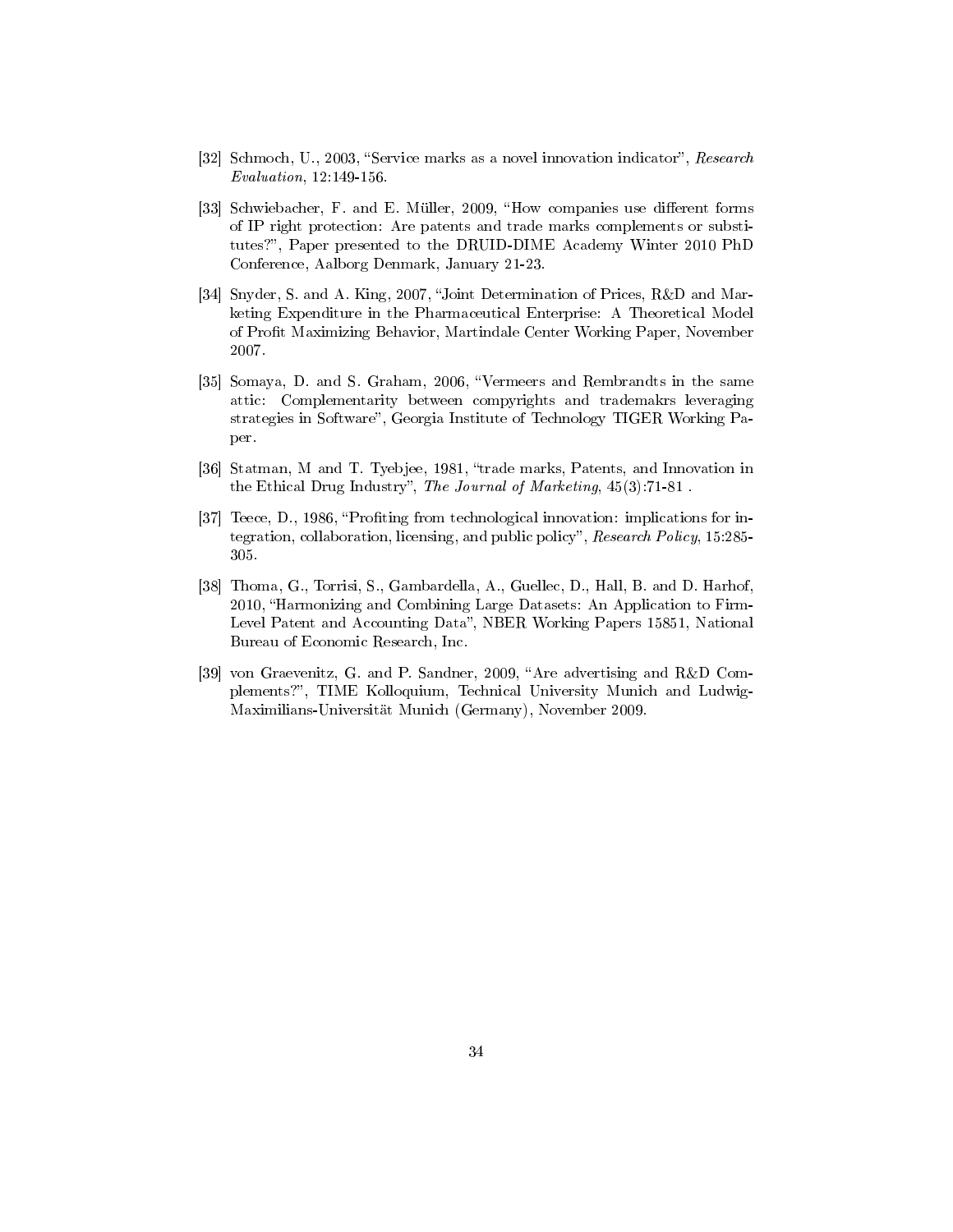# Annexes

Annex 1: Outcomes of the various IP strategies according to *s* and  $\delta$ 



Figure 2: Intertemporal profits resulting from the various IP strategies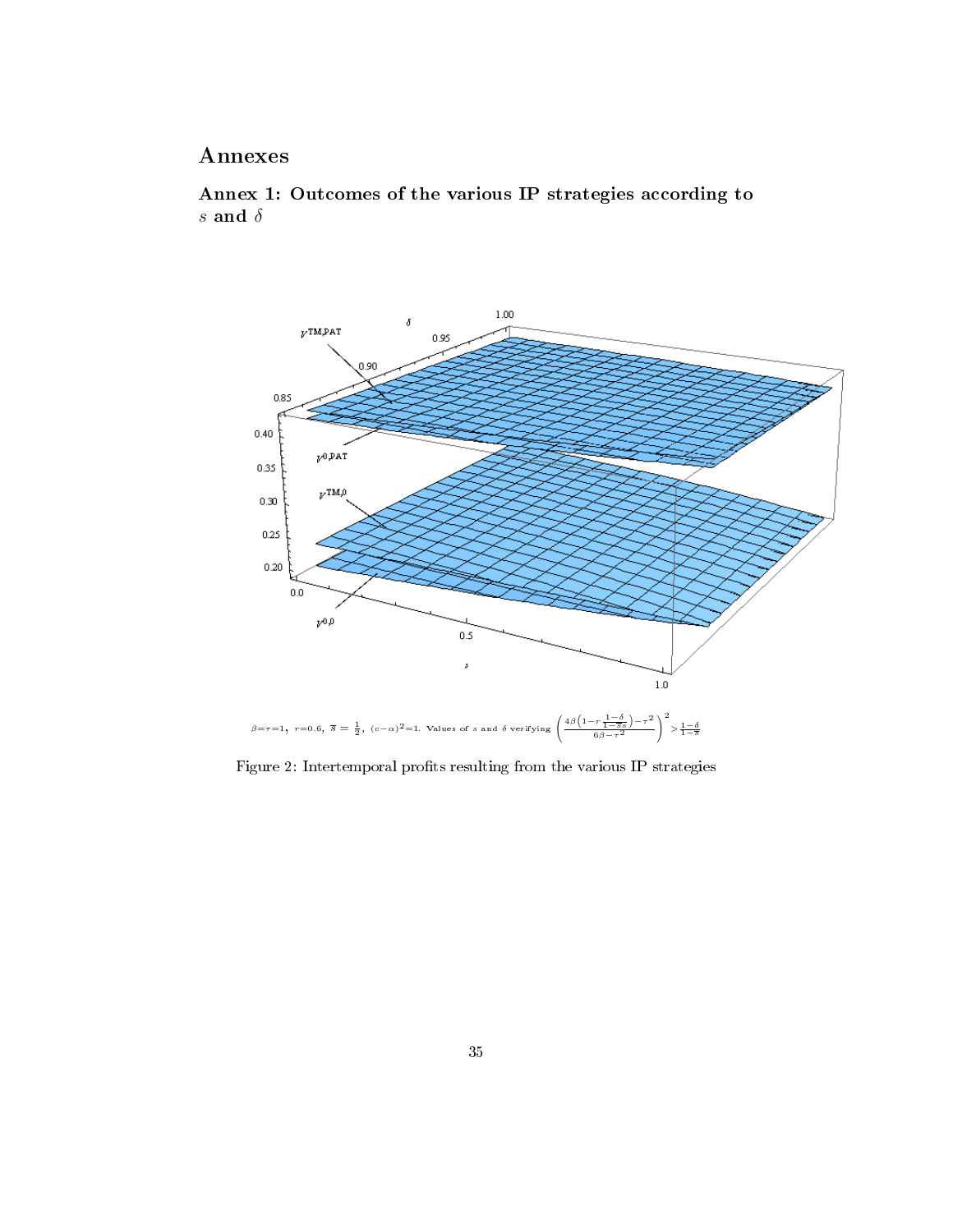| Table 4: Market value regression and one-sided t-tests                     |            |            |            |
|----------------------------------------------------------------------------|------------|------------|------------|
| Variables                                                                  | All sample | Pharma &   | Computer   |
|                                                                            |            | Chemicals  | &          |
|                                                                            |            |            | electrical |
|                                                                            |            |            | equipment  |
| Dependent variable : ln (Market Value 2007)                                |            |            |            |
| In (Total Assets 2007)                                                     |            |            |            |
|                                                                            | $0.879**$  | $0.904**$  | $0.827**$  |
|                                                                            | (0.031)    | (0.202)    | (0.071)    |
| age                                                                        |            |            |            |
|                                                                            | 0.000      | 0.001      | $0.005**$  |
|                                                                            | (0.000)    | (0.002)    | (0.002)    |
| ln(MV2005)                                                                 | $0.736**$  | $1.063**$  | $0.793**$  |
|                                                                            | (0.042)    | (0.213)    | (0.150)    |
| In (Total Assets 2005)                                                     |            |            |            |
|                                                                            | $-0.631**$ | $-0.999**$ | $-0.688**$ |
|                                                                            | (0.047)    | (0.158)    | (0.169)    |
| $1_{0.0}$ (06-07,06)                                                       |            |            |            |
|                                                                            | $-1.415**$ | 0.847      | $-0.736$   |
|                                                                            | (0.295)    | (1.749)    | (0.893)    |
| $1_{0,PAT}$ (06-07,06)                                                     | $-1.421**$ | 0.077      | $-0.301$   |
|                                                                            | (0.304)    | (1.457)    | (0.895)    |
| $1_{TM,0}$ (06-07,06)                                                      |            |            |            |
|                                                                            | $-1.382**$ | 0.701      | $-0.791$   |
|                                                                            | (0.290)    | (1.608)    | (0.862)    |
| $\mathbf{1}_{TM,PAT}$ $(06\text{-}07,06)$                                  |            |            |            |
|                                                                            | $-1.356**$ | 0.931      | $-0.795$   |
|                                                                            | (0.287)    | (1.609)    | (0.864)    |
| N                                                                          |            |            |            |
|                                                                            | 556        | 31         | 47         |
| R-sq                                                                       | 0.998      | 0.998      | 0.997      |
| One-sided Student test: t statistic                                        |            |            |            |
| $1_{TM,0} > 1_{0,0}$                                                       |            |            |            |
|                                                                            | 1.07       | $-0.66$    | $-0.54$    |
| $\scriptstyle 1_{0,PAT} > 1_{0,0}$                                         |            |            |            |
|                                                                            | $-0.08$    | $-2.41**$  | $3.50**$   |
| $1_{TM, PAT} > 1_{0,0}$                                                    | $1.44+$    | 0.34       | $-0.89$    |
|                                                                            |            |            |            |
| $1_{TM, PAT} > 1_{0, PAT}$                                                 | 0.78       | $3.75***$  | $-4.05***$ |
| $1_{TM, PAT} > 1_{TM,0}$                                                   |            |            |            |
|                                                                            | 0.61       | 1.88*      | $-0.05$    |
| Complementarity test: $H_0: 1_{TM, PAT} - 1_{0, PAT} > 1_{TM,0} - 1_{0,0}$ |            |            |            |
|                                                                            |            |            |            |
|                                                                            | 0.36<br>36 | $2.94**$   | $-3.62**$  |
|                                                                            |            | Complem.   | Substitut. |
|                                                                            |            | (0.01)     | (0.01)     |
|                                                                            |            |            | $l$ onol)  |

# Annex 2: Estimation of the second specification considering 2006 patent applications

OLS robust estimates. Standard errors in parentheses

\*\*  $p < 0.01$ , \*  $p < 0.05$ , +  $p < 0.1$ 

The regression on the whole sample also contain controls for sector at the Nace Rev.2 2-digit level

level)

level)